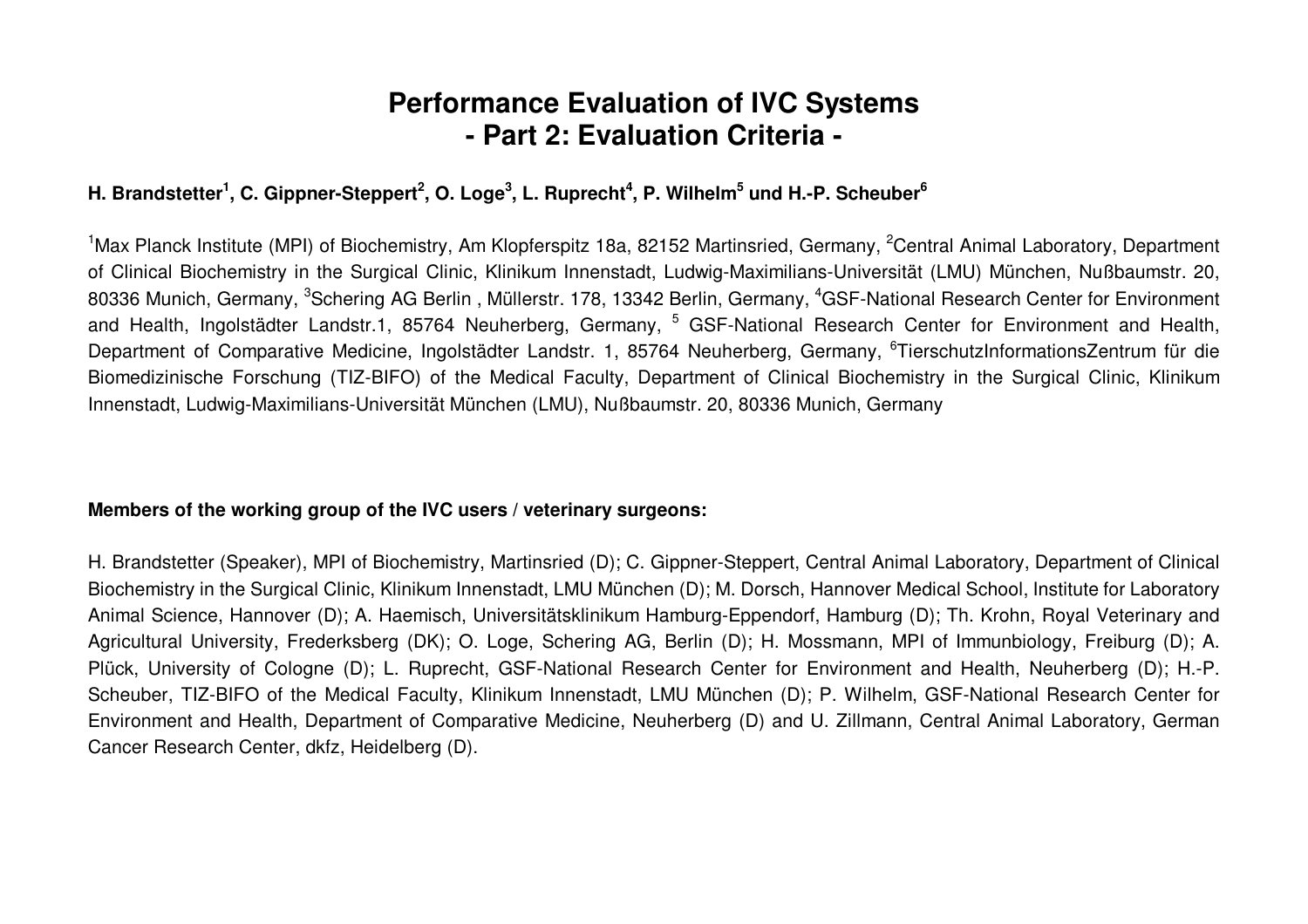For the most reliable and economic operation of IVC systems possible, not only is the standard of technical quality crucial, but also the straightforward operation and handling of the system as well as the compatibility and interoperability of all the different components. For this reason, the following criteria were compiled with the intention of assisting the user in the evaluation of IVC systems.

The points listed herein can, however, only serve as an orientation for the appraisal of IVC systems. They do not replace <sup>a</sup> critical review by the operator/user in regard to the intended use (for instance, positive product protection or bio-containment, whereby protection against allergens is also included). Ultimately, the meaning and importance of each single criterion depends on the concrete, individual application. For effective selection of <sup>a</sup> suitable system, the most exact definition of the **purpose** for which an IVC is intended is, therefore, <sup>a</sup> decisive factor. The different systems available on the market have different strong and weak points. Which system is most suitable for <sup>a</sup> particular case is determined, apart from the quality of the IVC system, above all by its purpose. Consequently, it is urgently recommended that the suitability for the intended application is checked on IVC systems currently in operation (rack plus matching ventilation system). For certain application areas (for instance, Safety Level 2 (S2) and higher according to GenTSV regulations or Council Directive 90/219/EEC and Council Directive 98/81/EC), regulatory requirements must be fulfilled (**approval and confirmation by the authorities required!**) It is, therefore, recommended to apply to the relevant authorities for approval in advance of purchasing an IVC system.

This list also includes points (for instance, space requirements, consideration of technical tools and equipment already installed, such as cleaning systems, autoclaves etc.) that are not determined by the IVC system itself, but depend on the circumstances of each individual location and application. To ensure optimum operation of an IVC in <sup>a</sup> given animal facility, it is **essential** to tailor the system to **meet the distinctive requirements of the particular facility**, as these cannot be influenced by the manufacturer of the system. For this reason, these points have been included in the list, although they do not relate directly to the IVC systems themselves.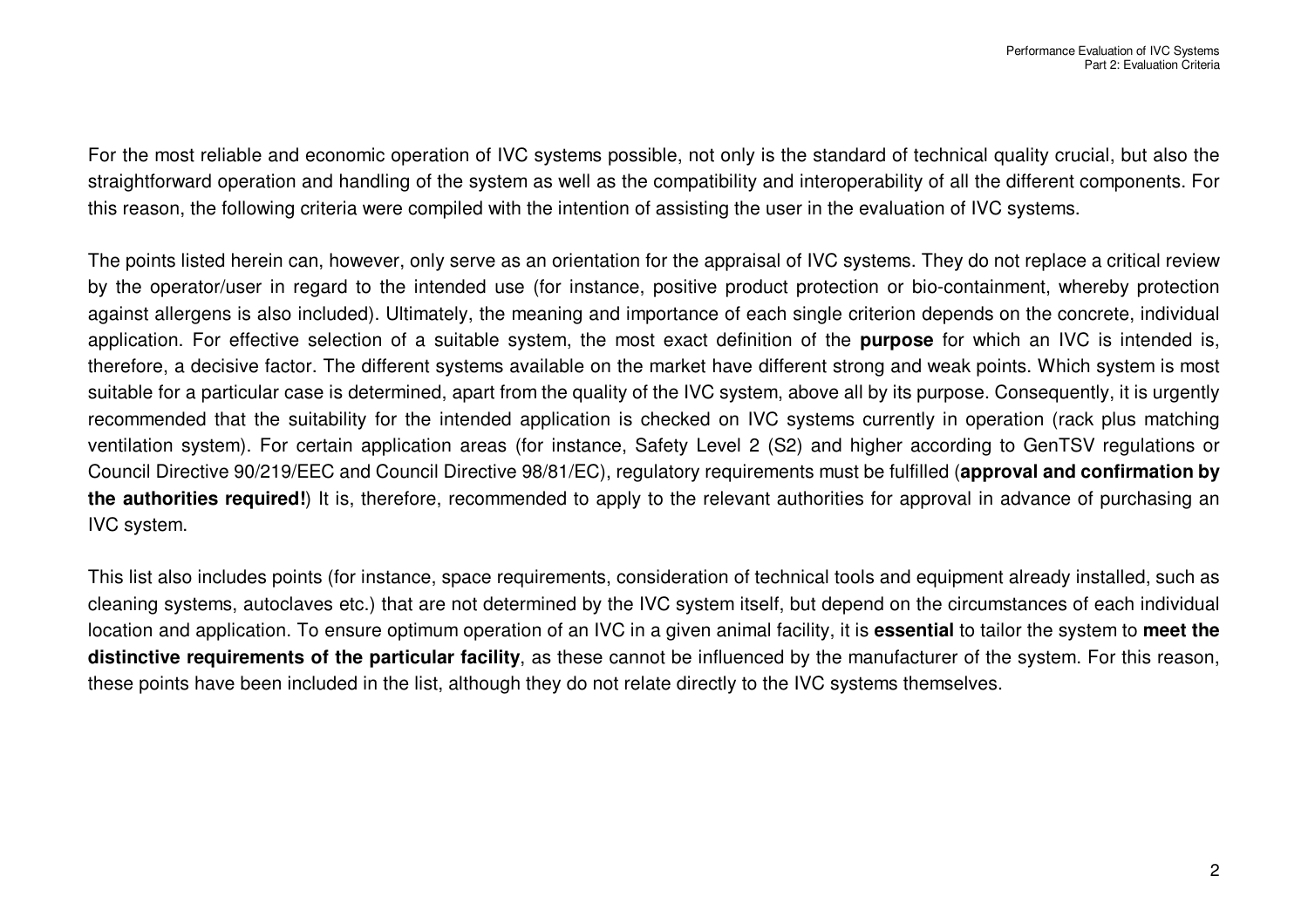For the air supply of the animals, it should actually be irrelevant how the air is supplied to the racks and exhaust air extracted: whether by decentralized ventilation units, such as are offered by the manufacturers of such systems, or <sup>a</sup> centralized air supply & exhaust system. However, the air supply method is an integral component of the complete system and, thus, essential for an appraisal of the system by the individual user. For this reason, the air supply means and method have also been integrated into this practice-oriented (from the user's point of view) checklist.

We would explicitly draw attention to the fact that the criteria presented in this list cannot be fulfilled by the manufacturer without financial consequences. The housing of small rodents in IVC systems for this and other reasons (for instance, increased personnel costs, increased maintenance for the additional technical equipment – ventilation units, sterile workbenches – etc.) incurs greater costs than "open-cage housing". However, IVC systems are much more cheaper than the housing of small rodents in isolators.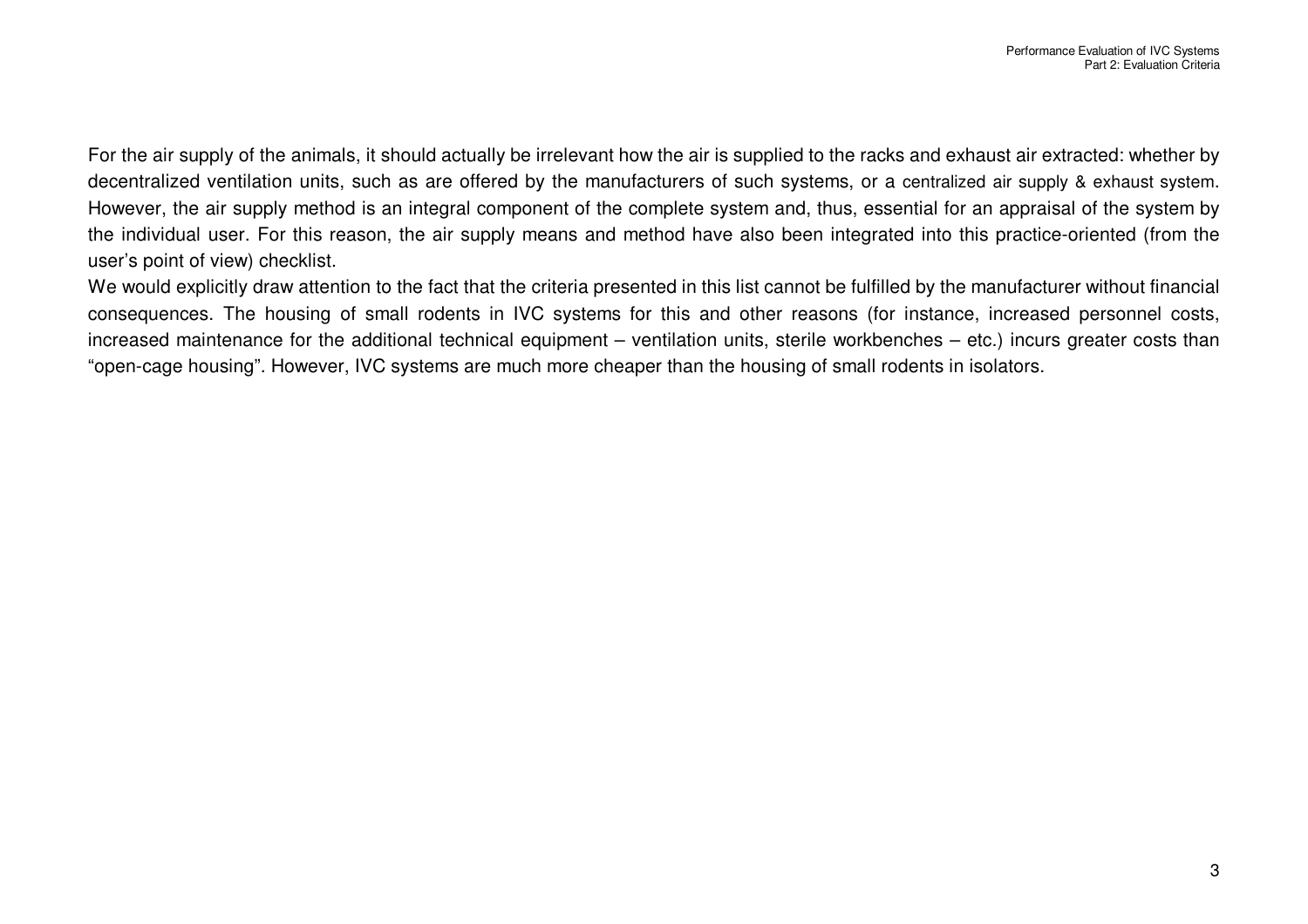|                | <b>Evaluation Criteria</b>                                     |                                                                                                                                                                                                                                                                                                                                                                                                                                                                                                                                                                                                                                                                                |            | Correct/<br>existing |                          |                  |
|----------------|----------------------------------------------------------------|--------------------------------------------------------------------------------------------------------------------------------------------------------------------------------------------------------------------------------------------------------------------------------------------------------------------------------------------------------------------------------------------------------------------------------------------------------------------------------------------------------------------------------------------------------------------------------------------------------------------------------------------------------------------------------|------------|----------------------|--------------------------|------------------|
|                | <b>Main criteria</b>                                           | Detailed comments, notes and<br>specific questions                                                                                                                                                                                                                                                                                                                                                                                                                                                                                                                                                                                                                             | <b>Yes</b> | No                   | applicable<br><b>Not</b> | <b>Not known</b> |
| $\mathbf{1}$ . | <b>IVC system as a complete functional unit</b>                | Rack filled with cages + air supply<br>(via ventilation unit or central building ventilation)                                                                                                                                                                                                                                                                                                                                                                                                                                                                                                                                                                                  |            |                      |                          |                  |
| 1.1            |                                                                | How large is the cage capacity required by the specific project?                                                                                                                                                                                                                                                                                                                                                                                                                                                                                                                                                                                                               |            |                      |                          |                  |
|                | Space requirements for the complete IVC system                 | Local requirements to be considered:<br>Room, corridor, doorway, lock gate dimensions etc. must be taken into<br>consideration (for instance, do the racks, ventilation units, sterile<br>workbenches fit through all the doors, are the corridors wide enough to<br>allow the racks and sterile workbenches to be turned around so that<br>they can be pushed into the animal rooms etc.?).                                                                                                                                                                                                                                                                                   |            |                      |                          |                  |
| 1.2            | Space requirements for reserve material, storage<br>capacities | Space requirements:<br>It must be ensured that the actual housing unit, in which the IVC<br>system will be used, provides sufficient space to stock a limited supply<br>of provisions and back-up material (spare cages in case water bottles<br>leak etc., safety reserves in case of an autoclave break-down).<br>Does the area allow storage under clean (barrier) conditions to avoid<br>contamination with pathogens or other unwanted microorganisms?<br>Are special containers / protective covers necessary to avoid<br>contamination with pathogens or other unwanted microorganisms<br>during storage?<br>If so, number of containers / protective covers necessary? |            |                      |                          |                  |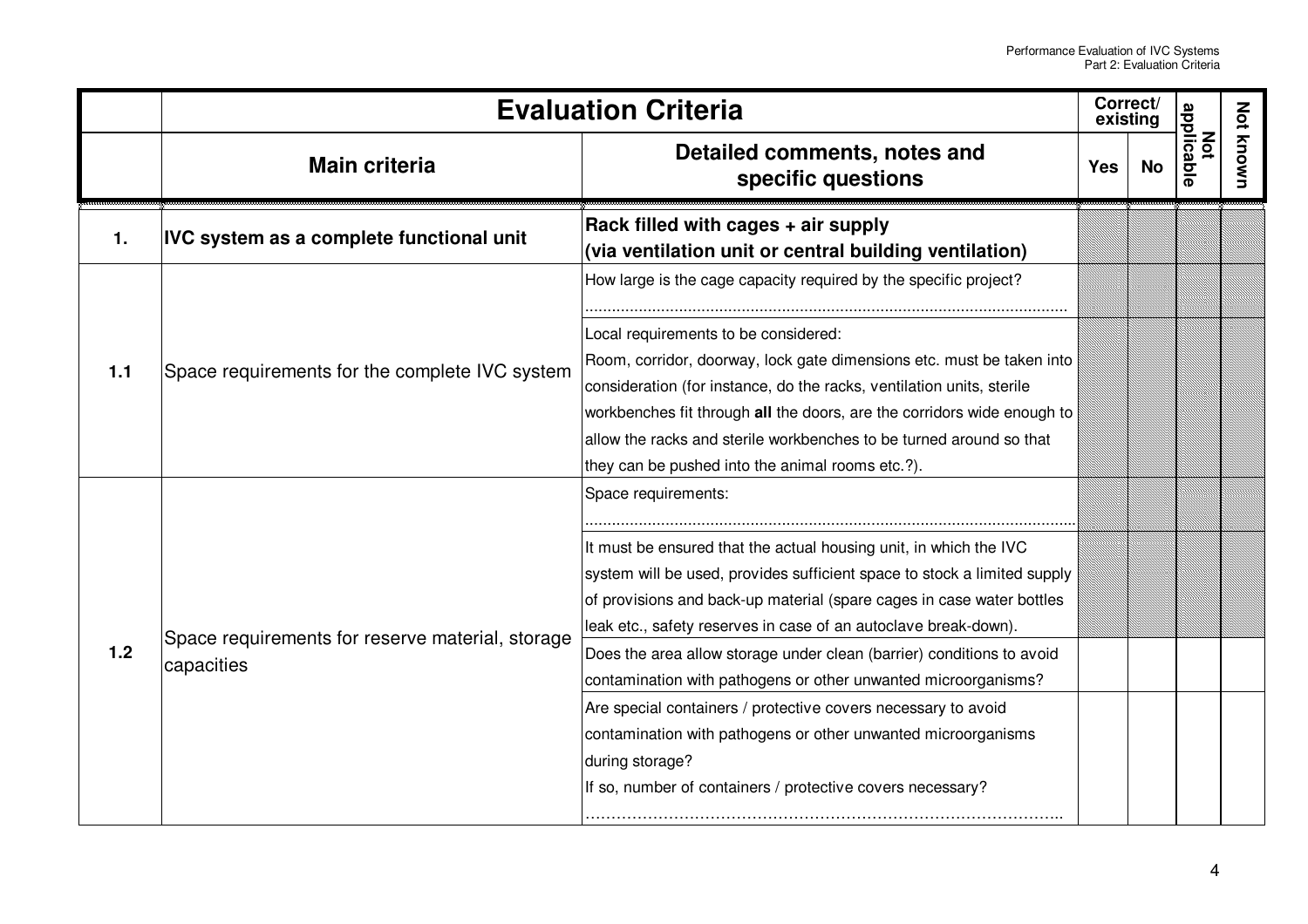|       | <b>Evaluation Criteria</b>                                                                                                                           |                                                                                                                                                                                                  |            | Correct/<br>existing |                   |           |
|-------|------------------------------------------------------------------------------------------------------------------------------------------------------|--------------------------------------------------------------------------------------------------------------------------------------------------------------------------------------------------|------------|----------------------|-------------------|-----------|
|       | <b>Main criteria</b>                                                                                                                                 | Detailed comments, notes and<br>specific questions                                                                                                                                               | <b>Yes</b> | No                   | Not<br>applicable | Not known |
|       | Transport of sterilized material (for instance                                                                                                       | Is the transport possible under clean (barrier) conditions to avoid<br>contamination with pathogens or other unwanted microorganisms?                                                            |            |                      |                   |           |
| 1.3   | cages, drinking bottles etc.) from the<br>autoclave / sterilizer to the animal<br>room(s) / storage area                                             | Are special containers / protective covers for the transport necessary<br>to avoid microbiological contamination during transport?<br>If so, number of containers / protective covers necessary? |            |                      |                   |           |
| $1.4$ | Is a technical description pertaining to the<br>ventilation system provided?                                                                         | In accordance with the Test Instructions in Part 1.                                                                                                                                              |            |                      |                   |           |
| 1.5   | Is a technical description pertaining to<br>noise / vibration factors provided?                                                                      | In accordance with the Test Instructions in Part 1.                                                                                                                                              |            |                      |                   |           |
| 1.6   | Has documentation been supplied that the<br>ventilation-caused parameters of the delivered<br>systems were calibrated in the manufacturing<br>plant? |                                                                                                                                                                                                  |            |                      |                   |           |
| 1.7   | Is it intended to carry out functional<br>measurements subsequent to installation of the<br>system on site?                                          |                                                                                                                                                                                                  |            |                      |                   |           |
| 1.8   | Is this IVC system also available for other cage<br>sizes?                                                                                           | For possible purchases or applications at a later date.                                                                                                                                          |            |                      |                   |           |
| 1.9   | Is straightforward, user-friendly operation of the<br>system under daily working conditions assured?                                                 | The system is generally operated by animal care and scientific staff,<br>i.e. by non-technical users.                                                                                            |            |                      |                   |           |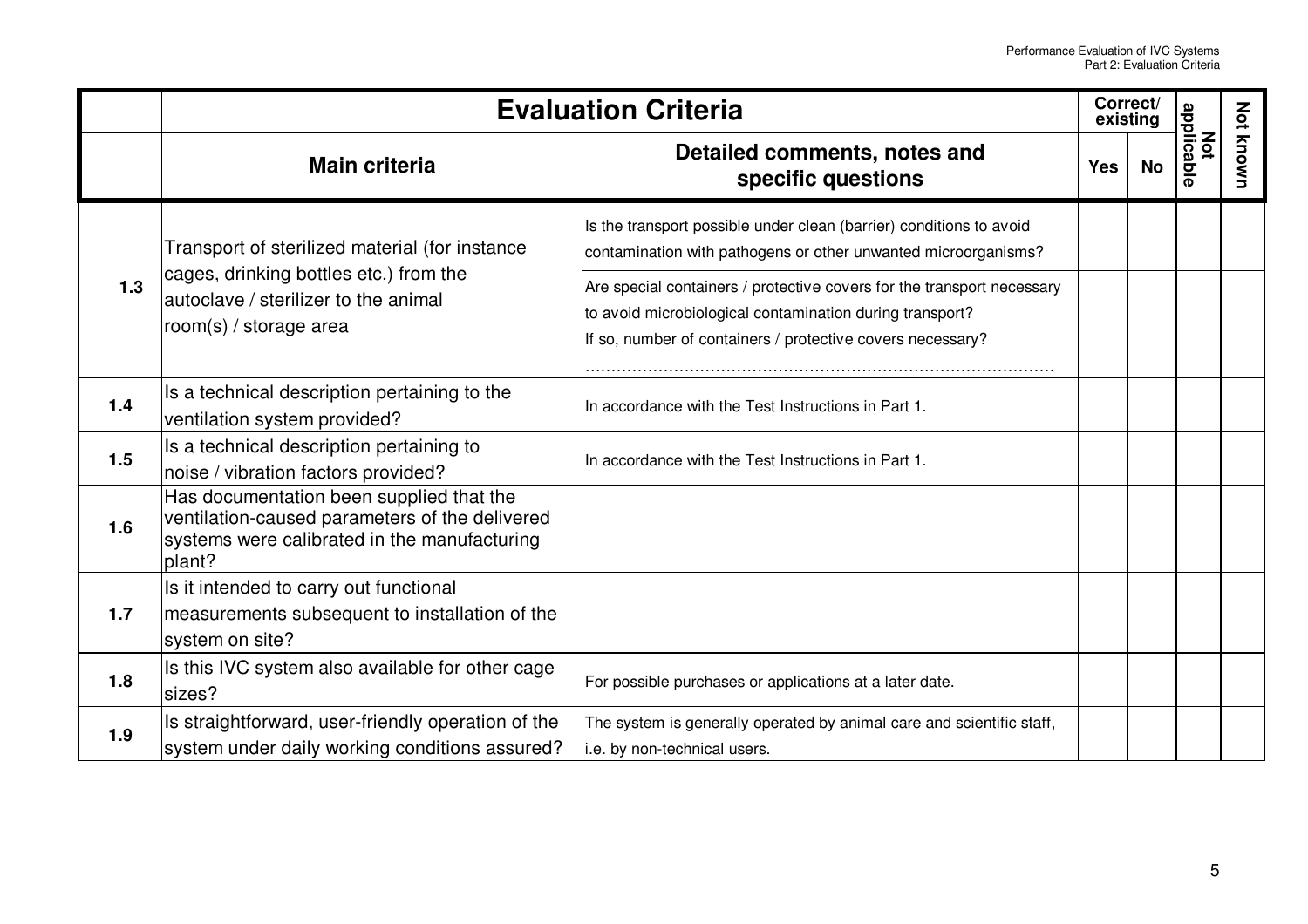|       |                                                                                                                                                                                                                                                                                                                   | <b>Evaluation Criteria</b>                                                                                                                                                                                                                                                                                                                                                                                                                                                                                                                                                                                                                        | Correct/<br>existing |    |                          |           |
|-------|-------------------------------------------------------------------------------------------------------------------------------------------------------------------------------------------------------------------------------------------------------------------------------------------------------------------|---------------------------------------------------------------------------------------------------------------------------------------------------------------------------------------------------------------------------------------------------------------------------------------------------------------------------------------------------------------------------------------------------------------------------------------------------------------------------------------------------------------------------------------------------------------------------------------------------------------------------------------------------|----------------------|----|--------------------------|-----------|
|       | <b>Main criteria</b>                                                                                                                                                                                                                                                                                              | Detailed comments, notes and<br>specific questions                                                                                                                                                                                                                                                                                                                                                                                                                                                                                                                                                                                                | <b>Yes</b>           | No | applicable<br><b>Not</b> | Not known |
| 1.9.1 | $\triangleright$ Is it possible to handle the cage racks without<br>tools?<br>- Connection / disconnection of rack and<br>ventilation unit<br>- I.e. connection / disconnection of racks with /<br>from each other<br>- I.e. connection / disconnection of ventilation<br>unit and room exhaust extraction system | It should be possible to carry out the changing of racks and ventilation<br>units simply and without using tools; ideally, one person should be able<br>to do this on their own (member of animal care staff, i.e. non-technical<br>user). This function must remain intact even after years of usage (for<br>instance, in spite of material fatigue of connecting pieces made of<br>plastics). In this context, it is to be noted that different materials show a<br>wide range of resistance not only to cleaning, disinfection and<br>sterilization processes but also to aging. Parts subject to wear and tear<br>must be easily replaceable. |                      |    |                          |           |
| 1.9.2 | $>$ Rack mobility                                                                                                                                                                                                                                                                                                 | Are the racks easy to push and turn: weight (empty and filled with<br>cages), wheel diameter, dimensions, danger of falling over etc.?<br>Can they be effortlessly moved over or through impediments such as<br>doorway thresholds, cleaning systems, autoclaves etc.?<br>Can they be moved by one person (preferably)?                                                                                                                                                                                                                                                                                                                           |                      |    |                          |           |
| 1.9.3 | $\triangleright$ Ventilation unit mobility (for mobile designs)                                                                                                                                                                                                                                                   | Are they easy to push and turn: weight (empty and with cages), wheel<br>diameters, dimensions, danger of falling over etc.?<br>Can they be effortlessly moved over or through impediments such as<br>doorway thresholds, cleaning systems, autoclaves etc.?<br>Can they be moved by one person (preferably)?                                                                                                                                                                                                                                                                                                                                      |                      |    |                          |           |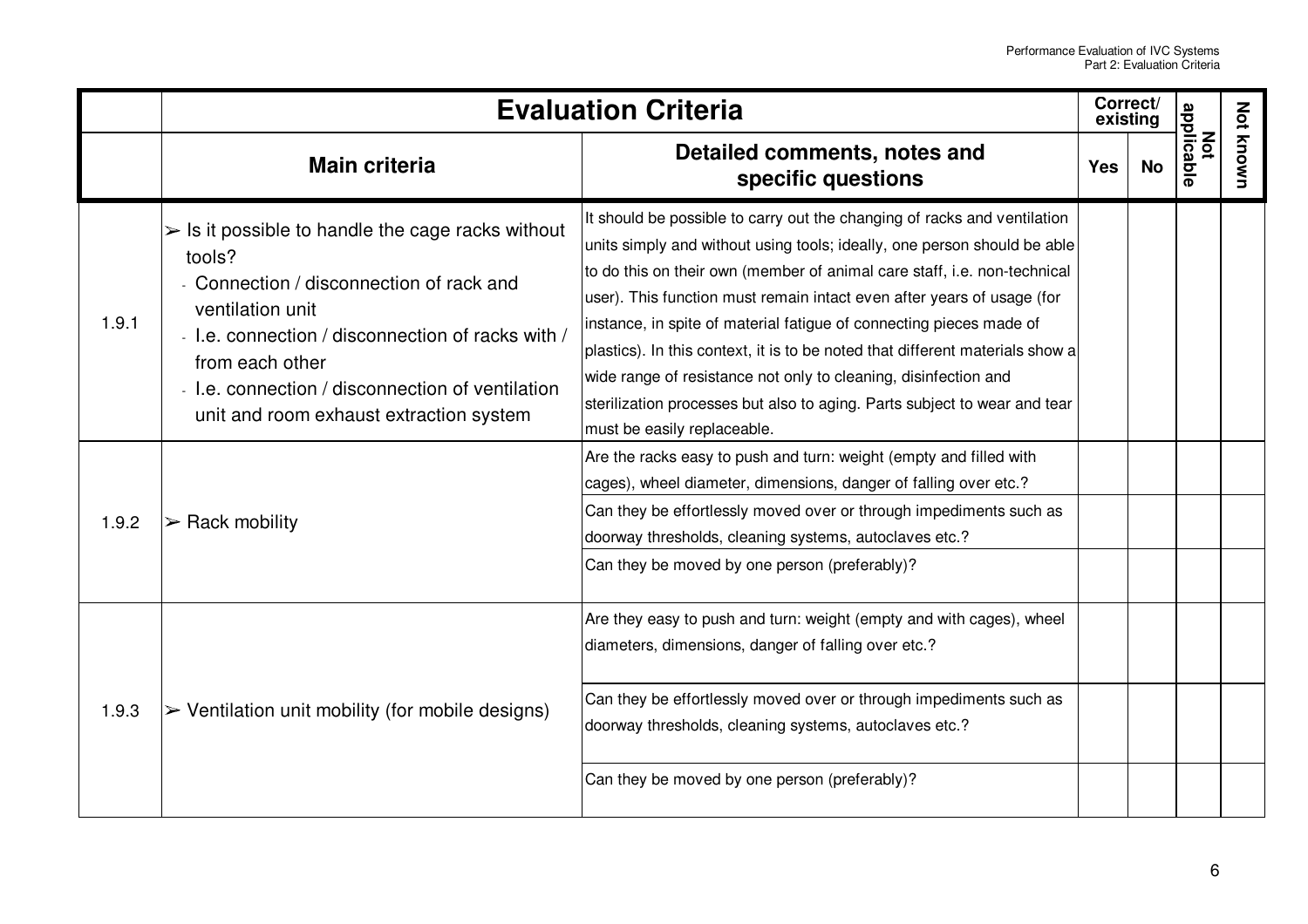|        |                                                              | <b>Evaluation Criteria</b>                                                                                                                                           | Correct/<br>existing |           |                   |           |
|--------|--------------------------------------------------------------|----------------------------------------------------------------------------------------------------------------------------------------------------------------------|----------------------|-----------|-------------------|-----------|
|        | <b>Main criteria</b>                                         | Detailed comments, notes and<br>specific questions                                                                                                                   | <b>Yes</b>           | <b>No</b> | applicable<br>Not | Not known |
|        | $\triangleright$ Mobility of connected ventilation units and | Is mobility sufficient to allow room cleaning?                                                                                                                       |                      |           |                   |           |
| 1.9.4  | corresponding racks                                          | If the ventilation unit is connected to the air exhaust system of the<br>room / building, is mobility still adequate?                                                |                      |           |                   |           |
| 1.10   | Finishing                                                    | Are the joints and seams of the stainless steel parts welded in their<br>entirety?                                                                                   |                      |           |                   |           |
|        |                                                              | Are hollow spaces that cannot be accessed for cleaning, disinfecting<br>and sterilizing purposes completely and permanently sealed?                                  |                      |           |                   |           |
|        |                                                              | Are there any sharp corners or edges $(\rightarrow$ risk of injury for staff and<br>animals)?                                                                        |                      |           |                   |           |
|        |                                                              | Can they be autoclaved?                                                                                                                                              |                      |           |                   |           |
|        |                                                              | Are the wheels/castors fitted with brakes?                                                                                                                           |                      |           |                   |           |
| 1.11   | Wheels / castors                                             | Are the brakes easy to reach for locking/releasing purposes?                                                                                                         |                      |           |                   |           |
|        |                                                              | Is there any risk of injury?<br>For instance, due to wheels/castors protruding from below the rack<br>frame (danger of ankle injuries) or when releasing the brakes? |                      |           |                   |           |
| 1.12   | Resistance of all materials used in regard to:               |                                                                                                                                                                      |                      |           |                   |           |
| 1.12.1 | $\triangleright$ Mechanical strain                           | Is mechanical stability good?                                                                                                                                        |                      |           |                   |           |
| 1.12.2 | $\triangleright$ Detergents and disinfectants                | See Point 6: "Hygiene".                                                                                                                                              |                      |           |                   |           |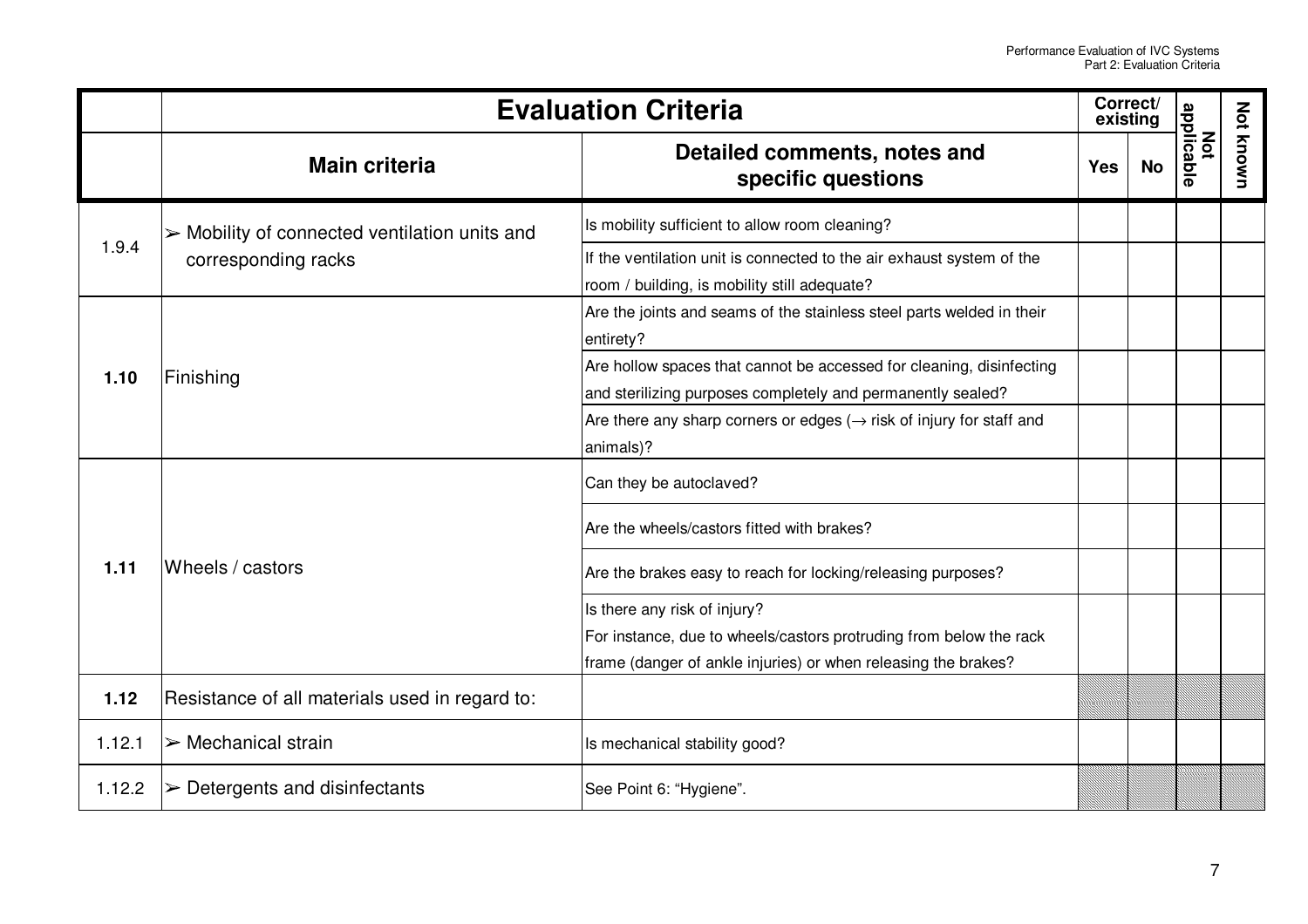|        | <b>Evaluation Criteria</b>                                                                                                                        |                                                                                                                                      |            | Correct/<br>existing |                   |           |
|--------|---------------------------------------------------------------------------------------------------------------------------------------------------|--------------------------------------------------------------------------------------------------------------------------------------|------------|----------------------|-------------------|-----------|
|        | <b>Main criteria</b>                                                                                                                              | Detailed comments, notes and<br>specific questions                                                                                   | <b>Yes</b> | <b>No</b>            | Not<br>applicable | Not known |
| 1.12.3 | $\triangleright$ Sterilization methods                                                                                                            | See Point 6: "Hygiene".                                                                                                              |            |                      |                   |           |
|        |                                                                                                                                                   | Are there any differences between the different rack shelf levels?                                                                   |            |                      |                   |           |
| 1.13   | How does light intensity in the cages (based on:<br>450 Lux at a height of 1 meter in the room)<br>change at different positions within the rack? | Are there differences between inner (rack center) and outer (rack<br>sides) rack positions?                                          |            |                      |                   |           |
|        |                                                                                                                                                   | Caution must be exercised when filling a rack with different-sized<br>cages, for instance: Type II and Type II long.                 |            |                      |                   |           |
|        | Measuring cage for determining the Air exchange<br>rate in the cage and the pressure differential<br>between cage interior and holding room       | Is such a measuring cage commercially available?                                                                                     |            |                      |                   |           |
| 1.14   |                                                                                                                                                   | Information on how cage functions: see ventilation system description<br>in Part 1, Test Instructions.                               |            |                      |                   |           |
|        |                                                                                                                                                   | Is the measuring cage easy to handle (by animal care staff, i.e. non-<br>technical users)?                                           |            |                      |                   |           |
| 1.15   | Is maintenance of the system straightforward?                                                                                                     | For instance in regard to ventilation unit, filter changing, general<br>technology.<br>(See also Point 8.1: "Service - Maintenance") |            |                      |                   |           |
| 2.     | Ventilation unit (decentralized air supply)                                                                                                       |                                                                                                                                      |            |                      |                   |           |
| 2.1    | Is a technical description pertaining to the<br>ventilation system provided?                                                                      |                                                                                                                                      |            |                      |                   |           |
| 2.2    | Can several racks be connected to one ventilation If so, how many?<br>unit?                                                                       | (Refer to manufacturer's system manual or instructions!)                                                                             |            |                      |                   |           |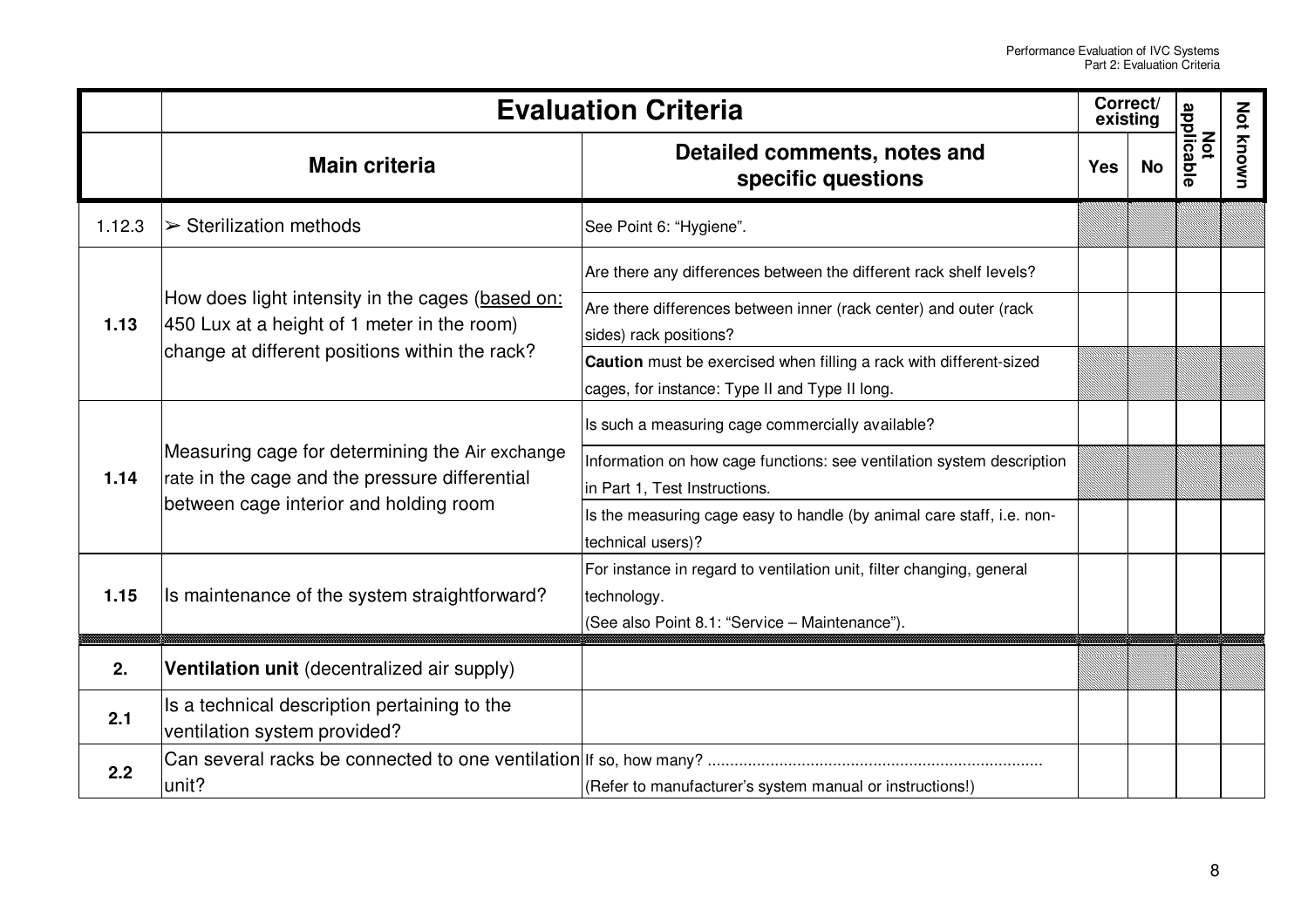|       |                                                                                                                                                                           | <b>Evaluation Criteria</b>                             | Correct/<br>existing |    |                   |                  |
|-------|---------------------------------------------------------------------------------------------------------------------------------------------------------------------------|--------------------------------------------------------|----------------------|----|-------------------|------------------|
|       | <b>Main criteria</b>                                                                                                                                                      | Detailed comments, notes and<br>specific questions     | <b>Yes</b>           | No | Not<br>applicable | <b>Not known</b> |
| 2.3   | Can the outgoing air of the ventilation unit be<br>connected to the central exhaust system of the<br>building?                                                            |                                                        |                      |    |                   |                  |
| 2.4   | How high is the pressure differential between the<br>cage interior and the room outside the cage in<br>positive pressure mode?                                            | (See also Part 1, Test Instructions: Point 4.1.3).     |                      |    |                   |                  |
| 2.5   | How high is the pressure differential between the<br>cage interior and the room outside the cage in<br>negative pressure mode?                                            | (See also Part 1, Test Instructions: Point 4.1.3).     |                      |    |                   |                  |
| 2.6   | How is it ensured that the pressure differential<br>prescribed by the manufacturer is constantly<br>maintained, or that a reversal of the pressure<br>modes cannot ensue? | (See also Test Instructions in Part 1, Point 4.2.2.2). |                      |    |                   |                  |
| 2.7   | Can the operating mode - negative or positive<br>pressure (cage interior to room outside the cage) -<br>of the system be selected as required?                            |                                                        |                      |    |                   |                  |
| 2.7.1 | $\geq$ To do this, is any modification of the system<br>required?                                                                                                         | If so, what modifications are required?                |                      |    |                   |                  |
| 2.8   | Is there an independent ventilation unit that is<br>separate from the rack?                                                                                               |                                                        |                      |    |                   |                  |
| 2.9   | Is the ventilation unit integrated into the rack?                                                                                                                         |                                                        |                      |    |                   |                  |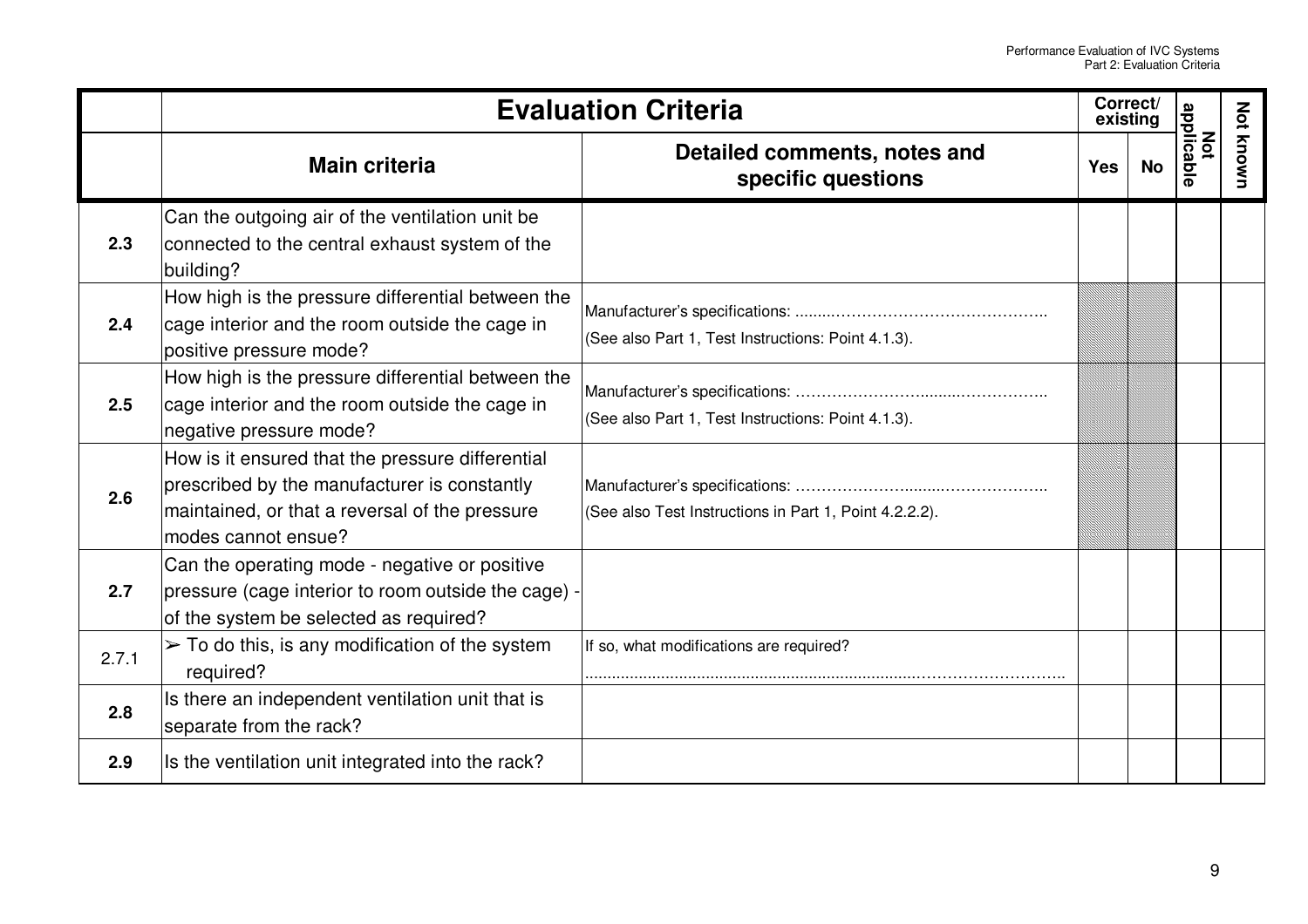|        | <b>Evaluation Criteria</b>                                                                            |                                                                                      | Correct/<br>existing |                                |                  |  |
|--------|-------------------------------------------------------------------------------------------------------|--------------------------------------------------------------------------------------|----------------------|--------------------------------|------------------|--|
|        | <b>Main criteria</b>                                                                                  | Detailed comments, notes and<br>specific questions                                   | <b>Yes</b>           | Not<br>applicable<br><b>No</b> | <b>Not known</b> |  |
| 2.9.1  | $\triangleright$ If so, are oscillations and vibrations transferred<br>from ventilation unit to rack? | If so, what details in this respect are available?                                   |                      |                                |                  |  |
|        |                                                                                                       | (See also description of acoustic parameters, Part 1, Test Instructions, Point 7.2). |                      |                                |                  |  |
| 2.10   | Mobility of racks and ventilation units                                                               | See Points 1.9.2, 1.9.3 and 1.9.4                                                    |                      |                                |                  |  |
| 2.11   | Sound levels                                                                                          | Is a technical description pertaining to noise/vibration factors provided?           |                      |                                |                  |  |
|        |                                                                                                       | (See also Test Instructions in Part 1, Point 7).                                     |                      |                                |                  |  |
|        |                                                                                                       |                                                                                      |                      |                                |                  |  |
|        | Survival span of animals in the case of ventilation                                                   | Are manufacturer's specifications available?                                         |                      |                                |                  |  |
|        |                                                                                                       |                                                                                      |                      |                                |                  |  |
|        |                                                                                                       | Are measurement results for the development of the carbon dioxide                    |                      |                                |                  |  |
|        |                                                                                                       | $\vert$ (CO <sub>2</sub> ) and ammonia (NH <sub>3</sub> ) content available?         |                      |                                |                  |  |
| 2.12   | unit failure, depending on animal species and                                                         |                                                                                      |                      |                                |                  |  |
|        | housing density                                                                                       | Note:                                                                                |                      |                                |                  |  |
|        |                                                                                                       | If no "emergency filter" is installed in the cage hood or no filter                  |                      |                                |                  |  |
|        |                                                                                                       | hood is used, the following applies: the longer the survival spans                   |                      |                                |                  |  |
|        |                                                                                                       | of the animals, the less "airtight" the system (high percentage of                   |                      |                                |                  |  |
|        |                                                                                                       | leakage)!                                                                            |                      |                                |                  |  |
| 2.13   | Filters                                                                                               |                                                                                      |                      |                                |                  |  |
|        | $\triangleright$ HEPA filters (in air supply and exhaust                                              | Are manufacturer's specifications for filter quality available?                      |                      |                                |                  |  |
| 2.13.1 |                                                                                                       |                                                                                      |                      |                                |                  |  |
|        | extraction ducts)                                                                                     | (See also Test Instructions in Part 1, Point 6).                                     |                      |                                |                  |  |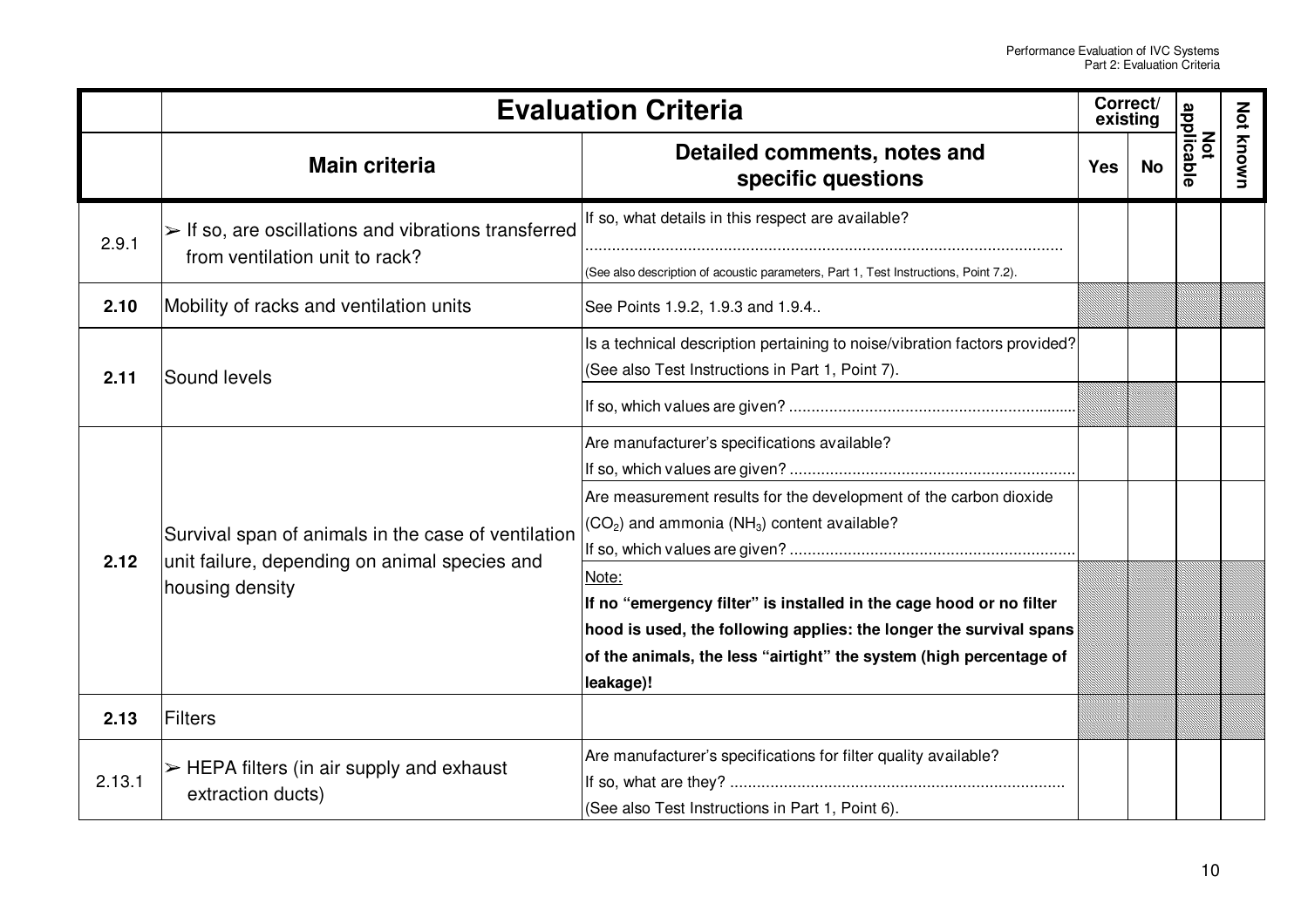|        |                                                                  | <b>Evaluation Criteria</b>                                                                                                                       | Correct/<br>existing |           |                   |           |
|--------|------------------------------------------------------------------|--------------------------------------------------------------------------------------------------------------------------------------------------|----------------------|-----------|-------------------|-----------|
|        | <b>Main criteria</b>                                             | Detailed comments, notes and<br>specific questions                                                                                               | <b>Yes</b>           | <b>No</b> | applicable<br>Not | Not known |
|        |                                                                  | In the case of decentralized ventilation, are the filters housed in the<br>ventilation unit?                                                     |                      |           |                   |           |
| 2.13.2 | $\triangleright$ Location of HEPA filters (in air supply and     | In the case of centralized ventilation, are the filters housed in the<br>"connection box" of the building ventilation system in the animal room? |                      |           |                   |           |
|        | exhaust extraction ducts)                                        | Are they mounted on the cage rack (at the tube connecting points of<br>the rack)?                                                                |                      |           |                   |           |
|        |                                                                  | Are they fitted into the cage hood?                                                                                                              |                      |           |                   |           |
|        |                                                                  | Does the manufacturer recommend changing intervals/service life?<br>If so, how long are they?                                                    |                      |           |                   |           |
|        |                                                                  | If a filter needs to be replaced, is this indicated in some way?<br>(See also Point 5.7.4: "Control and safety functions").                      |                      |           |                   |           |
| 2.13.3 | $\triangleright$ Changing the HEPA filter in the air supply duct | Is the filter changing complicated, time-consuming?                                                                                              |                      |           |                   |           |
|        |                                                                  | Is a tool required to replace the filter?                                                                                                        |                      |           |                   |           |
|        |                                                                  | HEPA filters should only be replaced by trained staff to ensure correct<br>functioning.                                                          |                      |           |                   |           |
|        | $\triangleright$ Changing the HEPA filter in the exhaust         | Does the manufacturer recommend changing intervals/service life?                                                                                 |                      |           |                   |           |
| 2.13.4 | extraction duct                                                  | If so, how long are they?                                                                                                                        |                      |           |                   |           |
|        |                                                                  | If a filter needs to be replaced, is this indicated in some way?                                                                                 |                      |           |                   |           |
|        |                                                                  | (See also Point 5.7.5: "Control and safety functions").                                                                                          |                      |           |                   |           |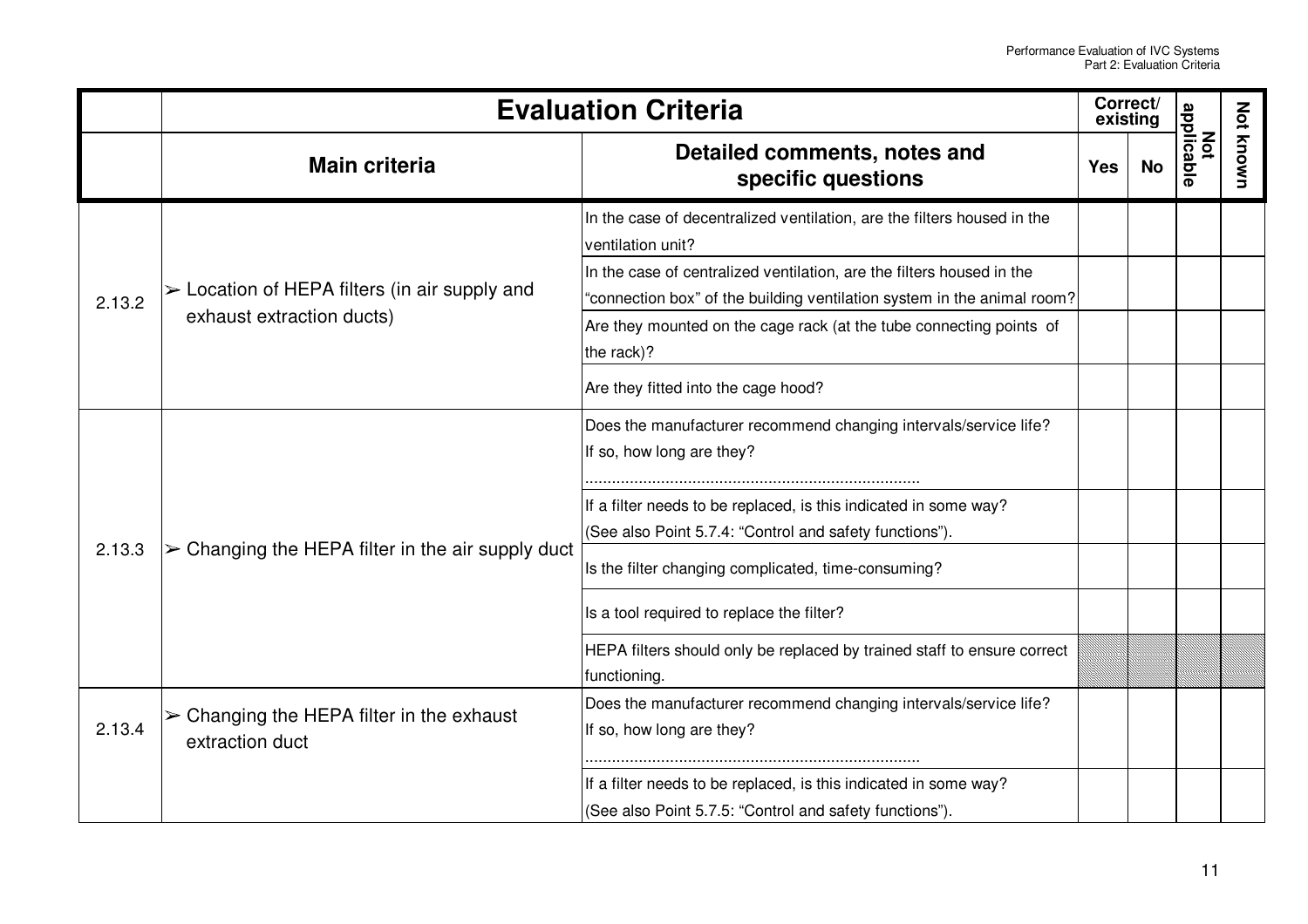|        |                                                                                                    | <b>Evaluation Criteria</b>                                                                                                                                                                                            | Correct/<br>existing |           |                   |           |
|--------|----------------------------------------------------------------------------------------------------|-----------------------------------------------------------------------------------------------------------------------------------------------------------------------------------------------------------------------|----------------------|-----------|-------------------|-----------|
|        | <b>Main criteria</b>                                                                               | Detailed comments, notes and<br>specific questions                                                                                                                                                                    | <b>Yes</b>           | <b>No</b> | applicable<br>Not | Not known |
|        |                                                                                                    | Is the filter changing complicated, time-consuming?                                                                                                                                                                   |                      |           |                   |           |
|        |                                                                                                    | Is a tool required to replace the filter?                                                                                                                                                                             |                      |           |                   |           |
|        |                                                                                                    | HEPA filters should only be replaced by trained staff to ensure correct<br>functioning.                                                                                                                               |                      |           |                   |           |
| 2.13.5 | $\triangleright$ Monitoring the HEPA filters                                                       | Is a monitoring system for the HEPA filters installed?<br>(See also Points 5.7.4 and 5.7.5: "Control and safety functions").                                                                                          |                      |           |                   |           |
| 2.13.6 | $\triangleright$ Coarse dust filters (in the air supply and<br>exhaust extraction ducts)           | Are manufacturer's specifications on filter quality available?<br>(See also Test Instructions, Part 1, Point 6)                                                                                                       |                      |           |                   |           |
|        |                                                                                                    | In the case of decentralized ventilation, are the filters housed in the<br>ventilation unit?                                                                                                                          |                      |           |                   |           |
| 2.13.7 | and exhaust extraction ducts)                                                                      | $\triangleright$ Location of coarse dust filters (in the air supply  In the case of centralized ventilation, are the filters housed in the<br>"connection box" of the building ventilation system in the animal room? |                      |           |                   |           |
|        |                                                                                                    | Are they mounted on the cage rack (at the pipe unions of the rack)?<br>Are they fitted into the cage hood?                                                                                                            |                      |           |                   |           |
| 2.13.8 | $\triangleright$ Changing the coarse dust filter in the air supply<br>duct at the ventilation unit | Does the manufacturer recommend changing intervals/service life?<br>If so, how long are they?                                                                                                                         |                      |           |                   |           |
|        |                                                                                                    | As a rule, this filter must be replaced or cleaned frequently (depending<br>on installation location and system).<br>(See above: manufacturer's specifications on changing intervals).                                |                      |           |                   |           |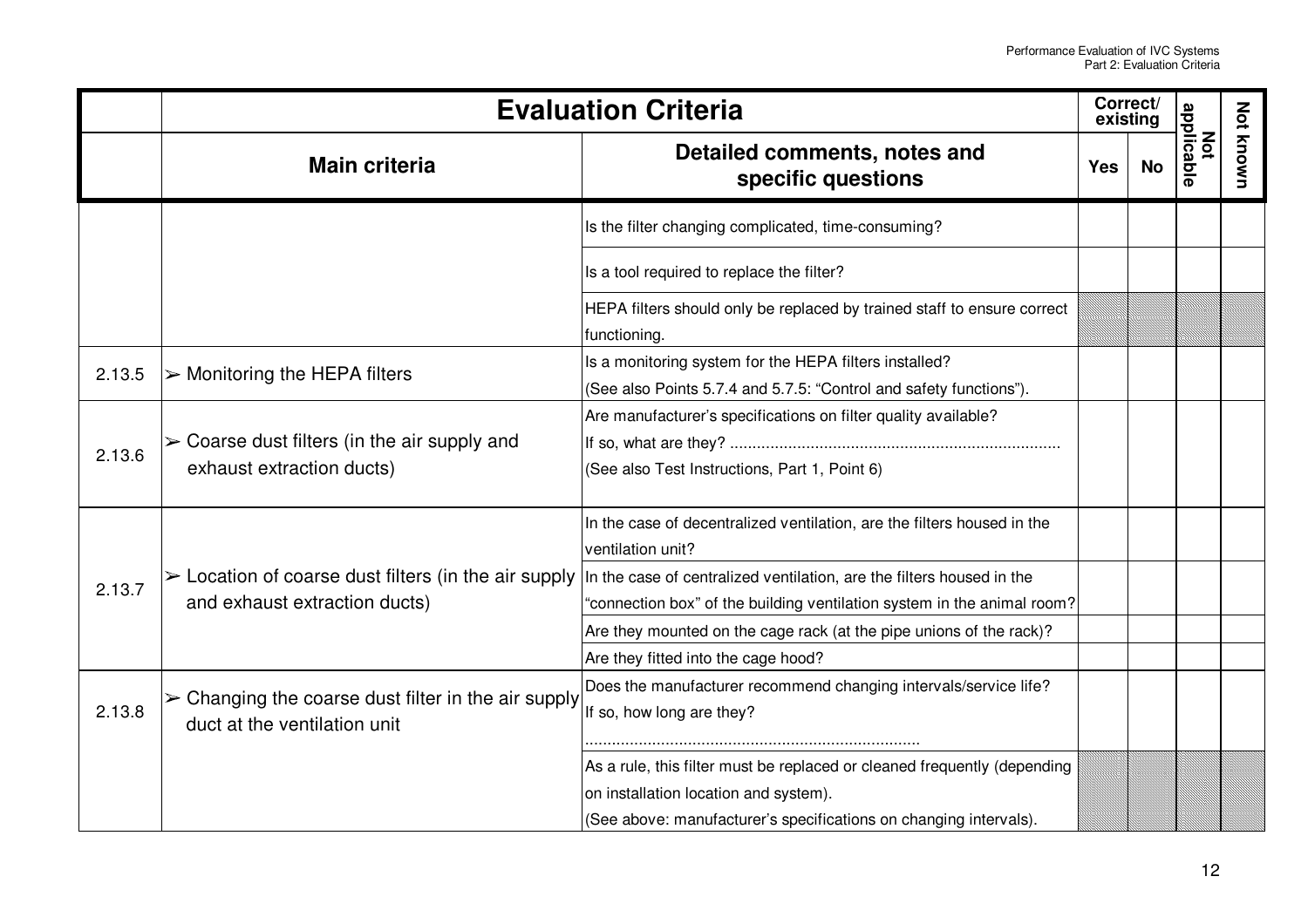|        | <b>Evaluation Criteria</b>                                                                                 |                                                                                                                                                                                        |            | Correct/<br>existing |                   |                  |
|--------|------------------------------------------------------------------------------------------------------------|----------------------------------------------------------------------------------------------------------------------------------------------------------------------------------------|------------|----------------------|-------------------|------------------|
|        | <b>Main criteria</b>                                                                                       | Detailed comments, notes and<br>specific questions                                                                                                                                     | <b>Yes</b> | <b>No</b>            | applicable<br>Not | <b>Not known</b> |
|        |                                                                                                            | Is changing easy to carry out?                                                                                                                                                         |            |                      |                   |                  |
|        |                                                                                                            | Is changing possible without using a tool?                                                                                                                                             |            |                      |                   |                  |
|        |                                                                                                            | Can changing be carried out by one person (animal care staff, i.e.<br>non-technical users)?                                                                                            |            |                      |                   |                  |
|        |                                                                                                            | Are the coarse dust filters easy to clean and can they be reused<br>several times?                                                                                                     |            |                      |                   |                  |
|        |                                                                                                            | Are the coarse dust filters autoclavable?                                                                                                                                              |            |                      |                   |                  |
| 2.13.9 | $\triangleright$ Changing the coarse dust filter in the exhaust<br>extraction duct at the ventilation unit | Does the manufacturer recommend changing intervals/service life?<br>If so, how long are they?                                                                                          |            |                      |                   |                  |
|        |                                                                                                            | As a rule, this filter must be replaced or cleaned frequently (depending<br>on installation location and system).<br>(See above: manufacturer's specifications on changing intervals). |            |                      |                   |                  |
|        |                                                                                                            | Is changing easy to carry out?                                                                                                                                                         |            |                      |                   |                  |
|        |                                                                                                            | Is changing possible without using a tool?                                                                                                                                             |            |                      |                   |                  |
|        |                                                                                                            | Can changing be carried out by one person (animal care staff, i.e.<br>non-technical users)?                                                                                            |            |                      |                   |                  |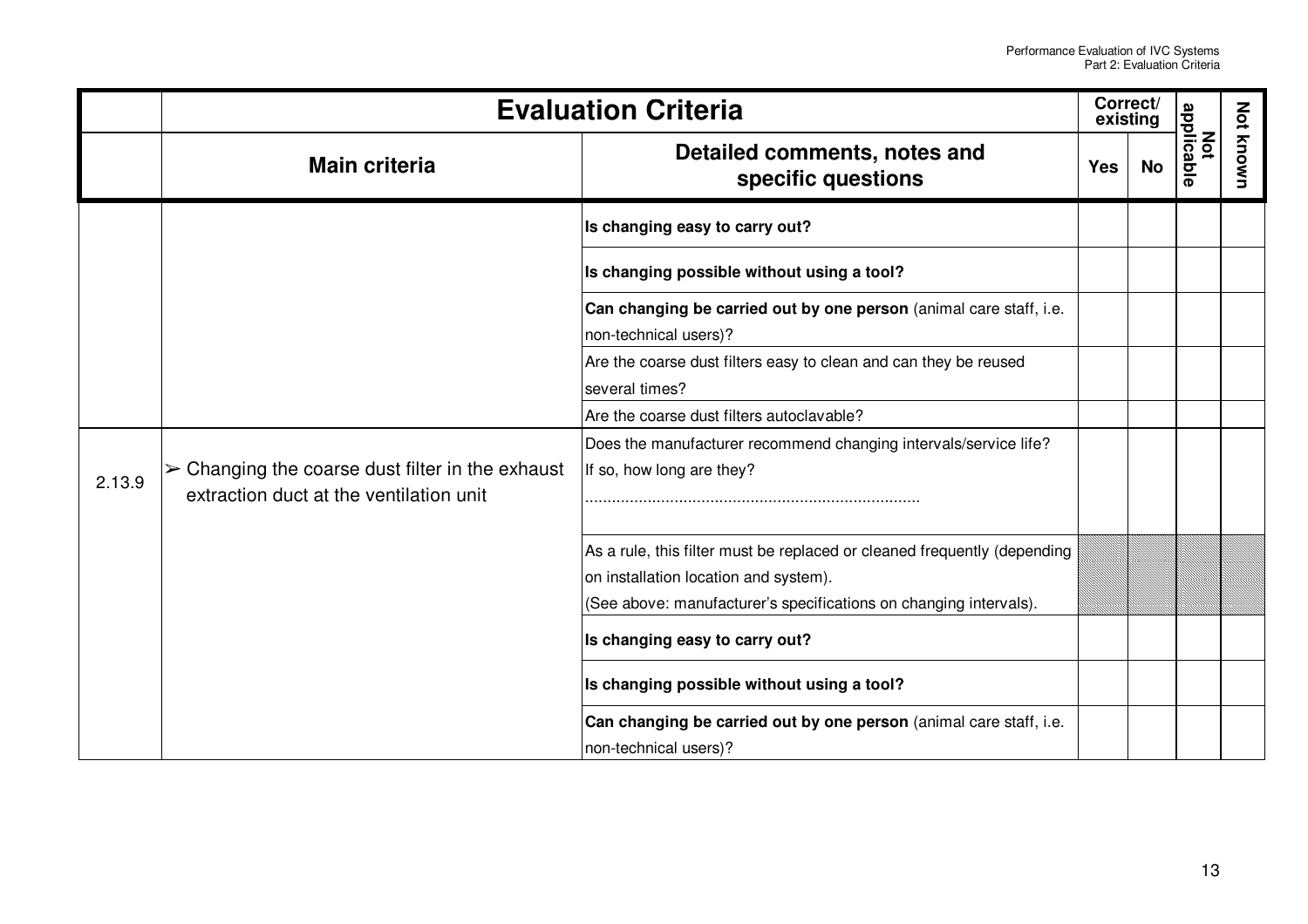|     | <b>Evaluation Criteria</b>                                                                         |                                                                                                                                                                                                                                                                                                                                         |            | Correct/<br>existing |                   |                  |
|-----|----------------------------------------------------------------------------------------------------|-----------------------------------------------------------------------------------------------------------------------------------------------------------------------------------------------------------------------------------------------------------------------------------------------------------------------------------------|------------|----------------------|-------------------|------------------|
|     | <b>Main criteria</b>                                                                               | Detailed comments, notes and<br>specific questions                                                                                                                                                                                                                                                                                      | <b>Yes</b> | <b>No</b>            | Not<br>applicable | <b>Not known</b> |
|     |                                                                                                    | In the case of infection experiments, genetic laboratory research (S2<br>and higher) as well as similar applications (for instance, quarantine), it<br>must be ensured that <b>contamination-free</b> filter changing (work safety,<br>environmental protection) can be carried out.<br>$\Rightarrow$ Is this possibility provided for? |            |                      |                   |                  |
| 3.  | Cage rack: Matching of cage and rack                                                               |                                                                                                                                                                                                                                                                                                                                         |            |                      |                   |                  |
| 3.1 | Distance between the individual cages in the rack<br>(beside each other, above / below each other) | (See also Point 5: "Control and safety functions").<br>Is enough clearance provided between the cages to ensure that they<br>can be easily taken from the rack and pushed back into it?                                                                                                                                                 |            |                      |                   |                  |
| 3.2 | How is the functional unit of cage and hood<br>connected to the air ducts of the rack?             | Via air supply and extraction valves protruding into the cage hood?<br>Via air supply and/or extraction valves/outlets mounted on the edge of<br>the cage hood?                                                                                                                                                                         |            |                      |                   |                  |
|     |                                                                                                    | Via air supply and extraction valves protruding into the cage base?                                                                                                                                                                                                                                                                     |            |                      |                   |                  |
|     |                                                                                                    | Via air supply and/or extraction valves/outlets mounted on the edge of<br>the cage base?                                                                                                                                                                                                                                                |            |                      |                   |                  |
|     |                                                                                                    | From behind?                                                                                                                                                                                                                                                                                                                            |            |                      |                   |                  |
|     |                                                                                                    | From above?                                                                                                                                                                                                                                                                                                                             |            |                      |                   |                  |
|     |                                                                                                    | Is the exhaust air extracted above an integrated coarse dust filter in<br>the cage hood?                                                                                                                                                                                                                                                |            |                      |                   |                  |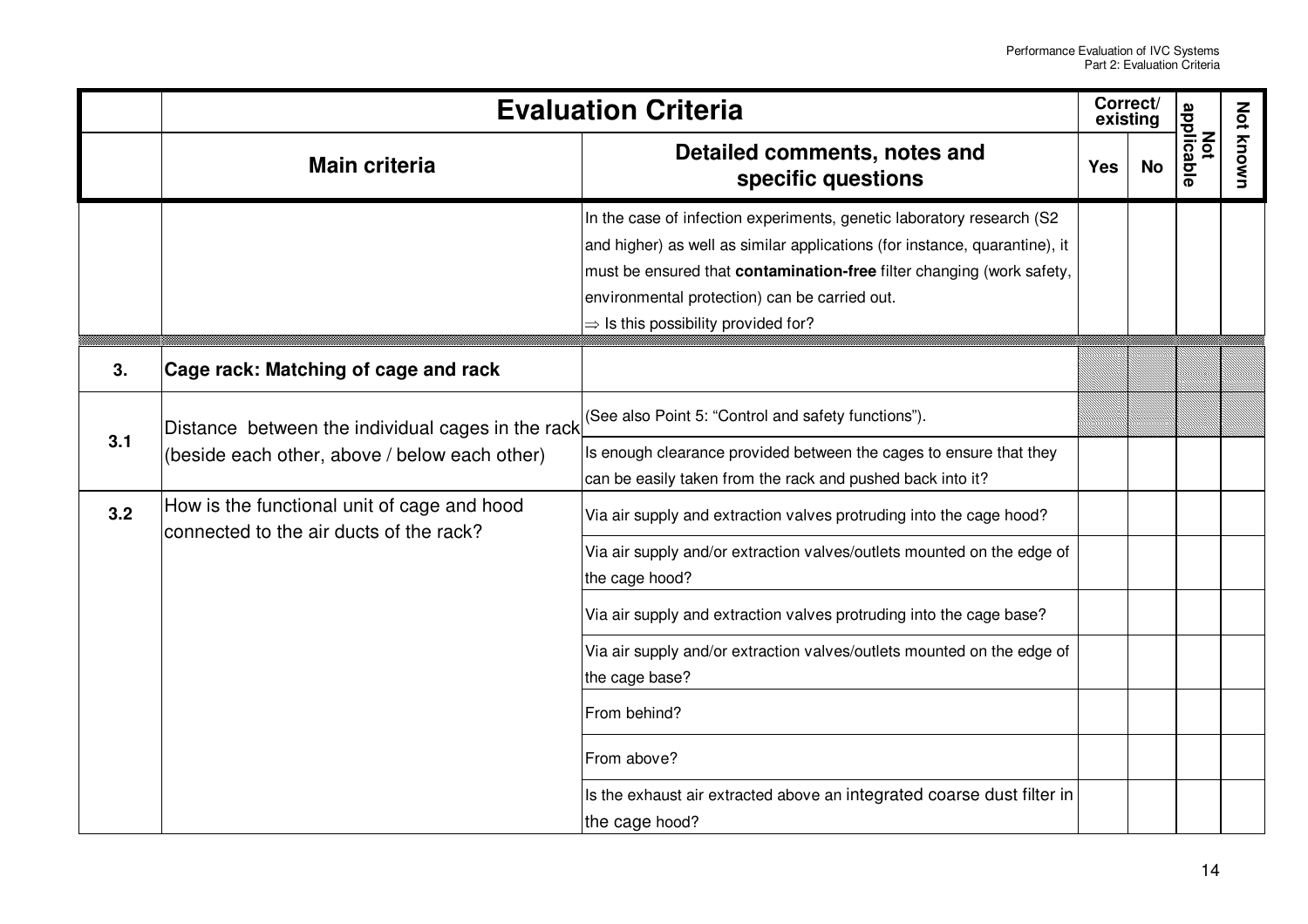|     |                                                                                                   | <b>Evaluation Criteria</b>                                                                                                                        | Correct/<br>existing |           |                   |                  |
|-----|---------------------------------------------------------------------------------------------------|---------------------------------------------------------------------------------------------------------------------------------------------------|----------------------|-----------|-------------------|------------------|
|     | <b>Main criteria</b>                                                                              | Detailed comments, notes and<br>specific questions                                                                                                | <b>Yes</b>           | <b>No</b> | applicable<br>Not | <b>Not known</b> |
|     |                                                                                                   | Is there a different type of construction than described above?                                                                                   |                      |           |                   |                  |
|     |                                                                                                   | Is the connection "airtight"?                                                                                                                     |                      |           |                   |                  |
|     |                                                                                                   | Are the cage and its hood well anchored in the correct position?                                                                                  |                      |           |                   |                  |
|     |                                                                                                   | Is a permanently high level of functional reliability guaranteed even if<br>the cages are frequently removed and replaced (no material fatigue)?  |                      |           |                   |                  |
|     |                                                                                                   | Is the whole system easy to handle?                                                                                                               |                      |           |                   |                  |
|     | Control function to monitor correct position of<br>cage in rack                                   | Is there an audible or palpable indication for the correct position of the<br>cage in the rack?                                                   |                      |           |                   |                  |
| 3.3 |                                                                                                   | Is there a visual control method (for instance, color marking on the rack<br>for the correct positioning of the cage, or a colored control lamp)? |                      |           |                   |                  |
|     |                                                                                                   | Is there a different type of control system than described above?                                                                                 |                      |           |                   |                  |
|     |                                                                                                   | For hood to cage fitting (hood fits only in one direction onto the cage or                                                                        |                      |           |                   |                  |
| 3.4 | Are the air supply and exhaust extraction ends of<br>the hood clearly and unmistakably indicated? | the correct position is unmistakably marked)?                                                                                                     |                      |           |                   |                  |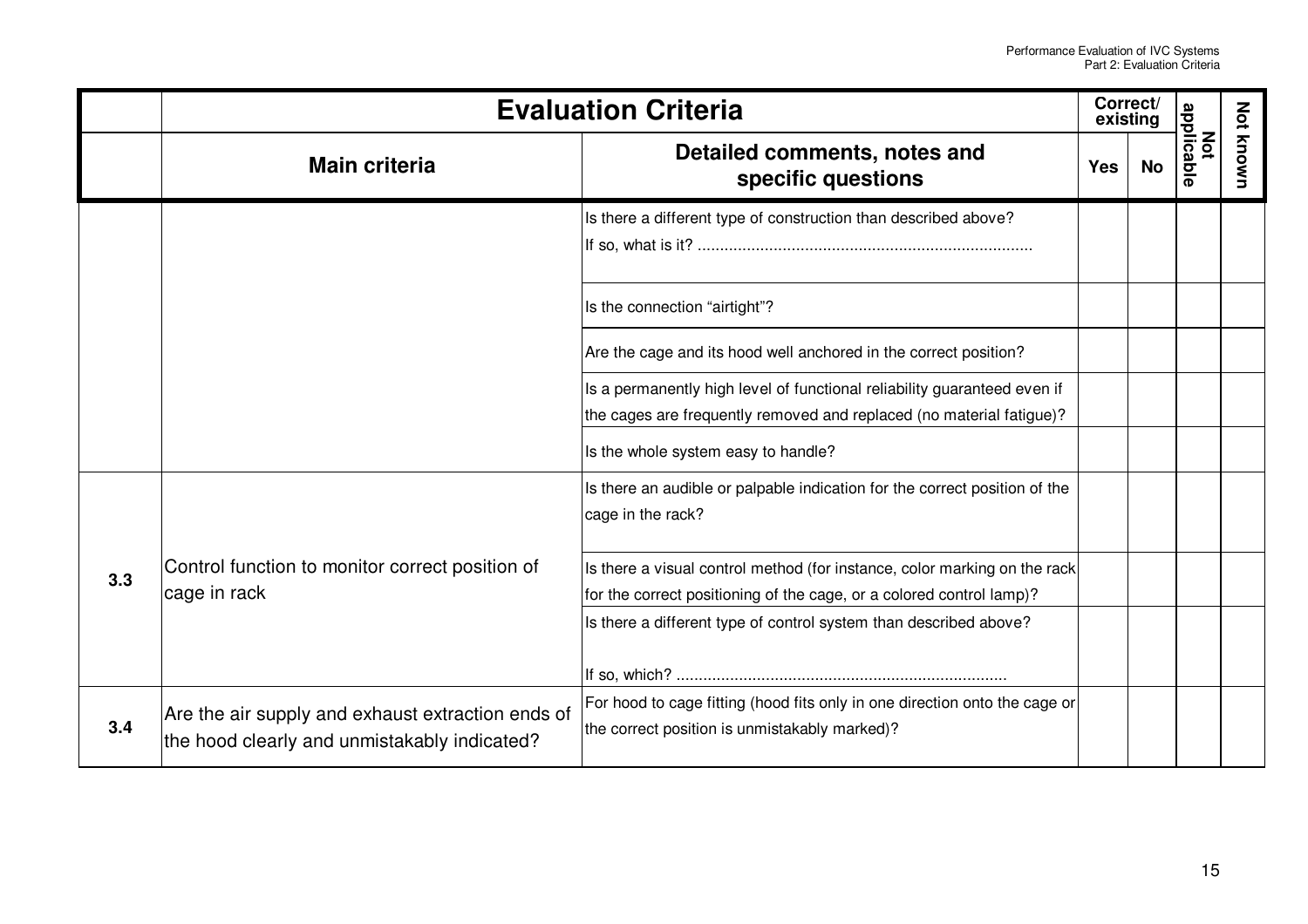|     | <b>Evaluation Criteria</b>                                                                              |                                                                                                                                                                                                                       |            | Correct/<br>existing |                   |                  |
|-----|---------------------------------------------------------------------------------------------------------|-----------------------------------------------------------------------------------------------------------------------------------------------------------------------------------------------------------------------|------------|----------------------|-------------------|------------------|
|     | <b>Main criteria</b>                                                                                    | Detailed comments, notes and<br>specific questions                                                                                                                                                                    | <b>Yes</b> | <b>No</b>            | applicable<br>Not | <b>Not known</b> |
|     |                                                                                                         | For hood to rack fitting (hood fits only in one direction into rack or the<br>correct position is unmistakably marked)?                                                                                               |            |                      |                   |                  |
|     |                                                                                                         | Ideally, the cage should fit into the rack (respective the hood onto<br>the cage) only in the correct orientation, so that the opening for the<br>air inlet respective air outlet in the cage is always the same one. |            |                      |                   |                  |
| 3.5 | Construction of the air supply and exhaust<br>extraction valves for the individual cages in the<br>rack | Can the bedding dust come into direct contact with the opening for the<br>air inlet respective air outlet?                                                                                                            |            |                      |                   |                  |
|     |                                                                                                         | Flat (rectangular, broad opening)?                                                                                                                                                                                    |            |                      |                   |                  |
|     |                                                                                                         | Valve-type lead-through opening (round, small opening)?                                                                                                                                                               |            |                      |                   |                  |
| 3.6 | How are air inlet and outlet openings in the hood<br>or cage constructed?                               | Is there a risk of contamination whenever the closed cage is<br>removed from the rack (lead-through openings for the air supply and<br>extraction valves: filter, shutter or unprotected openings)?                   |            |                      |                   |                  |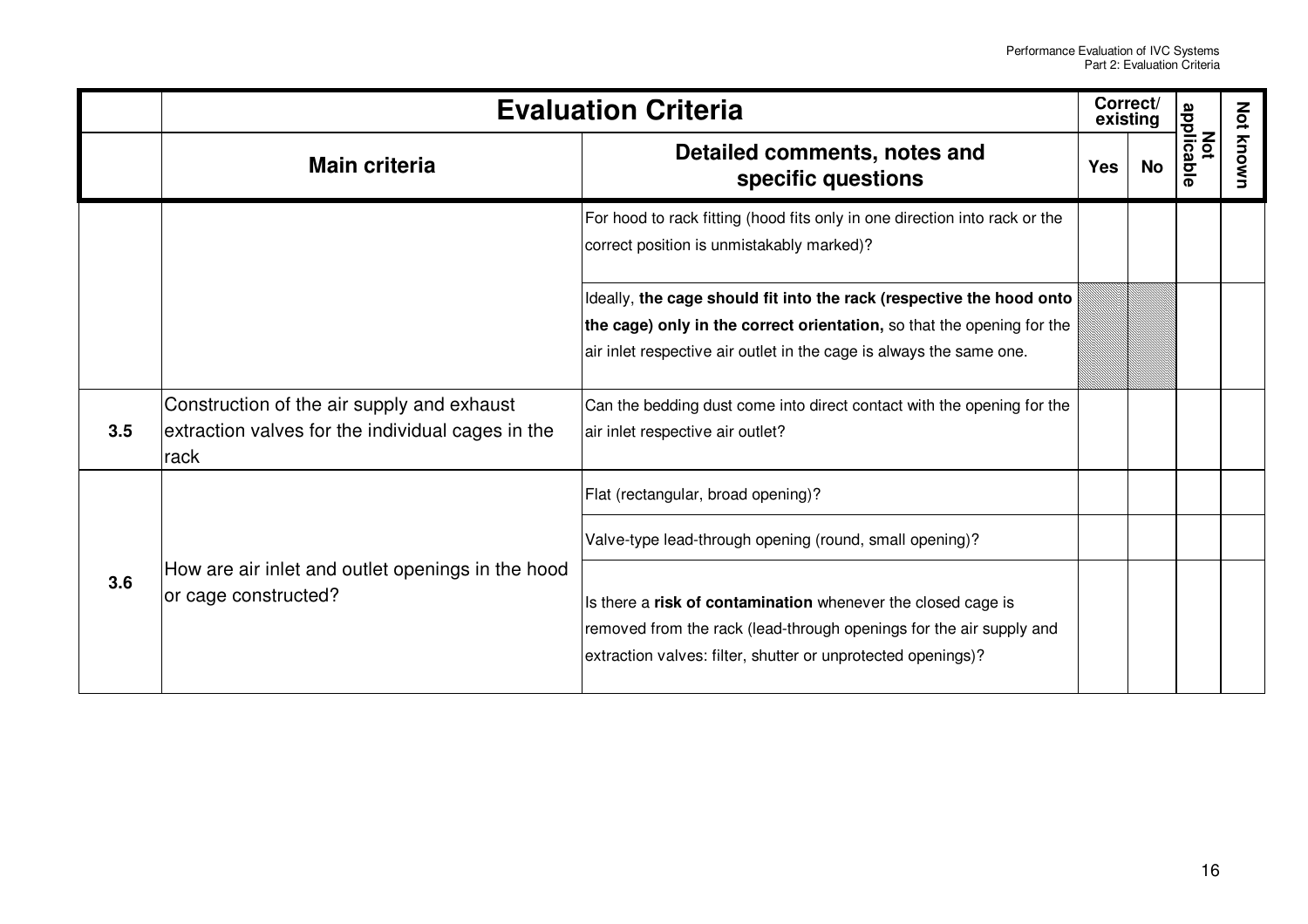|     |                                                             | <b>Evaluation Criteria</b>                                                                                                                                                                                                                                                                                                                                                                                                                                                                                                                                                                                       | Correct/<br>existing |    |                   |                  |
|-----|-------------------------------------------------------------|------------------------------------------------------------------------------------------------------------------------------------------------------------------------------------------------------------------------------------------------------------------------------------------------------------------------------------------------------------------------------------------------------------------------------------------------------------------------------------------------------------------------------------------------------------------------------------------------------------------|----------------------|----|-------------------|------------------|
|     | <b>Main criteria</b>                                        | Detailed comments, notes and<br>specific questions                                                                                                                                                                                                                                                                                                                                                                                                                                                                                                                                                               | <b>Yes</b>           | No | applicable<br>Not | <b>Not known</b> |
| 3.7 | Ventilation of, and extraction of humidity from the<br>cage | Is the standard value between 45 and 60 % for relative humidity at a<br>room temperature of 22 °C +/- 2 °C (expert group advising the<br>Council of Europe on revision of the European convention<br>ETS123) maintained even at maximum housing density?<br>Adequate temperature and humidity must be guaranteed by<br>appropriate conditioning of the ambient air. Ideally, the humidity that<br>develops inside the cage should be extracted so effectively by the IVC<br>system that the relative humidity prevailing in the animal room is also<br>present inside the cages (measurement in cages required). |                      |    |                   |                  |
| 3.8 |                                                             | Can the cages be easily drawn out from and pushed into the racks (i.e.<br>with little effort)?                                                                                                                                                                                                                                                                                                                                                                                                                                                                                                                   |                      |    |                   |                  |
|     | Ergonomic considerations in daily practice                  | Are the lower cage levels easy to access and attend to?                                                                                                                                                                                                                                                                                                                                                                                                                                                                                                                                                          |                      |    |                   |                  |
|     |                                                             | Are the highest cage levels easy to access and attend to?                                                                                                                                                                                                                                                                                                                                                                                                                                                                                                                                                        |                      |    |                   |                  |
| 4.  | Matching of Cage - wire lid - cage hood -<br>bottle         |                                                                                                                                                                                                                                                                                                                                                                                                                                                                                                                                                                                                                  |                      |    |                   |                  |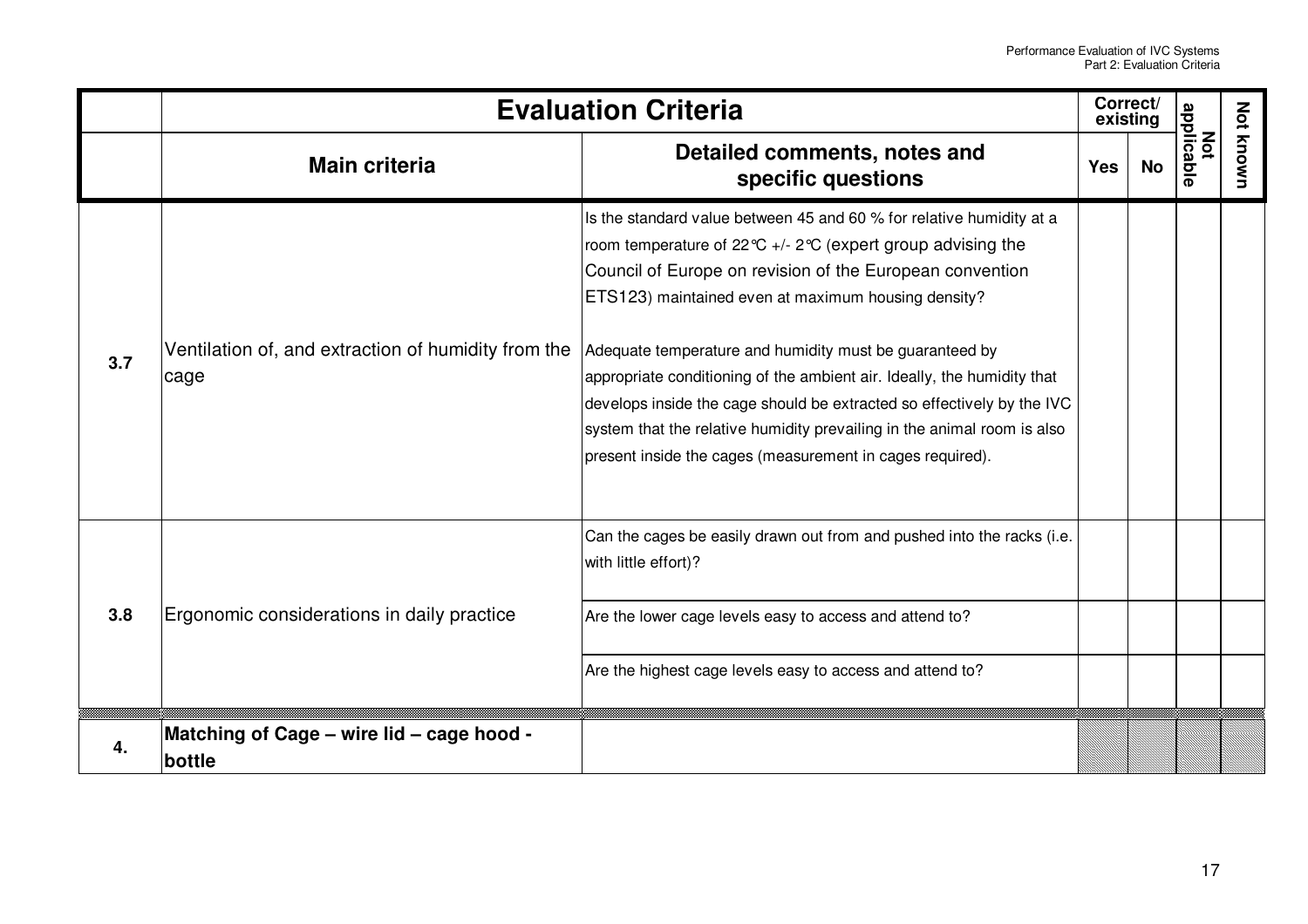|       |                                                               | <b>Evaluation Criteria</b>                                                                                                                                                                                                                                                                                                                                                                                                                                                                                                                                                                                                                                                                                                                                                                                                                                                                                                                                                                                                                                                                                                                                                                                                                                                                                               | Correct/<br>existing |    |                   |           |
|-------|---------------------------------------------------------------|--------------------------------------------------------------------------------------------------------------------------------------------------------------------------------------------------------------------------------------------------------------------------------------------------------------------------------------------------------------------------------------------------------------------------------------------------------------------------------------------------------------------------------------------------------------------------------------------------------------------------------------------------------------------------------------------------------------------------------------------------------------------------------------------------------------------------------------------------------------------------------------------------------------------------------------------------------------------------------------------------------------------------------------------------------------------------------------------------------------------------------------------------------------------------------------------------------------------------------------------------------------------------------------------------------------------------|----------------------|----|-------------------|-----------|
|       | <b>Main criteria</b>                                          | Detailed comments, notes and<br>specific questions                                                                                                                                                                                                                                                                                                                                                                                                                                                                                                                                                                                                                                                                                                                                                                                                                                                                                                                                                                                                                                                                                                                                                                                                                                                                       | <b>Yes</b>           | No | applicable<br>χόt | Not known |
| 4.1   | Cage hoods with "emergency filters"<br>(or also filter hoods) | Advantages:<br>$\Rightarrow$ A so-called "emergency filter" increases the survival span of the<br>animals in the case of ventilation unit failure.<br>Disadvantages:<br>$\Rightarrow$ "Emergency filters" do not comply with the HEPA quality standard;<br>consequently, they do not offer the same degree of airtightness and<br>thus increases the risk of contamination in the case of ventilation<br>unit failure.<br>$\Rightarrow$ Further potential fault sources are, for instance, the incorrect<br>installation of the "emergency filter".<br>The working group recommends avoiding the use of an "emergency"<br>filter" and compensating for the risk of ventilation unit failure by setting<br>up an appropriate fault alarm system, an adequate store of changing<br>units and a plan of remedial action for the case that a failure occurs.<br>However, if a cage is not slotted correctly into its rack seating, this<br>cannot be recognized by the fault detector of the alarm system. In such<br>a case, survival of the animals could, on the one hand, be ensured by<br>an "emergency filter", on the other hand, however, this clearly<br>demonstrates the significance of having some method of efficiently and<br>simply controlling the correct seat of the cage in the rack (see Point<br>(3.3). |                      |    |                   |           |
| 4.1.1 | $\triangleright$ Is the IVC system available                  | only with "emergency filter" or filter hood?                                                                                                                                                                                                                                                                                                                                                                                                                                                                                                                                                                                                                                                                                                                                                                                                                                                                                                                                                                                                                                                                                                                                                                                                                                                                             |                      |    |                   |           |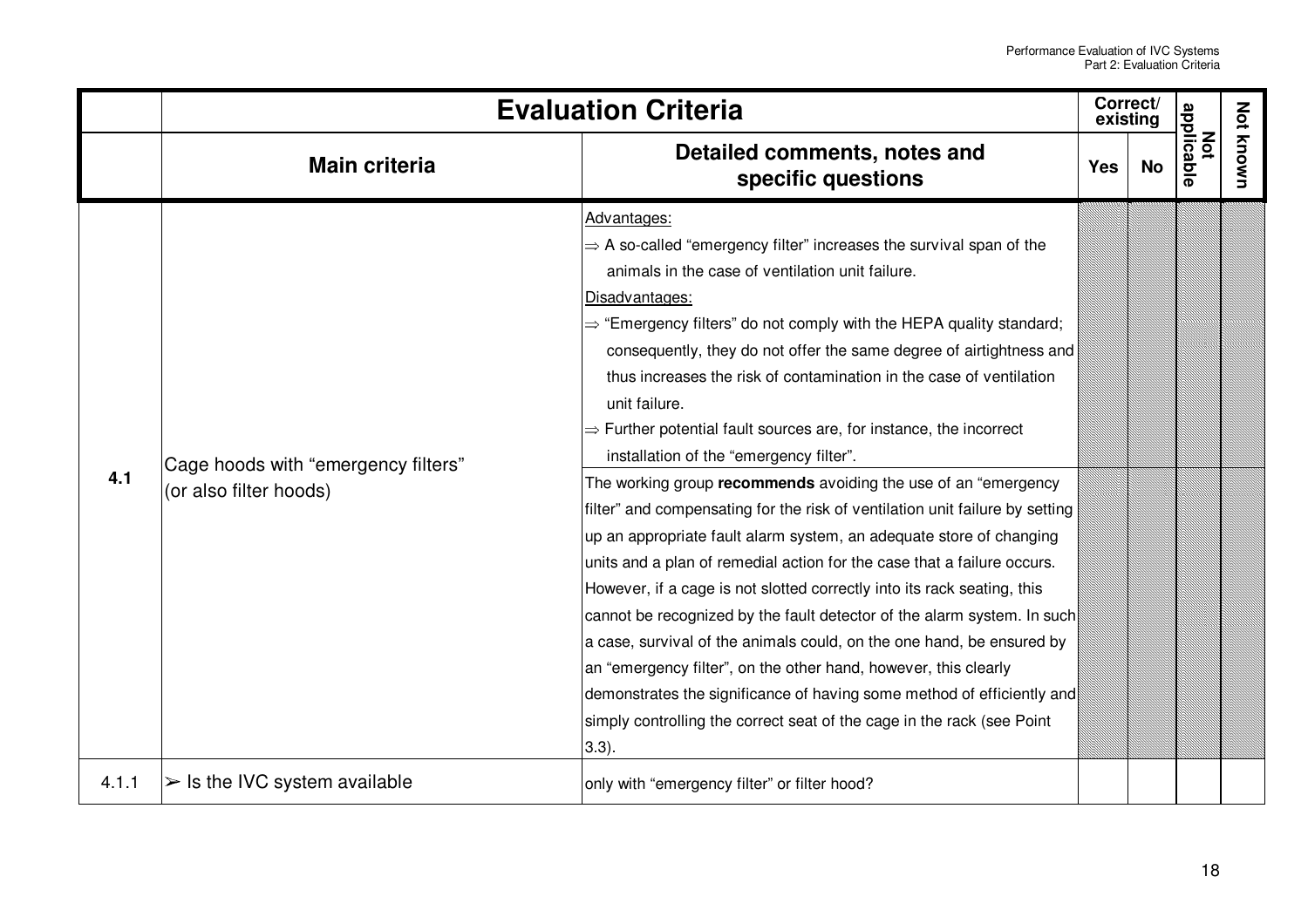|     | <b>Evaluation Criteria</b>                                                          |                                                                                                                                                                                                                                                                                                                                                                                                                                                                                                                                                                                                                                                                                                                                                                                                                                                                                                    |            | Correct/<br>existing |                   |                  |
|-----|-------------------------------------------------------------------------------------|----------------------------------------------------------------------------------------------------------------------------------------------------------------------------------------------------------------------------------------------------------------------------------------------------------------------------------------------------------------------------------------------------------------------------------------------------------------------------------------------------------------------------------------------------------------------------------------------------------------------------------------------------------------------------------------------------------------------------------------------------------------------------------------------------------------------------------------------------------------------------------------------------|------------|----------------------|-------------------|------------------|
|     | <b>Main criteria</b>                                                                | Detailed comments, notes and<br>specific questions                                                                                                                                                                                                                                                                                                                                                                                                                                                                                                                                                                                                                                                                                                                                                                                                                                                 | <b>Yes</b> | No                   | Not<br>applicable | <b>Not known</b> |
|     |                                                                                     | only without "emergency filter" or filter hood?                                                                                                                                                                                                                                                                                                                                                                                                                                                                                                                                                                                                                                                                                                                                                                                                                                                    |            |                      |                   |                  |
|     |                                                                                     | Optionally with or without "emergency filter" or filter hood, as required?                                                                                                                                                                                                                                                                                                                                                                                                                                                                                                                                                                                                                                                                                                                                                                                                                         |            |                      |                   |                  |
| 4.2 | Cage hoods with integrated coarse dust filters for<br>exhaust extraction ducts      | Advantages:<br>This kind of system reduces the dust load that the exhaust extraction<br>piping has to deal with, depending on the quality of the bedding<br>material.<br>Disadvantages:<br>The efficiency and cleaning or changing intervals of such systems<br>depend on further factors (type, surface area, type of installation in<br>cage hood).<br>As the filter becomes more and more saturated by dust particles, and<br>depending on the system, this can lead to a reduction of the ACH rates<br>or a reversal of the pressure mode (for instance: positive pressure<br>builds up inside the cage instead of the required negative pressure).<br>Depending on the system in use (for instance, pressure-controlled<br>systems), this may not be immediately recognizable by the user without<br>the pressure mode being intentionally checked (for instance, with a<br>smoke tube test)! |            |                      |                   |                  |
| 4.3 | Is the IVC system compatible with the cages or<br>cage bases of an existing system? | For instance, cages from the "open-cage" type for animal housing?                                                                                                                                                                                                                                                                                                                                                                                                                                                                                                                                                                                                                                                                                                                                                                                                                                  |            |                      |                   |                  |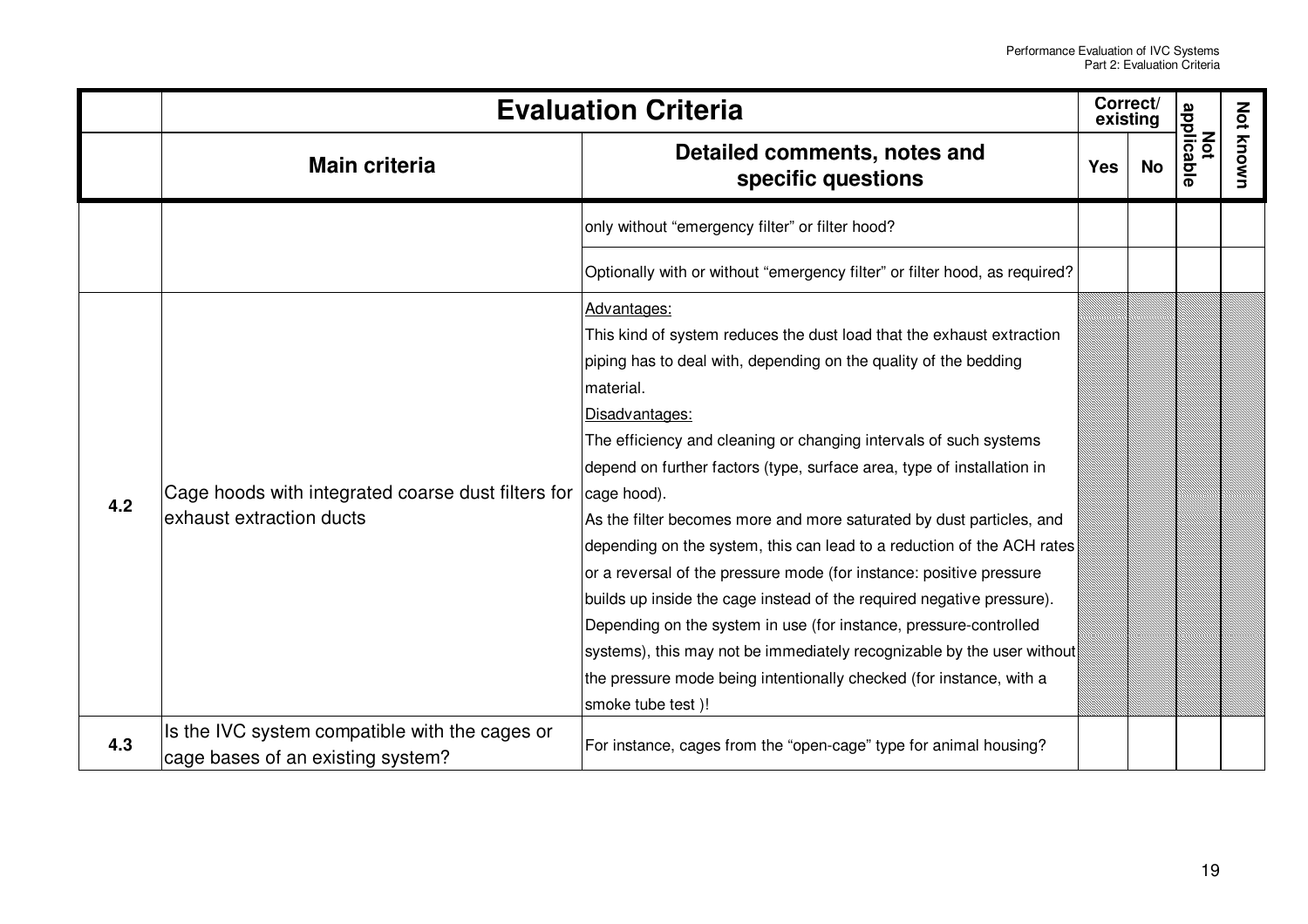|     |                                                                                                                                                                                                                                    | <b>Evaluation Criteria</b>                                                                                                                                                                                                                                                                                                                                                                                                                                                                                                                                                                                            | Correct/<br>existing |           |                   |                  |
|-----|------------------------------------------------------------------------------------------------------------------------------------------------------------------------------------------------------------------------------------|-----------------------------------------------------------------------------------------------------------------------------------------------------------------------------------------------------------------------------------------------------------------------------------------------------------------------------------------------------------------------------------------------------------------------------------------------------------------------------------------------------------------------------------------------------------------------------------------------------------------------|----------------------|-----------|-------------------|------------------|
|     | <b>Main criteria</b>                                                                                                                                                                                                               | Detailed comments, notes and<br>specific questions                                                                                                                                                                                                                                                                                                                                                                                                                                                                                                                                                                    | <b>Yes</b>           | <b>No</b> | Not<br>applicable | <b>Not known</b> |
| 4.4 | Which materials have been used?                                                                                                                                                                                                    | This point is required in order to evaluate the possible differences in<br>the resistance of the materials to cleaning, disinfection and sterilization<br>processes as well as to assess fitting irregularities after a prolonged<br>period of service life that are due to material fatigue or wear.<br>Plastics?<br>Stainless steel?<br>Are magnets used in the system?<br>Have other materials been used?<br>Do the system components made of different materials still fit well<br>together, even after repeated cleaning and sterilization in an<br>autoclave?<br>$\Rightarrow$ Has this been verified by tests? |                      |           |                   |                  |
| 4.5 | Number of parts of which a functional cage unit<br>consists (for instance, cage with wire lid/food rack, $\Rightarrow$ amount of work required to replace the cage,<br>cage hood, possibly with exhaust and emergency<br>filters). | Depending on the system, the number of parts affects the following:<br>$\Rightarrow$ amount of work required to clean the cage including accessories,<br>$\Rightarrow$ costs of changing worn-out parts.                                                                                                                                                                                                                                                                                                                                                                                                              |                      |           |                   |                  |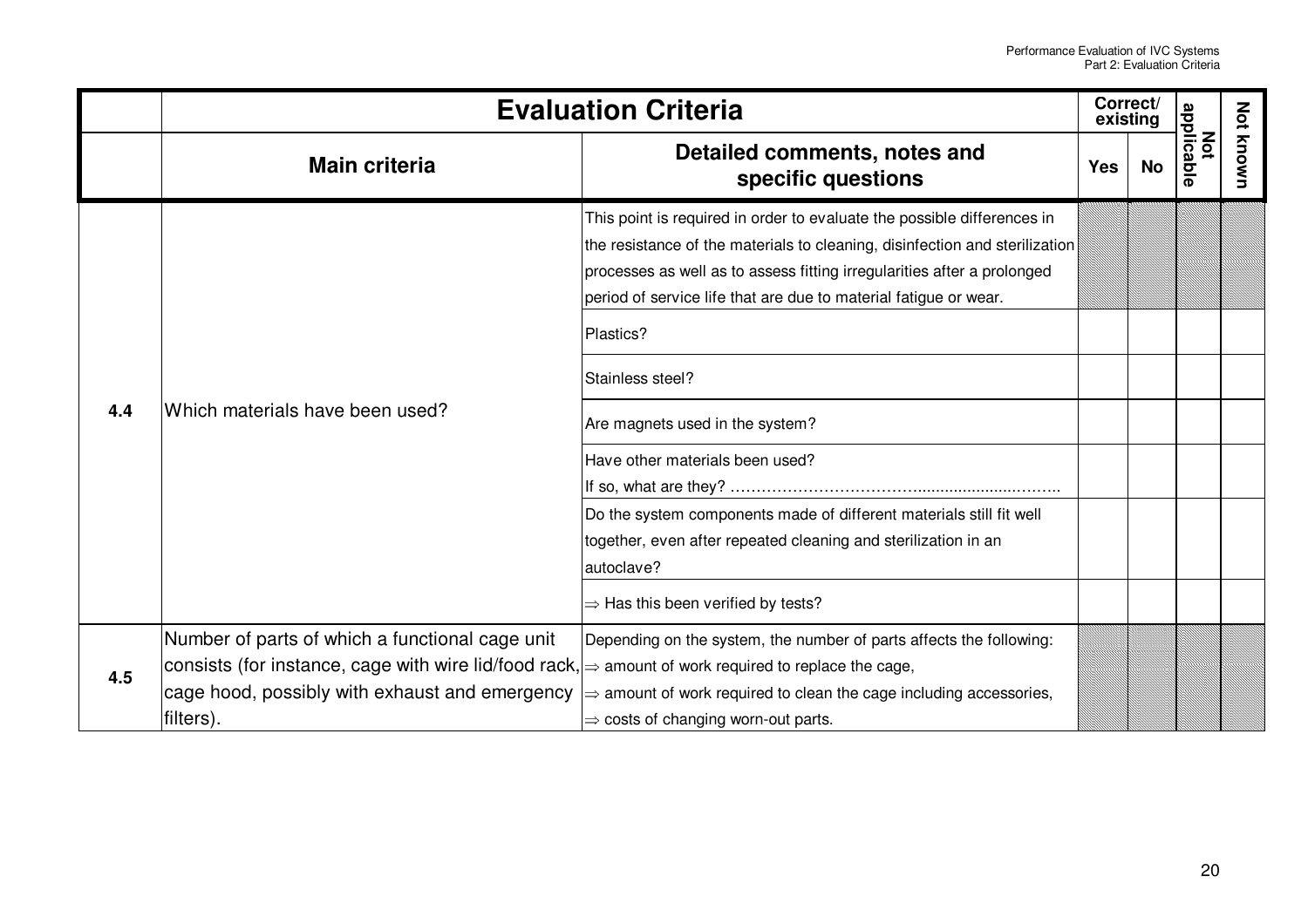|     |                                                                                                                                                 | <b>Evaluation Criteria</b>                                                                                                                                                                                                                                                                                                                                                                                                                                                                                     | Correct/<br>existing |    |                          |                  |
|-----|-------------------------------------------------------------------------------------------------------------------------------------------------|----------------------------------------------------------------------------------------------------------------------------------------------------------------------------------------------------------------------------------------------------------------------------------------------------------------------------------------------------------------------------------------------------------------------------------------------------------------------------------------------------------------|----------------------|----|--------------------------|------------------|
|     | <b>Main criteria</b>                                                                                                                            | Detailed comments, notes and<br>specific questions                                                                                                                                                                                                                                                                                                                                                                                                                                                             | <b>Yes</b>           | No | applicable<br><b>Not</b> | <b>Not known</b> |
|     |                                                                                                                                                 |                                                                                                                                                                                                                                                                                                                                                                                                                                                                                                                |                      |    |                          |                  |
| 4.6 | Handling of the functional unit consisting of cage<br>wire lid, cage hood (possibly with exhaust and<br>emergency filters) and drinking bottle. | Is the complete unit low in weight?<br>Is handling of the functional unit simple, i.e. can assembly/disassembly<br>of the unit be carried out in a few straightforward steps (for instance,<br>cage hood and/with wire lid slideable etc.)?<br>Is handling of the functional unit or cage changing easily possible also<br>under a sterile workbench?<br>How long does it take to change a single cage?  [Min]<br>Are there any sources for errors that could occur during handling of the<br>functional unit? |                      |    |                          |                  |
| 4.7 | Stacking suitability of all components                                                                                                          | Can the cages be stacked?<br>Can the cage hoods be stacked?<br>Can the wire lids be stacked?<br>Can the filter elements and frame holders for the coarse dust filter in<br>the air supply duct/exhaust extraction duct of the cage hood be<br>stacked?                                                                                                                                                                                                                                                         |                      |    |                          |                  |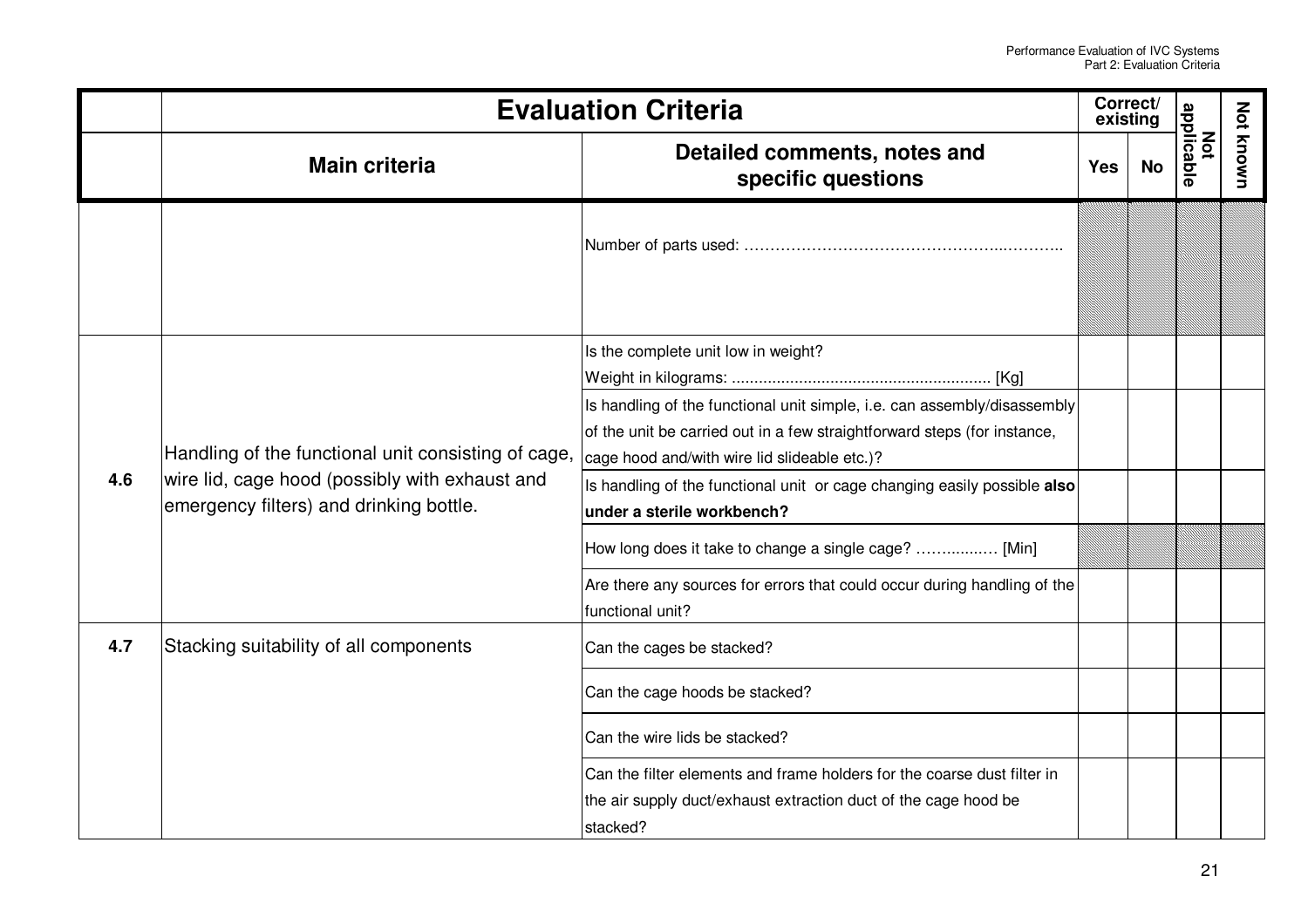|      |                                                                                                | <b>Evaluation Criteria</b>                                                                                               | Correct/<br>existing |           |                   |           |
|------|------------------------------------------------------------------------------------------------|--------------------------------------------------------------------------------------------------------------------------|----------------------|-----------|-------------------|-----------|
|      | <b>Main criteria</b>                                                                           | Detailed comments, notes and<br>specific questions                                                                       | <b>Yes</b>           | <b>No</b> | applicable<br>Not | Not known |
|      |                                                                                                | Can any other components be stacked?                                                                                     |                      |           |                   |           |
|      |                                                                                                | Are the fasteners easy to release and close (for instance: clamps)?                                                      |                      |           |                   |           |
|      | Fastening: hood - cage                                                                         | Are the fasteners susceptible to damage during routine handling (for<br>instance: toggle latches that break off easily)? |                      |           |                   |           |
| 4.8  |                                                                                                | Are the fasteners robust, i.e. would they withstand a fall of 120 cm                                                     |                      |           |                   |           |
|      |                                                                                                | (important, for instance, for infection experiments, genetic technique                                                   |                      |           |                   |           |
|      |                                                                                                | and similar applications)?                                                                                               |                      |           |                   |           |
|      |                                                                                                | Does the manufacturer recommend changing intervals/service life?                                                         |                      |           |                   |           |
|      |                                                                                                |                                                                                                                          |                      |           |                   |           |
|      |                                                                                                | Is a visual assessment of the filter saturation possible with the cage still                                             |                      |           |                   |           |
|      | Changing the coarse dust filter in the air supply                                              | in the rack, i.e. can the cage remain in the rack to inspect the filter?                                                 |                      |           |                   |           |
| 4.9  | duct/exhaust extraction duct of the cage hood                                                  | Is filter changing easy to carry out?                                                                                    |                      |           |                   |           |
|      | (if installed)                                                                                 | Is a tool required to carry out filter changing?                                                                         |                      |           |                   |           |
|      |                                                                                                | To carry out filter changing, must the animal care staff be particularly                                                 |                      |           |                   |           |
|      |                                                                                                | nimble-fingered?                                                                                                         |                      |           |                   |           |
| 4.10 | Changing the "emergency filter" in the hood or the<br>filter in the filter hood (if installed) | Does the manufacturer recommend changing intervals/service life?<br>If so, how long are they?                            |                      |           |                   |           |
|      |                                                                                                |                                                                                                                          |                      |           |                   |           |
|      |                                                                                                | Is filter changing easy to carry out?                                                                                    |                      |           |                   |           |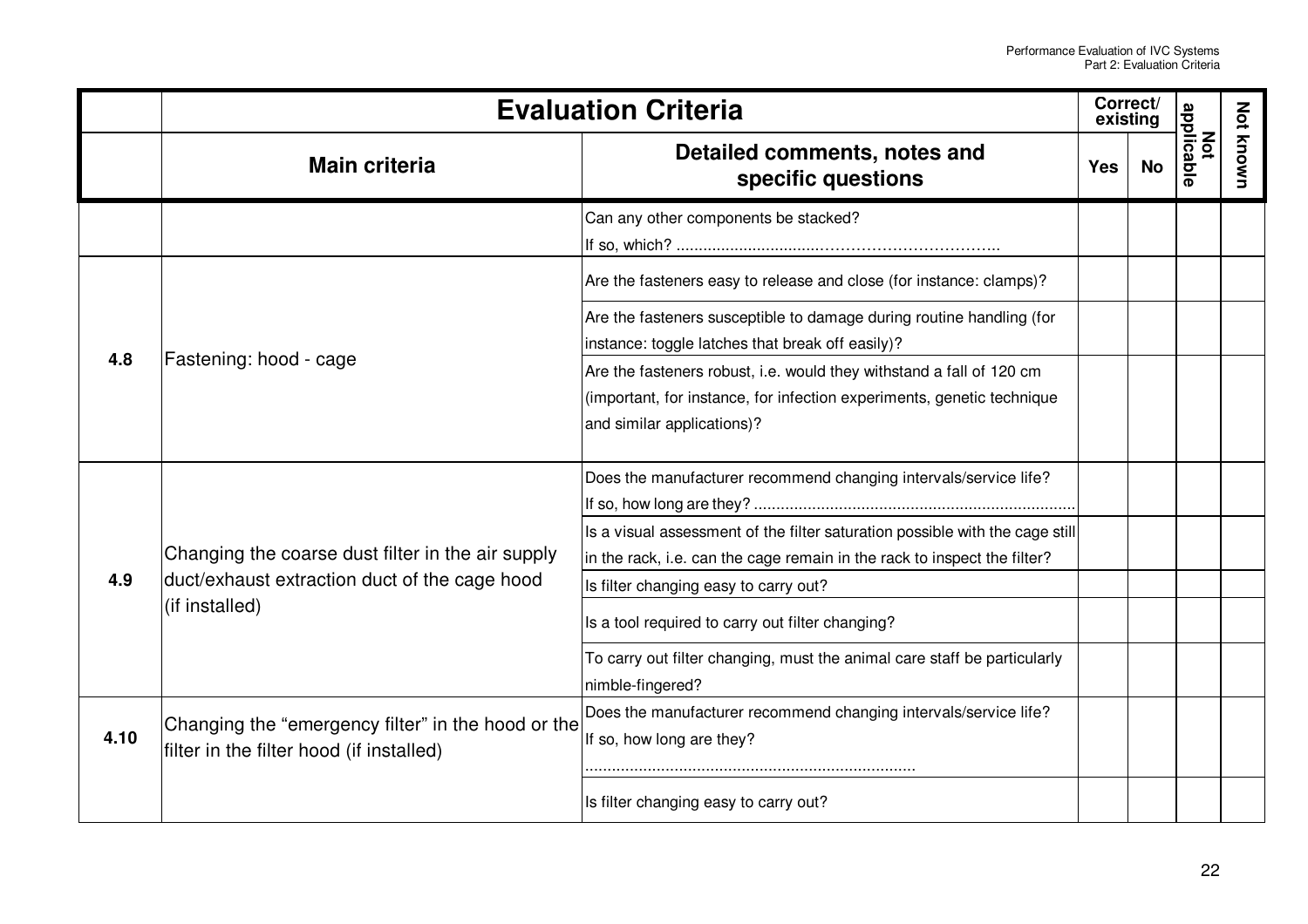|      |                                        | <b>Evaluation Criteria</b>                                                                                                                                | Correct/<br>existing |           |                   |           |
|------|----------------------------------------|-----------------------------------------------------------------------------------------------------------------------------------------------------------|----------------------|-----------|-------------------|-----------|
|      | <b>Main criteria</b>                   | Detailed comments, notes and<br>specific questions                                                                                                        | <b>Yes</b>           | <b>No</b> | applicable<br>Not | Not known |
|      |                                        | Is a tool required to carry out filter changing?                                                                                                          |                      |           |                   |           |
|      |                                        | To carry out filter changing, must the animal care staff be particularly<br>nimble-fingered?                                                              |                      |           |                   |           |
| 4.11 |                                        | Are holders provided for the attachment of cage cards?                                                                                                    |                      |           |                   |           |
|      |                                        | Does the position of the card restrict the line of vision into the cage for<br>the purpose of monitoring the animals?                                     |                      |           |                   |           |
|      | Provision for attachment of cage cards | Does the card disturb when a cage is opened or replaced?                                                                                                  |                      |           |                   |           |
|      |                                        | Can the cage card be easily attached?                                                                                                                     |                      |           |                   |           |
|      |                                        | Can the card easily fall off the cage?                                                                                                                    |                      |           |                   |           |
| 4.12 |                                        | Are there sharp edges or corners on which staff or animals could be<br>injured?                                                                           |                      |           |                   |           |
|      | Risk of injury for staff and animals   | Are there gaps (especially V-shaped gaps) in which body parts of the<br>animals could become stuck?                                                       |                      |           |                   |           |
| 4.13 | Drinking bottle volume                 | Is the drinking bottle volume sufficient to supply the cage at maximum<br>housing density for one week (including 20 % reserve)?                          |                      |           |                   |           |
| 4.14 | Location of drinking bottle            | Is the bottle installed inside the cage?<br>(This is important for infection experiments, genetic technique (S2 and<br>higher) and similar applications.) |                      |           |                   |           |
|      |                                        | Is the bottle installed outside the cage (inside the rack dimensions)?                                                                                    |                      |           |                   |           |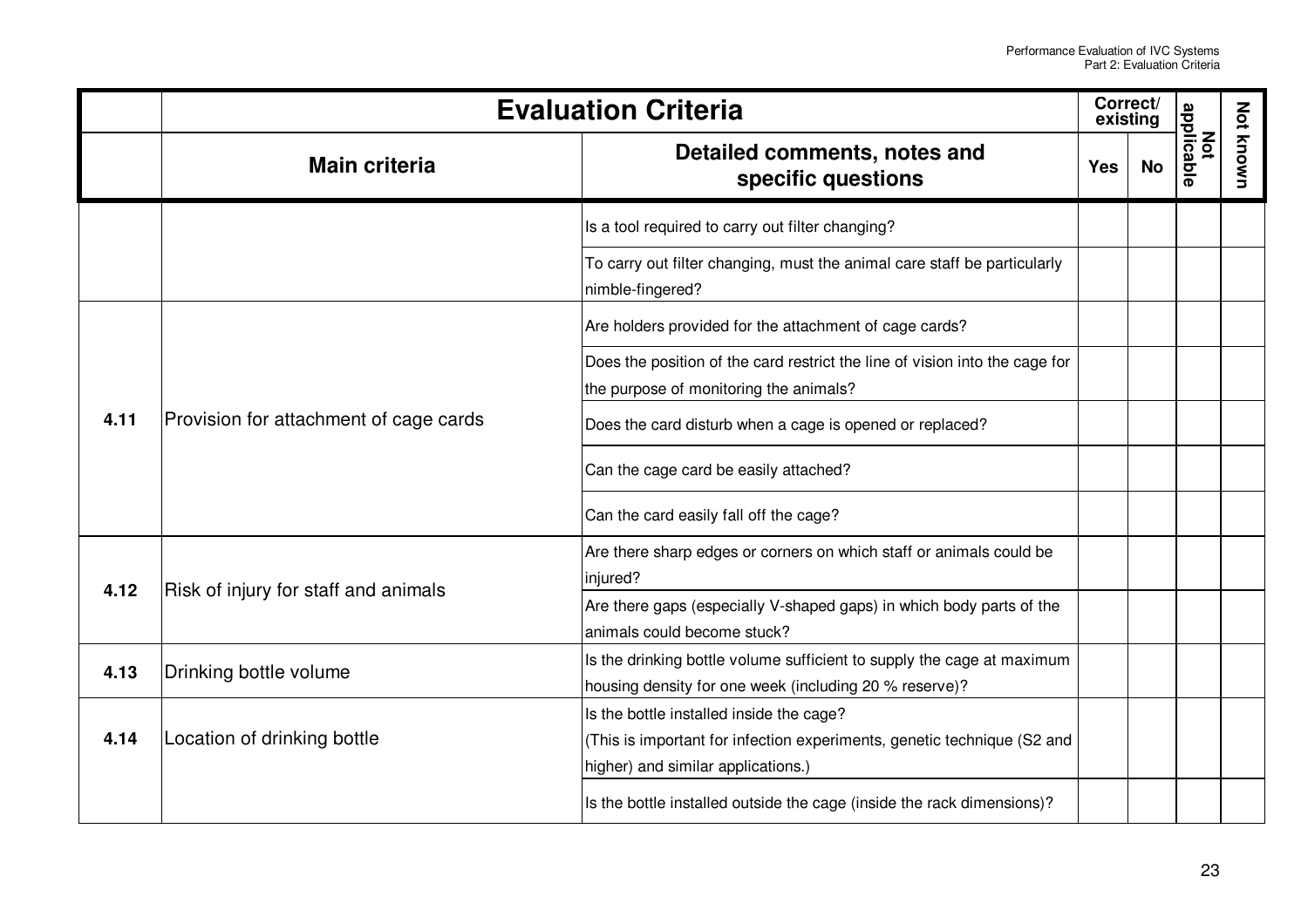|      |                                                                   | <b>Evaluation Criteria</b>                                                                                                                                                                                                                                                                                                                                         | Correct/<br>existing |           |                   |           |
|------|-------------------------------------------------------------------|--------------------------------------------------------------------------------------------------------------------------------------------------------------------------------------------------------------------------------------------------------------------------------------------------------------------------------------------------------------------|----------------------|-----------|-------------------|-----------|
|      | <b>Main criteria</b>                                              | Detailed comments, notes and<br>specific questions                                                                                                                                                                                                                                                                                                                 | <b>Yes</b>           | <b>No</b> | applicable<br>Not | Not known |
|      |                                                                   | Is the bottle installed on the outside of the cage (protruding from<br>beyond the rack dimensions)?                                                                                                                                                                                                                                                                |                      |           |                   |           |
|      |                                                                   | In the case of an outside bottle, is there a risk of contamination with<br>regard to the position of the lead-through opening (in the hood or in the<br>cage) and the type of lead-through opening (silicone disc, shutter,<br>unprotected opening) and location (dirt collector)?                                                                                 |                      |           |                   |           |
| 4.15 |                                                                   | Is the drinking bottle easily replaced (i.e. without effort)?                                                                                                                                                                                                                                                                                                      |                      |           |                   |           |
|      | Changing of drinking bottle                                       | To replace the bottle, do the cages situated above have to be raised (if<br>the bottle is mounted on the outside)?                                                                                                                                                                                                                                                 |                      |           |                   |           |
| 5.   | Inspection and safety functions                                   |                                                                                                                                                                                                                                                                                                                                                                    |                      |           |                   |           |
| 5.1  | Animal supervision and monitoring with cages<br>installed in rack | Is the line of vision into the cage restricted, for instance, by the<br>hood, or (if applicable) by the emergency and coarse dust filter for the<br>air supply/exhaust extraction mounted in the hood, the position or size<br>of the cage card, insufficient clearance between the cage shelves<br>(including uppermost, lowest cage levels) or in any other way? |                      |           |                   |           |
| 5.2  | Control of content level of the drinking bottles                  | Can this control be easily carried out?                                                                                                                                                                                                                                                                                                                            |                      |           |                   |           |
| 5.3  | Control of the feed quantity                                      | Can this control be easily carried out?                                                                                                                                                                                                                                                                                                                            |                      |           |                   |           |
| 5.4  | Securing the cage in the rack                                     | Can the cage be securely and easily connected to the air supply and<br>extraction vents?                                                                                                                                                                                                                                                                           |                      |           |                   |           |
|      |                                                                   | Is there a mechanical catch to hold the cage in place?                                                                                                                                                                                                                                                                                                             |                      |           |                   |           |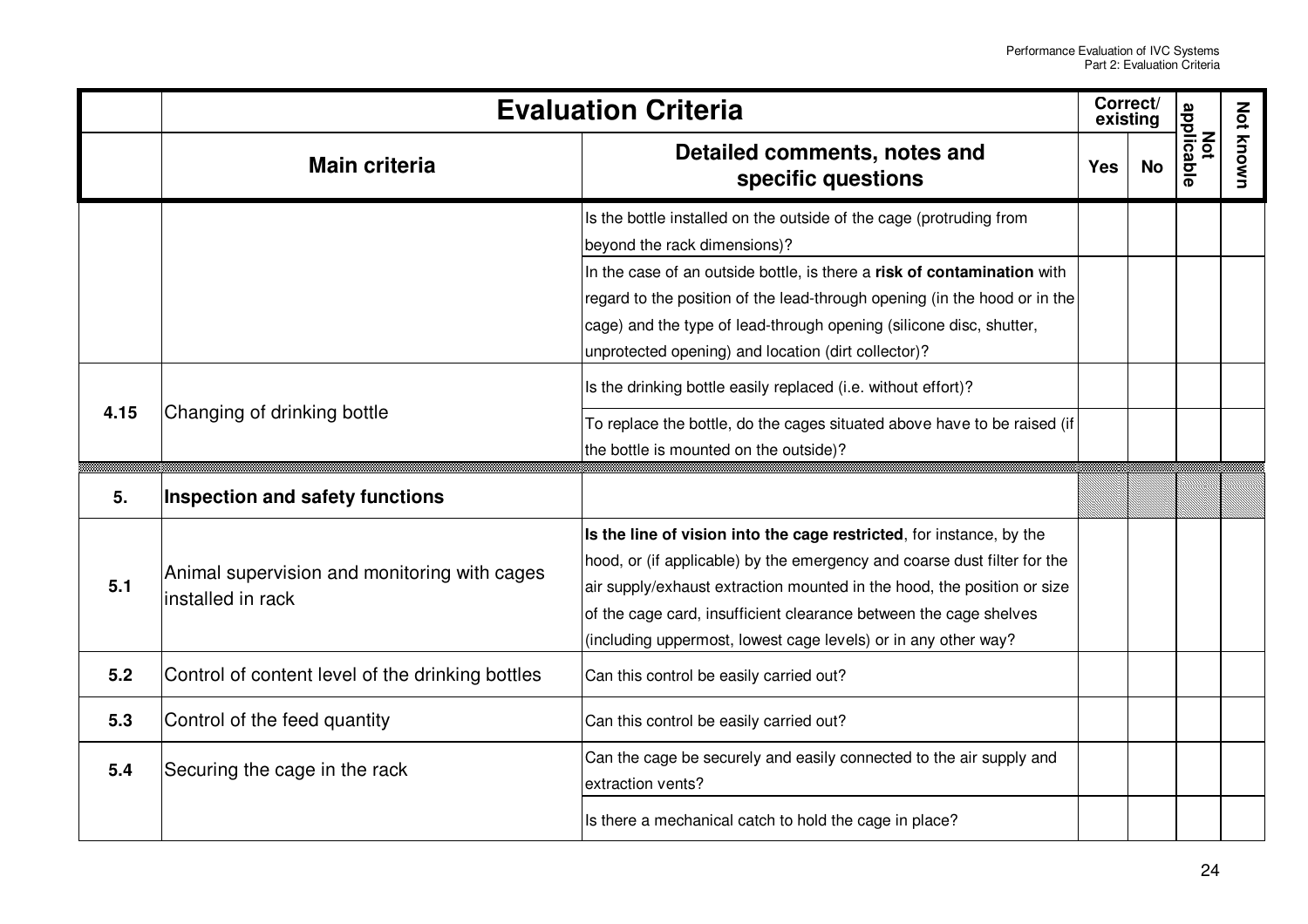|     | <b>Evaluation Criteria</b>                  |                                                                                                                                                                          |            | Correct/<br>existing |                   |           |
|-----|---------------------------------------------|--------------------------------------------------------------------------------------------------------------------------------------------------------------------------|------------|----------------------|-------------------|-----------|
|     | <b>Main criteria</b>                        | Detailed comments, notes and<br>specific questions                                                                                                                       | <b>Yes</b> | <b>No</b>            | applicable<br>Μoτ | Not known |
|     |                                             | Is there a color marking or a control lamp installed?                                                                                                                    |            |                      |                   |           |
|     |                                             | Is there any other device to secure the cage in the rack?                                                                                                                |            |                      |                   |           |
|     | system                                      | Are the plug connections easily connected and disconnected?                                                                                                              |            |                      |                   |           |
| 5.5 |                                             | Do the plug connections have splash water protection to IP X4 or<br>higher?                                                                                              |            |                      |                   |           |
|     |                                             | (Required for room cleaning / disinfection.)                                                                                                                             |            |                      |                   |           |
|     |                                             | Can these plug connections be clearly and unmistakably assigned to<br>their respective functions/devices (for instance, different plug systems,<br>color markings etc.)? |            |                      |                   |           |
|     |                                             | Are there separate labels for air supply and exhaust extraction ducts?                                                                                                   |            |                      |                   |           |
|     | Labeling of all connections for air supply, | Is the connection for the power supply labeled accordingly?                                                                                                              |            |                      |                   |           |
| 5.6 | electricity and controls                    | Is the connection for the fault alarm system labeled accordingly?                                                                                                        |            |                      |                   |           |
|     |                                             | Are there any further kinds of labeling?                                                                                                                                 |            |                      |                   |           |
| 5.7 | Alarm system functions                      | The "IVC User" working group recommends the following fault<br>alarm system to monitor the system functions and deliver fault<br>alarms:                                 |            |                      |                   |           |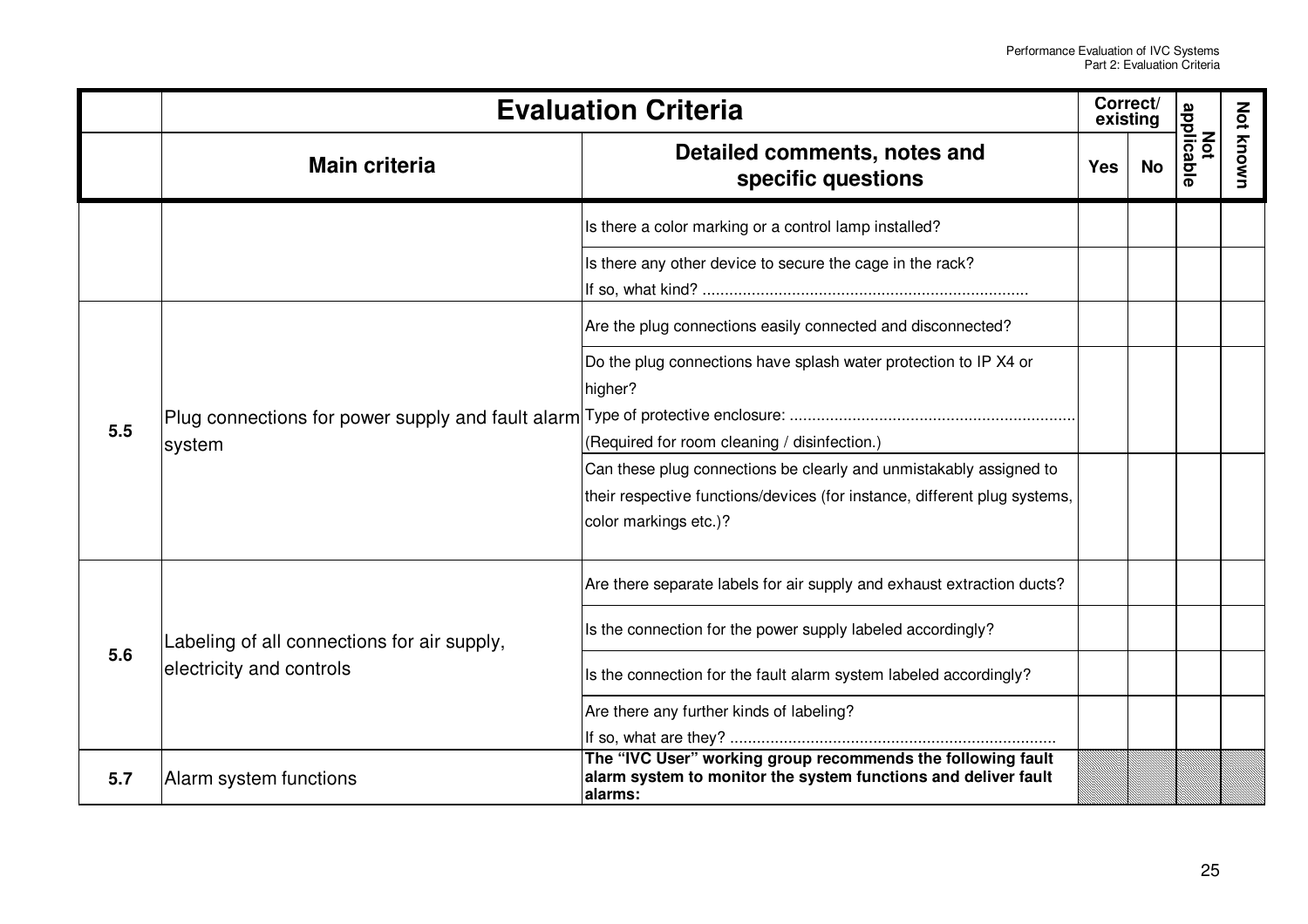|       |                                                                                          | <b>Evaluation Criteria</b>                                                                                                                                                                                                                                                                                                                                                                                                                                        | Correct/<br>existing |           |                   |           |
|-------|------------------------------------------------------------------------------------------|-------------------------------------------------------------------------------------------------------------------------------------------------------------------------------------------------------------------------------------------------------------------------------------------------------------------------------------------------------------------------------------------------------------------------------------------------------------------|----------------------|-----------|-------------------|-----------|
|       | <b>Main criteria</b>                                                                     | Detailed comments, notes and<br>specific questions                                                                                                                                                                                                                                                                                                                                                                                                                | <b>Yes</b>           | <b>No</b> | applicable<br>Not | Not known |
| 5.7.1 | $\triangleright$ Airflow volume                                                          | This factor is critical for the survival of the animals.                                                                                                                                                                                                                                                                                                                                                                                                          |                      |           |                   |           |
| 5.7.2 | $\triangleright$ Pressure differential between cage interior and<br>environment          | Immission respective emission protection (positive product protection<br>or bio-containment)                                                                                                                                                                                                                                                                                                                                                                      |                      |           |                   |           |
| 5.7.3 | $\triangleright$ Power failure / voltage loss                                            |                                                                                                                                                                                                                                                                                                                                                                                                                                                                   |                      |           |                   |           |
| 5.7.4 | $\triangleright$ Monitoring system for the HEPA filter in the air<br>supply duct         | Is this achieved by means of monitoring the pressure?<br>If so, which measuring method is used?<br>Is this achieved by means of monitoring time?<br>If so, which measuring method is used?<br>The fault alarm indicating the necessity of a filter changing must be<br>triggered well in advance of any problems occurring in the ventilation<br>system (with respect to ACH rates, pressure modes). It must allow<br>enough time to carry out a filter changing. |                      |           |                   |           |
| 5.7.5 | $\triangleright$ Monitoring system for the HEPA filter in the<br>exhaust extraction duct | Is this achieved by means of monitoring the pressure?<br>If so, which measuring method is used?<br>Is this achieved by means of monitoring time?<br>If so, which measuring method is used?<br>The fault alarm indicating the necessity of a filter changing must be<br>triggered well in advance of any problems occurring in the ventilation<br>system (with respect to ACH rates, pressure modes). It must allow<br>enough time to carry out a filter changing. |                      |           |                   |           |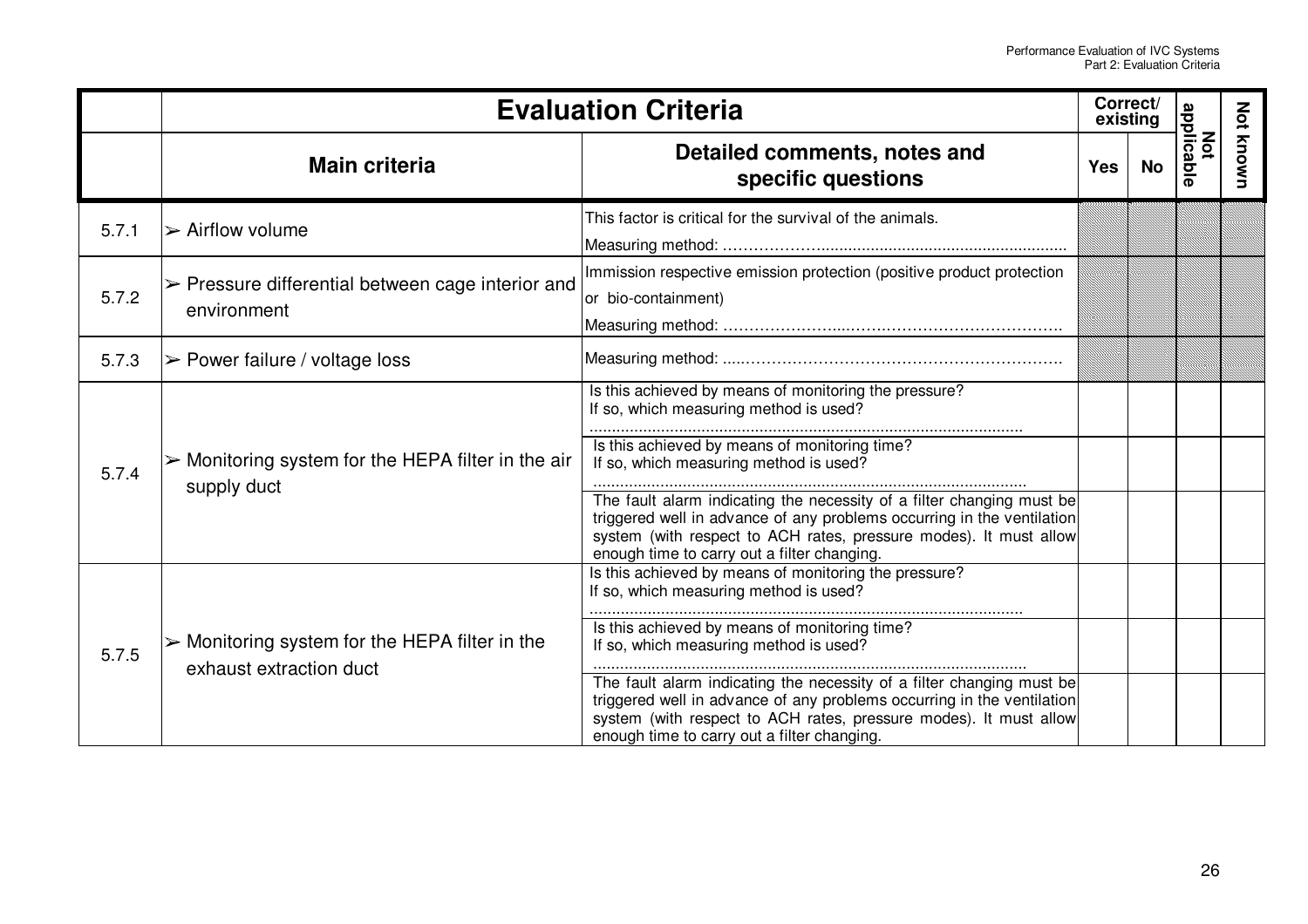|       |                                                                                                                 | <b>Evaluation Criteria</b>                                                                                                                                                                                                                                                                                                                                                                                                                         | Correct/<br>existing |           |                   |           |
|-------|-----------------------------------------------------------------------------------------------------------------|----------------------------------------------------------------------------------------------------------------------------------------------------------------------------------------------------------------------------------------------------------------------------------------------------------------------------------------------------------------------------------------------------------------------------------------------------|----------------------|-----------|-------------------|-----------|
|       | <b>Main criteria</b>                                                                                            | Detailed comments, notes and<br>specific questions                                                                                                                                                                                                                                                                                                                                                                                                 | <b>Yes</b>           | <b>No</b> | applicable<br>Not | Not known |
| 5.8   | Type of fault messaging                                                                                         | The fault alarms should be indicated visually in the animal room (for<br>instance, at the ventilation unit, or in the case of a centralized<br>ventilation, at the corresponding connection box). Connection of the<br>fault alarm system to the building control center should also be<br>possible to allow the routing of fault alarms to a control center<br>(computer-based data output) but also for documentation of faults.                 |                      |           |                   |           |
| 5.8.1 | $\triangleright$ Are the above parameters continuously<br>monitored?                                            |                                                                                                                                                                                                                                                                                                                                                                                                                                                    |                      |           |                   |           |
|       |                                                                                                                 | In the case of decentralized air supply, is the visual monitoring device<br>positioned on the ventilation unit?                                                                                                                                                                                                                                                                                                                                    |                      |           |                   |           |
| 5.8.2 |                                                                                                                 | In the case of centralized air supply, is the visual monitoring device<br>positioned at the connection box?                                                                                                                                                                                                                                                                                                                                        |                      |           |                   |           |
|       |                                                                                                                 | Is a visual monitoring device positioned in any other location?                                                                                                                                                                                                                                                                                                                                                                                    |                      |           |                   |           |
|       |                                                                                                                 | In the case of a double-rack, can the visual monitoring device be read<br>from both sides?                                                                                                                                                                                                                                                                                                                                                         |                      |           |                   |           |
| 5.8.3 | $\ge$ Is there an acoustical alarm device in the<br>adjacent working area?                                      | $\Rightarrow$ This fault alarm should usually be installed in the building and is<br>therefore not a requirement to be fulfilled by the IVC manufacturer.<br>$\Rightarrow$ This fault alarm must be recognized by animal care staff even if<br>there is no one in the animal room at that specific moment.<br>$\Rightarrow$ This fault alarm must not be located inside the animal room itself<br>(due to the impact of the noise on the animals). |                      |           |                   |           |
| 5.8.4 | $\triangleright$ Is it possible to connect the respective fault<br>alarm system to the building control center? |                                                                                                                                                                                                                                                                                                                                                                                                                                                    |                      |           |                   |           |
| 5.8.5 | $\triangleright$ Is it possible to readout the fault alarm data on<br>a computer?                               |                                                                                                                                                                                                                                                                                                                                                                                                                                                    |                      |           |                   |           |
| 5.9   | The following additional functions are helpful to<br>ensure an error-free routine operation:                    |                                                                                                                                                                                                                                                                                                                                                                                                                                                    |                      |           |                   |           |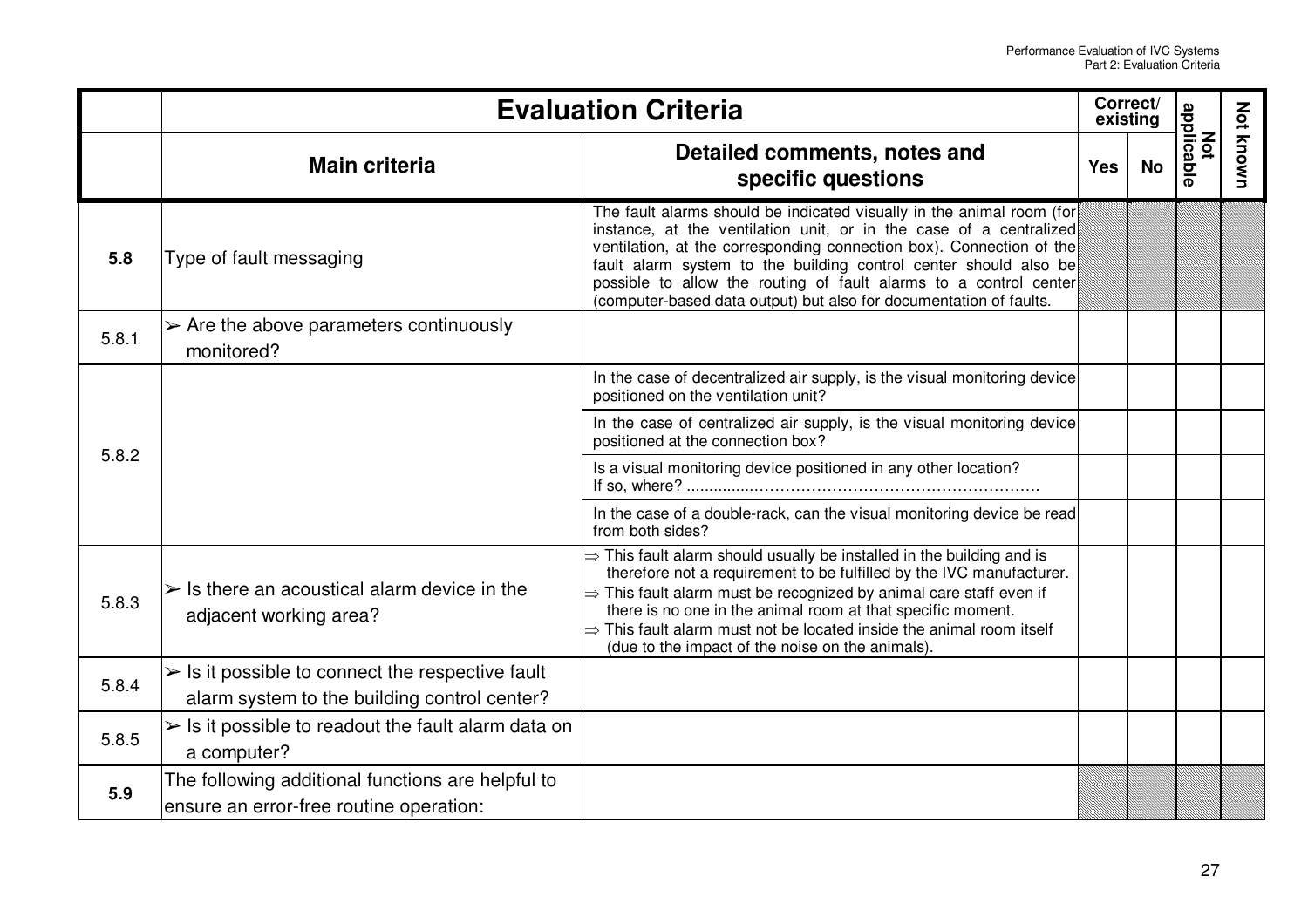|         | <b>Evaluation Criteria</b>                                                                                                      |                                                                                                                                                                                                                                     | Correct/<br>existing |           |                   |           |
|---------|---------------------------------------------------------------------------------------------------------------------------------|-------------------------------------------------------------------------------------------------------------------------------------------------------------------------------------------------------------------------------------|----------------------|-----------|-------------------|-----------|
|         | <b>Main criteria</b>                                                                                                            | Detailed comments, notes and<br>specific questions                                                                                                                                                                                  | <b>Yes</b>           | <b>No</b> | applicable<br>Νot | Not known |
| 5.9.1   | $\triangleright$ Time meter                                                                                                     | Is a time meter installed?<br>Is a differentiation made between the HEPA filters in the air supply and<br>exhaust extraction ducts?                                                                                                 |                      |           |                   |           |
| 5.9.2   | $\triangleright$ Is it possible to automatically generate<br>maintenance alert signals at predetermined<br>operating intervals? | For instance, to indicate the necessity for changing the coarse dust<br>filters, for cleaning the air ducts in the rack etc.                                                                                                        |                      |           |                   |           |
| 5.9.3   | $\triangleright$ Operating panel                                                                                                |                                                                                                                                                                                                                                     |                      |           |                   |           |
| 5.9.3.1 | $\triangleright$ Are all the components labeled?                                                                                |                                                                                                                                                                                                                                     |                      |           |                   |           |
| 5.9.3.2 | $\triangleright$ Are the display values easily readable?                                                                        |                                                                                                                                                                                                                                     |                      |           |                   |           |
| 5.9.3.3 | $\triangleright$ Is the operating panel a monitor?                                                                              | If so, the monitor could be a disturbing light source during the dark<br>phases; therefore, it should be possible to switch it off during these<br>phases.<br>Can the monitor be switched off?<br>Does it switch off automatically? |                      |           |                   |           |
| 5.10    | Has an emergency response plan in case of<br>ventilation failure been set up by the user?                                       | For decentralized air supply: failure of one or more ventilation units<br>For centralized air supply: failure of the building's central air supply<br>system (see also Point 4.1)                                                   |                      |           |                   |           |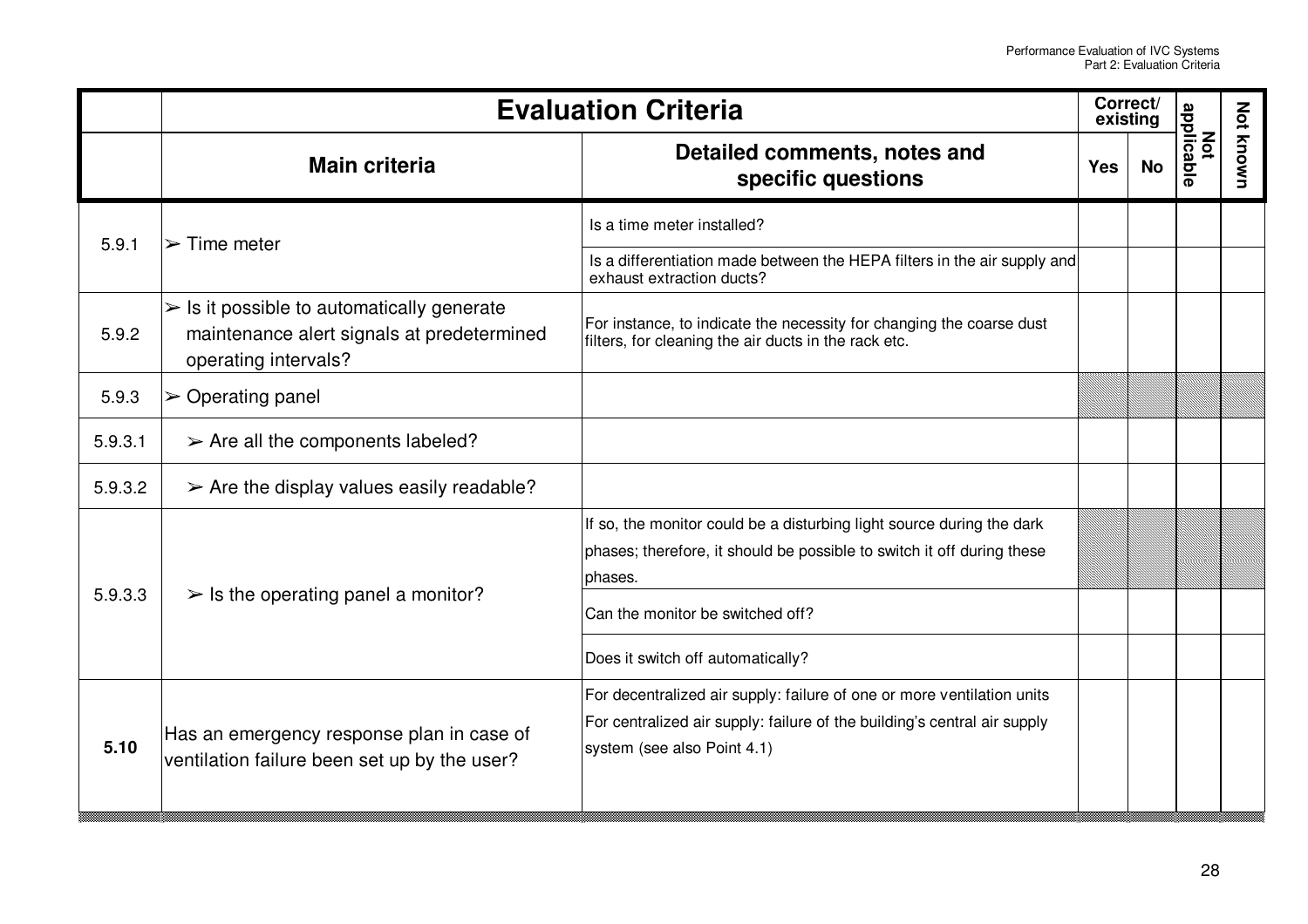|     | <b>Evaluation Criteria</b>                                                                                                     |                                                                                                                                                                                                | Correct/<br>existing |           |                   |                  |
|-----|--------------------------------------------------------------------------------------------------------------------------------|------------------------------------------------------------------------------------------------------------------------------------------------------------------------------------------------|----------------------|-----------|-------------------|------------------|
|     | <b>Main criteria</b>                                                                                                           | Detailed comments, notes and<br>specific questions                                                                                                                                             | <b>Yes</b>           | <b>No</b> | Not<br>applicable | <b>Not known</b> |
| 6.  | <b>Hygienic aspects</b>                                                                                                        |                                                                                                                                                                                                |                      |           |                   |                  |
|     | Cleaning of cage rack incl. accessories                                                                                        | Are the surfaces smooth and, therefore, easy to clean?                                                                                                                                         |                      |           |                   |                  |
| 6.1 | (connecting tubes and pipes, couplings etc.<br>between racks and ventilation unit) as well as of<br>cages and cage accessories | Are angles, corners or surface roughness present that could make<br>cleaning difficult?                                                                                                        |                      |           |                   |                  |
|     |                                                                                                                                | Are there places in which detergent liquids (cleaning water) could<br>collect?                                                                                                                 |                      |           |                   |                  |
|     | Resistance to common cleaning detergents and<br>disinfectants (see also Point 4.4: "Which materials<br>have been used?")       | Acidic or alkaline detergents, detergents containing aldehydes,<br>quarternary ammonium compounds, chlorine ions etc.                                                                          |                      |           |                   |                  |
| 6.2 |                                                                                                                                | Are manufacturer's specifications provided?                                                                                                                                                    |                      |           |                   |                  |
|     |                                                                                                                                | Has resistance to the cleaning substances routinely used in the<br>specific animal facility been tested?                                                                                       |                      |           |                   |                  |
|     |                                                                                                                                | Is compatibility assured, in particular for the cage hoods, filter<br>elements/frames of the coarse dust filters mounted in the air supply<br>duct / exhaust extraction duct of the cage hood? |                      |           |                   |                  |
| 6.3 | Compatibility with the cleaning systems used in<br>the animal facility                                                         | Are additional wash baskets or similar accessories required?                                                                                                                                   |                      |           |                   |                  |
|     |                                                                                                                                | Is compatibility assured with respect to the rack dimensions (for<br>instance, chamber size, door opening, thresholds etc.)?                                                                   |                      |           |                   |                  |
|     |                                                                                                                                | Was a trial run carried out with sample components?                                                                                                                                            |                      |           |                   |                  |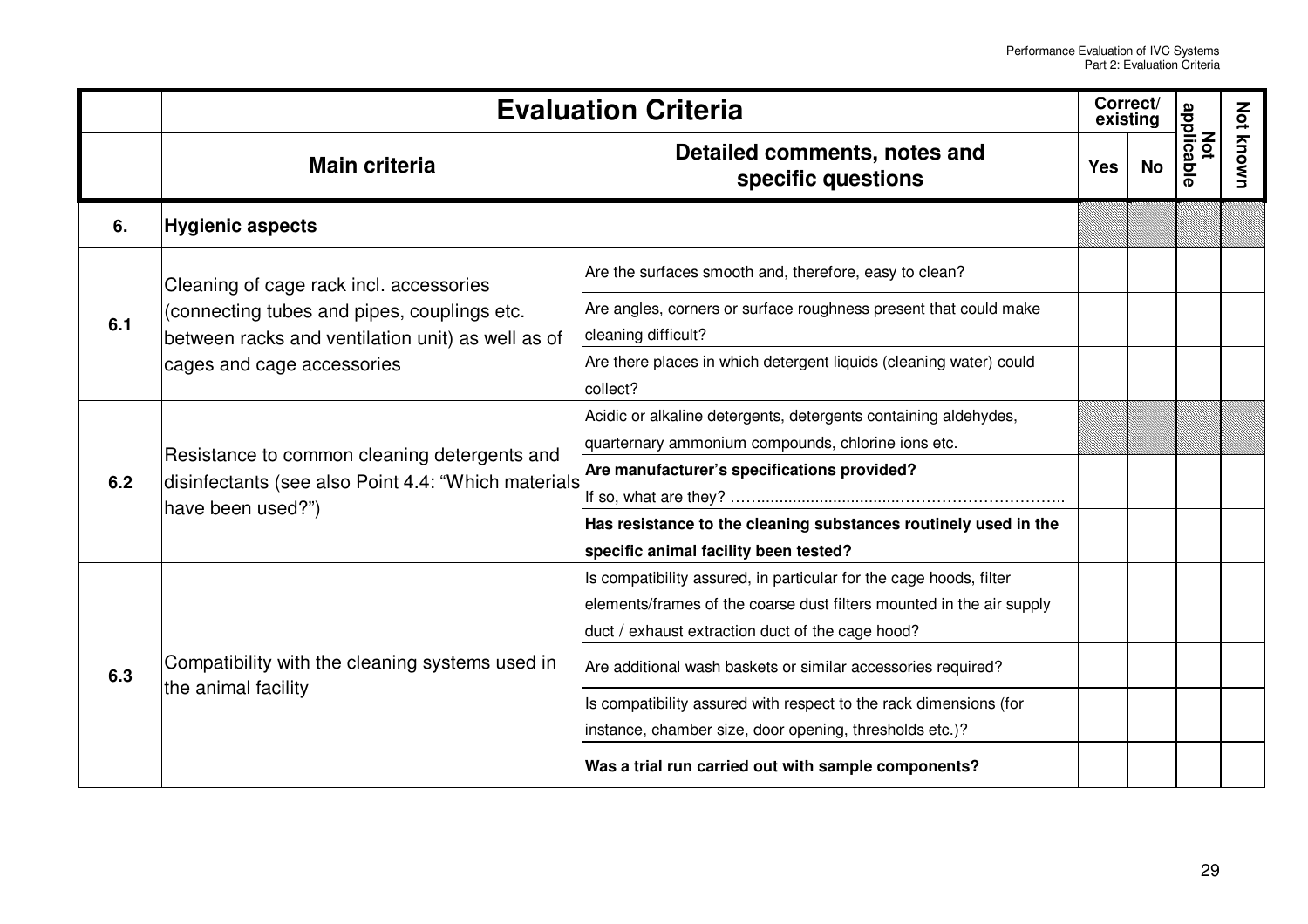|     | <b>Evaluation Criteria</b>                                                        |                                                                                                                                                                                                                                                                                                                                                                                                                         | Correct/<br>existing |           |                   |                  |
|-----|-----------------------------------------------------------------------------------|-------------------------------------------------------------------------------------------------------------------------------------------------------------------------------------------------------------------------------------------------------------------------------------------------------------------------------------------------------------------------------------------------------------------------|----------------------|-----------|-------------------|------------------|
|     | <b>Main criteria</b>                                                              | Detailed comments, notes and<br>specific questions                                                                                                                                                                                                                                                                                                                                                                      | <b>Yes</b>           | <b>No</b> | Not<br>applicable | <b>Not known</b> |
| 6.4 |                                                                                   | Are closable apertures (caps, lids or similar) provided for visual<br>inspections and cleaning purposes (e.g. for rinsing with a liquid the<br>Inspection and cleaning of the air ducts in the rack $\big ^\text{apertures}$ must be large enough to accommodate standard hose<br>adapters like 3/8 or 1/2 inch)?<br>Does it take a lot of time and effort to dismantle/disassemble the parts<br>for cleaning purposes? |                      |           |                   |                  |
| 6.5 | Rack resistance, including accessories, to steam<br>sterilization (autoclaving)   | Are the racks heat resistant up to 121 °C?<br>Are the racks heat resistant up to 134 °C?<br>Are they resistant to high pressure and vacuum conditions?                                                                                                                                                                                                                                                                  |                      |           |                   |                  |
|     |                                                                                   | Are manufacturer's specifications provided?<br>Recommendation of the working group:<br>All the materials used in the IVC system, including all the connecting<br>tubes and pipes, couplings etc., between the racks and the ventilation<br>unit (except for the actual ventilation unit with its electronic components)<br>and HEPA filters) should be autoclavable.                                                    |                      |           |                   |                  |
| 6.6 | Resistance of cages and cage accessories to<br>steam sterilization (autoclaving)? | Are the cages and accessories heat resistant up to 121 °C?                                                                                                                                                                                                                                                                                                                                                              |                      |           |                   |                  |
|     |                                                                                   | Are the cages and accessories heat resistant up to 134 °C?                                                                                                                                                                                                                                                                                                                                                              |                      |           |                   |                  |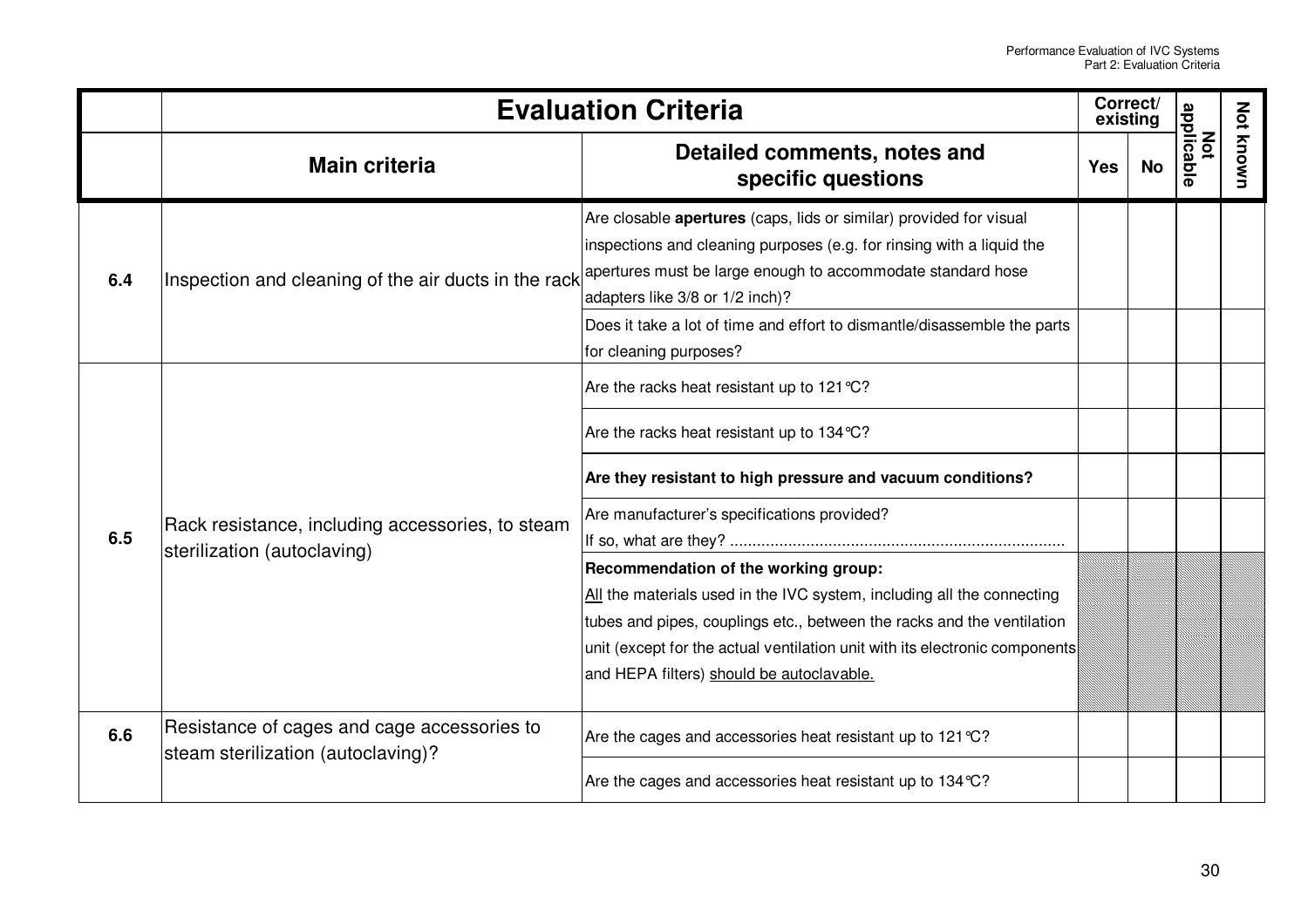| <b>Evaluation Criteria</b> |                                                                                                                                           |                                                                                                                                                                                                                                                                                                                      | Correct/<br>existing |           |                   |           |
|----------------------------|-------------------------------------------------------------------------------------------------------------------------------------------|----------------------------------------------------------------------------------------------------------------------------------------------------------------------------------------------------------------------------------------------------------------------------------------------------------------------|----------------------|-----------|-------------------|-----------|
|                            | <b>Main criteria</b>                                                                                                                      | Detailed comments, notes and<br>specific questions                                                                                                                                                                                                                                                                   | <b>Yes</b>           | <b>No</b> | Not<br>applicable | Not known |
|                            |                                                                                                                                           | Are they resistant to high pressure and vacuum conditions?                                                                                                                                                                                                                                                           |                      |           |                   |           |
|                            |                                                                                                                                           | Are manufacturer's specifications provided?                                                                                                                                                                                                                                                                          |                      |           |                   |           |
|                            |                                                                                                                                           |                                                                                                                                                                                                                                                                                                                      |                      |           |                   |           |
|                            |                                                                                                                                           | Recommendation of the working group:<br>All the materials used in the IVC system, including all the connecting<br>tubes and pipes, couplings etc., between the racks and the ventilation<br>unit (except for the actual ventilation unit with its electronic components<br>and HEPA filters) should be autoclavable. |                      |           |                   |           |
| 6.7                        | Resistance of cage racks, including accessories,<br>to chemical sterilization<br>(See also Point 4.4: "Which materials have been used?"). | Are they resistant to hydrogen peroxide ( $(H_2O_2)$ ?                                                                                                                                                                                                                                                               |                      |           |                   |           |
|                            |                                                                                                                                           | Are they resistant to formaldehyde (HCHO) (and possibly also to<br>ammonia neutralization)?                                                                                                                                                                                                                          |                      |           |                   |           |
|                            |                                                                                                                                           | Are manufacturer's specifications provided?                                                                                                                                                                                                                                                                          |                      |           |                   |           |
|                            |                                                                                                                                           |                                                                                                                                                                                                                                                                                                                      |                      |           |                   |           |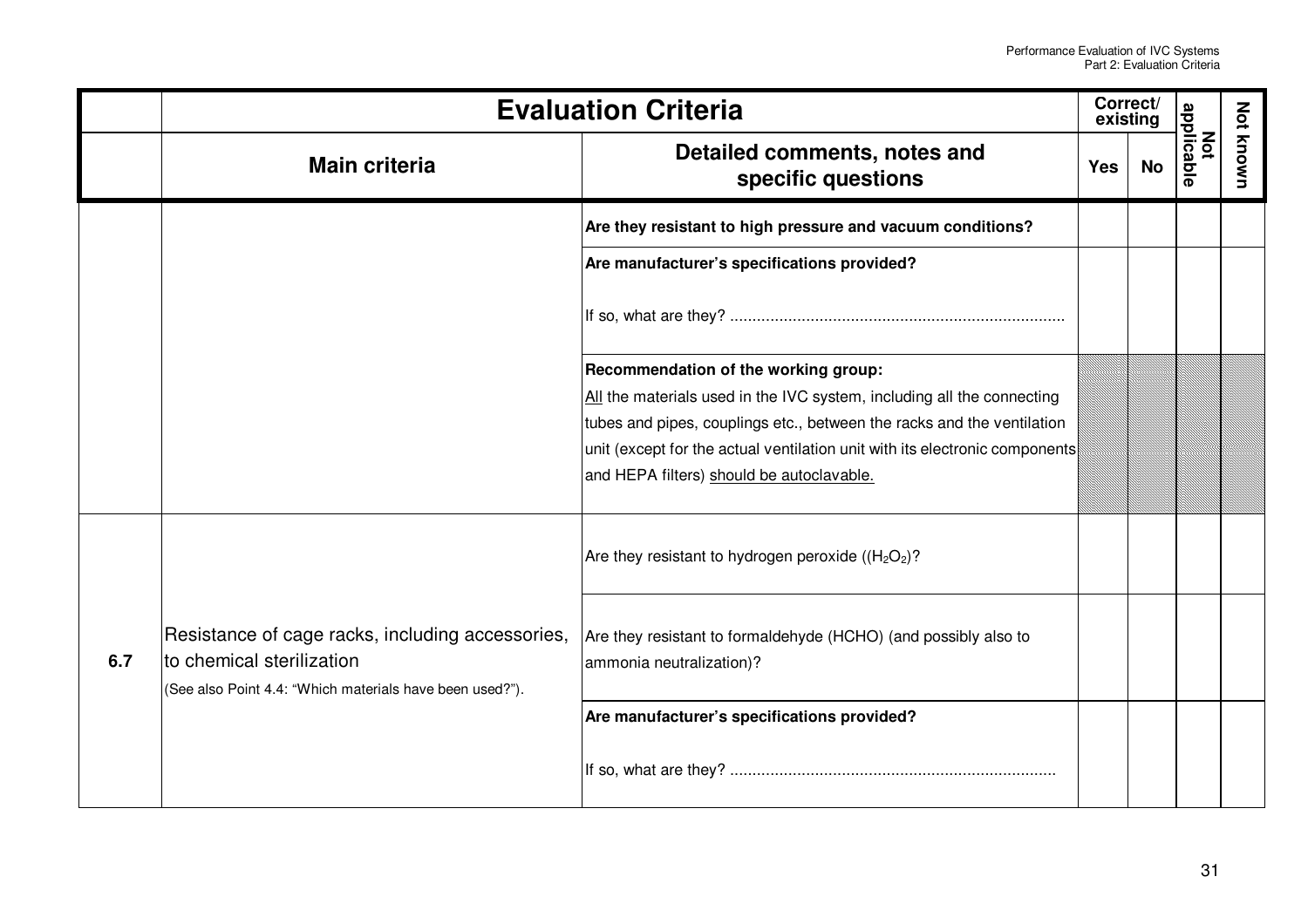|      | <b>Evaluation Criteria</b>                                                                                  |                                                                                                          | Correct/<br>existing |    |                   |                  |
|------|-------------------------------------------------------------------------------------------------------------|----------------------------------------------------------------------------------------------------------|----------------------|----|-------------------|------------------|
|      | <b>Main criteria</b>                                                                                        | Detailed comments, notes and<br>specific questions                                                       | <b>Yes</b>           | No | Not<br>applicable | <b>Not known</b> |
|      |                                                                                                             | Are they resistant to hydrogen peroxide $(H_2O_2)$ ?                                                     |                      |    |                   |                  |
|      | Resistance of the cages and cage accessories to                                                             | Are they resistant to formaldehyde (HCHO) (and possibly also to<br>ammonia neutralization)?              |                      |    |                   |                  |
| 6.8  | chemical sterilization<br>(See also Point 4.4: "Which materials have been used?").                          | Are manufacturer's specifications provided?                                                              |                      |    |                   |                  |
|      |                                                                                                             |                                                                                                          |                      |    |                   |                  |
|      | Compatibility of cage racks including accessories<br>with the sterilizing units used in the animal facility | Do the cage racks and the accessories fit into the sterilizing units (for                                |                      |    |                   |                  |
| 6.9  |                                                                                                             | instance, chamber size, door openings, thresholds etc.)?                                                 |                      |    |                   |                  |
| 6.10 |                                                                                                             | Decontamination of the ventilation unit as a whole, Are manufacturer's recommendations provided (method, |                      |    |                   |                  |
|      | including the air ducts (outside and inside, for                                                            | compounds, frequency)?                                                                                   |                      |    |                   |                  |
|      | instance, gas decontamination in a chamber)                                                                 | If so, what are they?                                                                                    |                      |    |                   |                  |
|      |                                                                                                             |                                                                                                          |                      |    |                   |                  |
|      |                                                                                                             |                                                                                                          |                      |    |                   |                  |
|      |                                                                                                             |                                                                                                          |                      |    |                   |                  |
|      |                                                                                                             |                                                                                                          |                      |    |                   |                  |
|      |                                                                                                             | Is decontamination with hydrogen peroxide $(H_2O_2)$ possible?                                           |                      |    |                   |                  |
|      |                                                                                                             | If so, specify frequency:                                                                                |                      |    |                   |                  |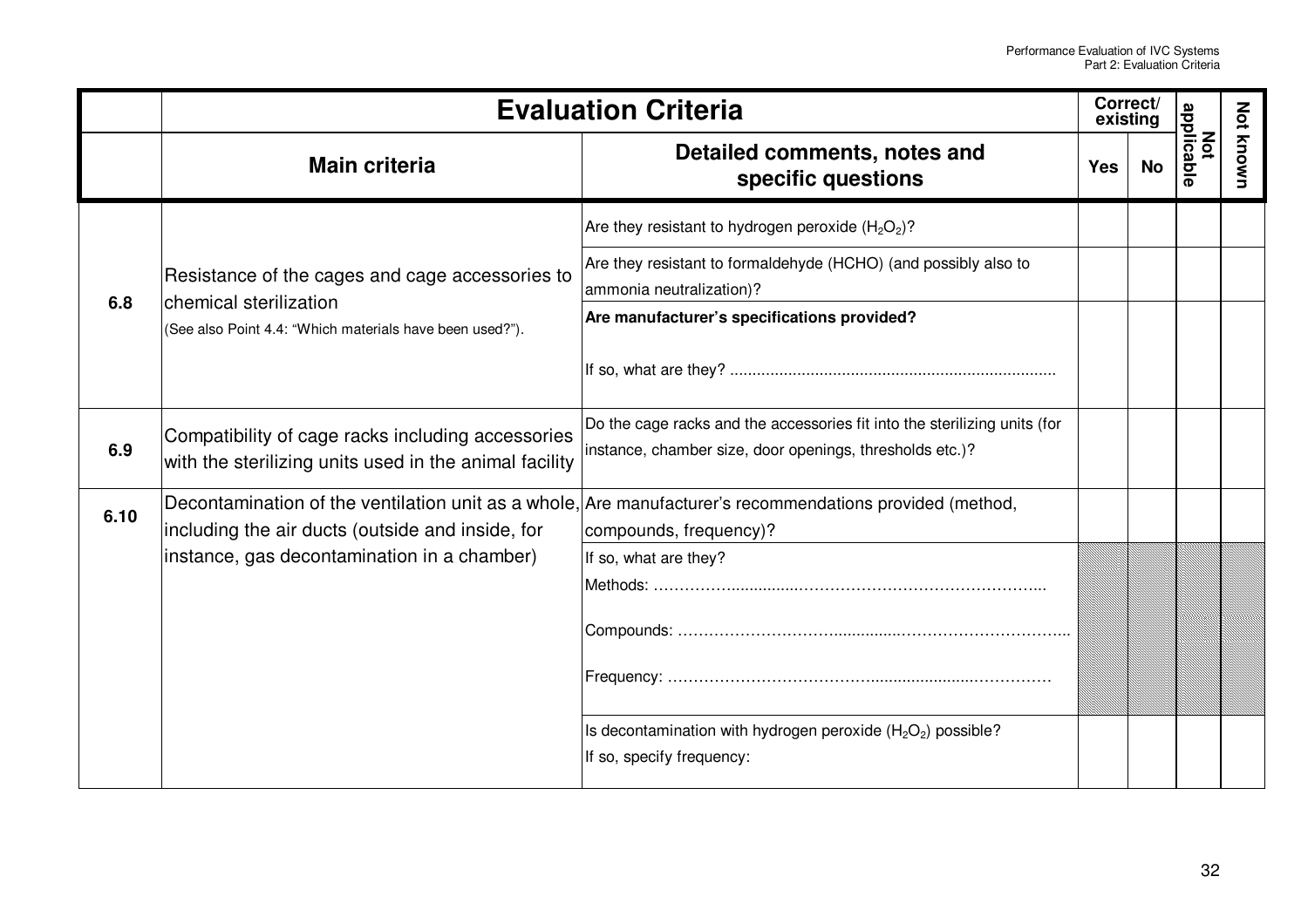|     | <b>Evaluation Criteria</b>                                                                                              |                                                                                                |            | Correct/<br>existing |                   |                  |
|-----|-------------------------------------------------------------------------------------------------------------------------|------------------------------------------------------------------------------------------------|------------|----------------------|-------------------|------------------|
|     | <b>Main criteria</b>                                                                                                    | Detailed comments, notes and<br>specific questions                                             | <b>Yes</b> | No                   | Not<br>applicable | <b>Not known</b> |
|     |                                                                                                                         | Is decontamination with formaldehyde (HCHO) (and possibly ammonia<br>neutralization) possible? |            |                      |                   |                  |
| 7.  | <b>Operating instructions</b>                                                                                           |                                                                                                |            |                      |                   |                  |
| 7.1 | Are operating instructions provided?                                                                                    |                                                                                                |            |                      |                   |                  |
| 7.2 | Are the operating instructions written in the<br>language of the staff operating / maintaining the<br><b>IVC</b> units? |                                                                                                |            |                      |                   |                  |
| 7.3 | Are the operating instructions written clearly and<br>coherently for good understanding?                                |                                                                                                |            |                      |                   |                  |
| 7.4 | Do the operating instructions include graphics and<br>the designations of the individual components?                    |                                                                                                |            |                      |                   |                  |
| 7.5 | Do the operating instructions contain all the<br>details and instructions required for operation of<br>the system?      | For instance, connection of the rack to the ventilation unit etc.                              |            |                      |                   |                  |
| 7.6 | Are the requisite safety instructions provided in<br>the operating instructions?                                        |                                                                                                |            |                      |                   |                  |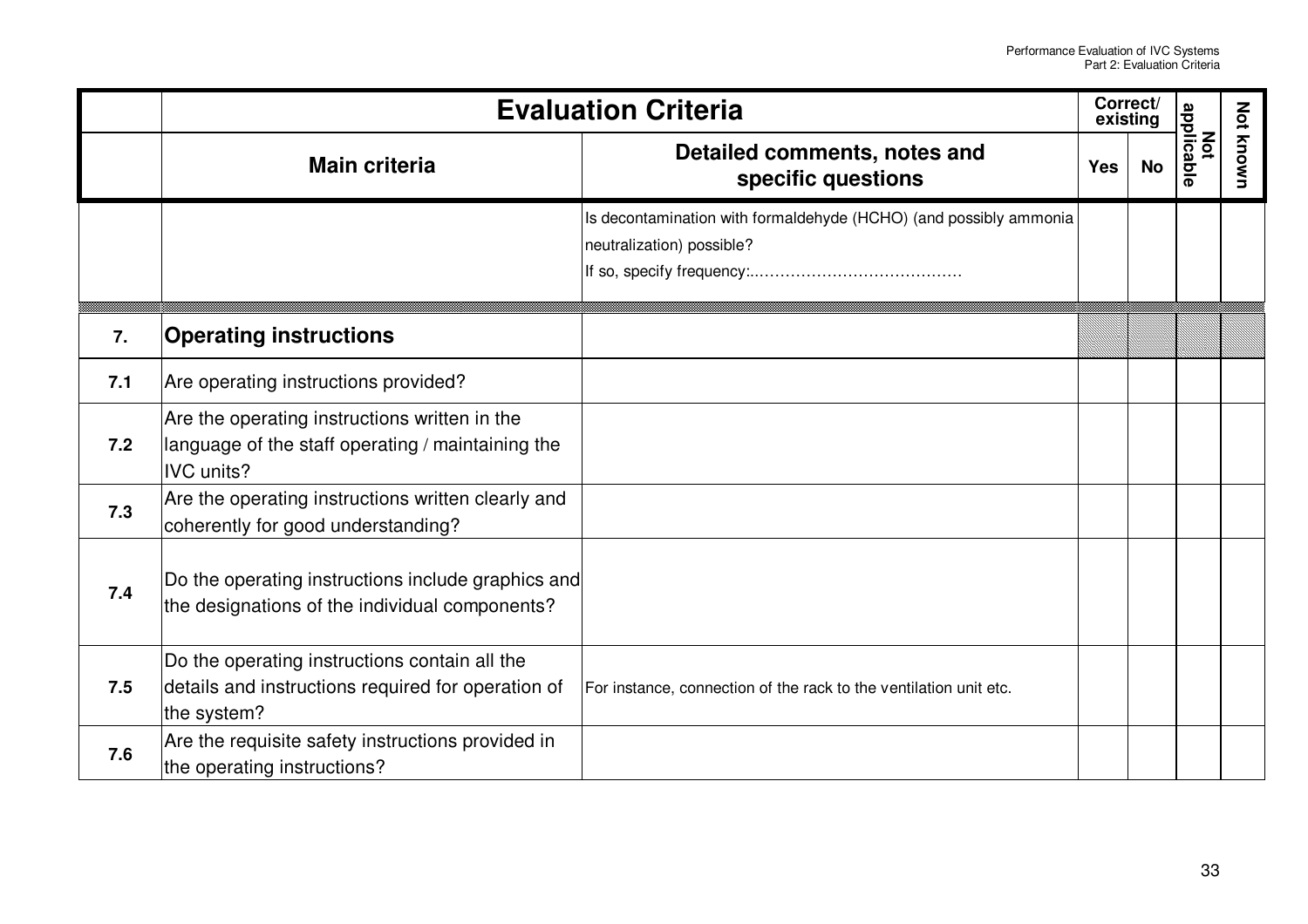|      | <b>Evaluation Criteria</b>                                                                                                                                                                                                                                          |                                                                                                                                     | Correct/<br>existing |           |                   |           |
|------|---------------------------------------------------------------------------------------------------------------------------------------------------------------------------------------------------------------------------------------------------------------------|-------------------------------------------------------------------------------------------------------------------------------------|----------------------|-----------|-------------------|-----------|
|      | <b>Main criteria</b>                                                                                                                                                                                                                                                | Detailed comments, notes and<br>specific questions                                                                                  | <b>Yes</b>           | <b>No</b> | Not<br>applicable | Not known |
| 7.7  | Do the operating instructions give details on<br>installation and startup?                                                                                                                                                                                          | For instance, removing protective covers, closing caps and similar also<br>from the interior of the ventilation units etc.          |                      |           |                   |           |
| 7.8  | Do the operating instructions provide explanations<br>on manufacturer-specific points and<br>characteristics?                                                                                                                                                       |                                                                                                                                     |                      |           |                   |           |
| 7.9  | Details on the appropriate handling / operation of<br>the system in the operating instructions                                                                                                                                                                      | Are details given in written form?<br>Are details given on some kind of imaging (for instance, video, CD-<br>ROM or similar)?       |                      |           |                   |           |
| 7.10 | Handling of the functional unit consisting of cage,<br>wire lid, cage hood (possibly also with air<br>supply / exhaust and emergency filters) and<br>drinking bottle in the operating instructions<br>(Also for the case of handling under a sterile<br>workbench). | Are details given in written form?<br>Are details given on some kind of imaging medium (for instance, video,<br>CD-ROM or similar)? |                      |           |                   |           |
| 7.11 | Are details on the requisite maintenance<br>measures provided in the operating instructions?                                                                                                                                                                        |                                                                                                                                     |                      |           |                   |           |
| 7.12 | Are details given on the requisite maintenance<br>intervals?                                                                                                                                                                                                        |                                                                                                                                     |                      |           |                   |           |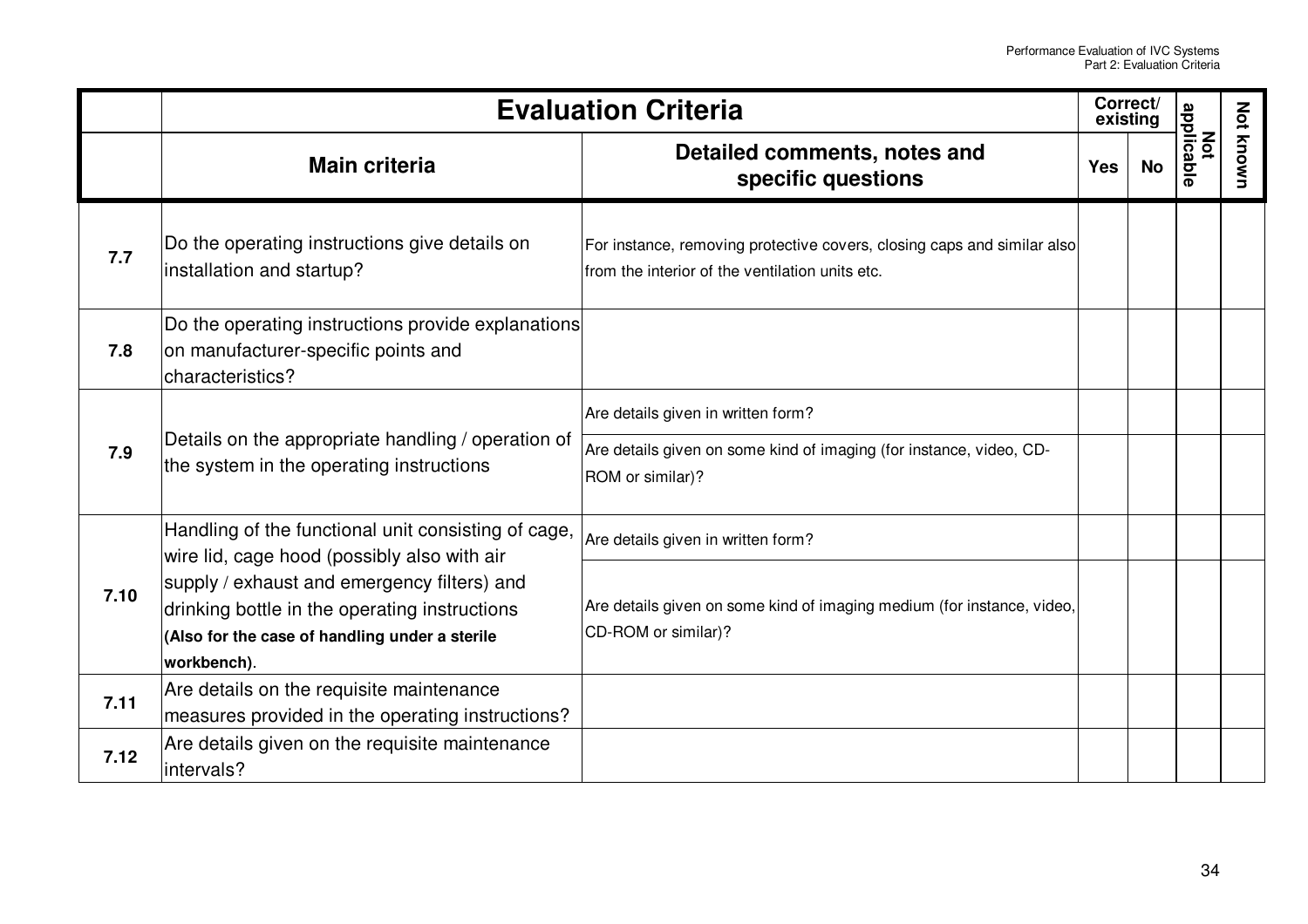|       | <b>Evaluation Criteria</b>                                                                                                                          |                                                                                                                                                                                                                                                                                                                                    |            | Correct/<br>existing |                   |                  |
|-------|-----------------------------------------------------------------------------------------------------------------------------------------------------|------------------------------------------------------------------------------------------------------------------------------------------------------------------------------------------------------------------------------------------------------------------------------------------------------------------------------------|------------|----------------------|-------------------|------------------|
|       | <b>Main criteria</b>                                                                                                                                | Detailed comments, notes and<br>specific questions                                                                                                                                                                                                                                                                                 | <b>Yes</b> | <b>No</b>            | Not<br>applicable | <b>Not known</b> |
| 7.13  | Is a description of filter changing enclosed with<br>the operating instructions?                                                                    | HEPA filters and coarse dust filters for the air supply and exhaust<br>extraction ducts, coarse dust filter (if installed) for the air<br>supply / exhaust extraction duct in the cage hood, "emergency filter" or<br>filter hood (if installed) (see also the following points: 2.13.3, 2.13.4,<br>2.13.8, 2.13.9, 4.9 and 4.10). |            |                      |                   |                  |
| 7.14  | If there is a measuring cage for the determination<br>of the ACH rates in the cage and the pressure<br>differential between cage interior and room. | Is a description of the functionality provided?<br>Is a description of correct and proper operation provided?                                                                                                                                                                                                                      |            |                      |                   |                  |
| 8.    | Service - Maintenance                                                                                                                               |                                                                                                                                                                                                                                                                                                                                    |            |                      |                   |                  |
| 8.1   | Is maintenance of the system as a whole easy to<br>perform?                                                                                         |                                                                                                                                                                                                                                                                                                                                    |            |                      |                   |                  |
| 8.2   | Is a long-term provision of spare parts<br>guaranteed?                                                                                              | IVC systems are presently (still?) undergoing rapid change and<br>development. Spare parts must, however, be available for many years<br>subsequent to the initial purchase.                                                                                                                                                       |            |                      |                   |                  |
| 8.3   | Are spare parts lists provided?                                                                                                                     |                                                                                                                                                                                                                                                                                                                                    |            |                      |                   |                  |
| 8.3.1 | $\triangleright$ Do these spare parts lists provide the specific<br>ordering numbers?                                                               |                                                                                                                                                                                                                                                                                                                                    |            |                      |                   |                  |
| 8.3.2 | $\triangleright$ Are details concerning the respective delivery<br>times provided?                                                                  |                                                                                                                                                                                                                                                                                                                                    |            |                      |                   |                  |
| 8.3.3 | $\triangleright$ Is information given on which spare parts the<br>user should store on site as reserves?                                            |                                                                                                                                                                                                                                                                                                                                    |            |                      |                   |                  |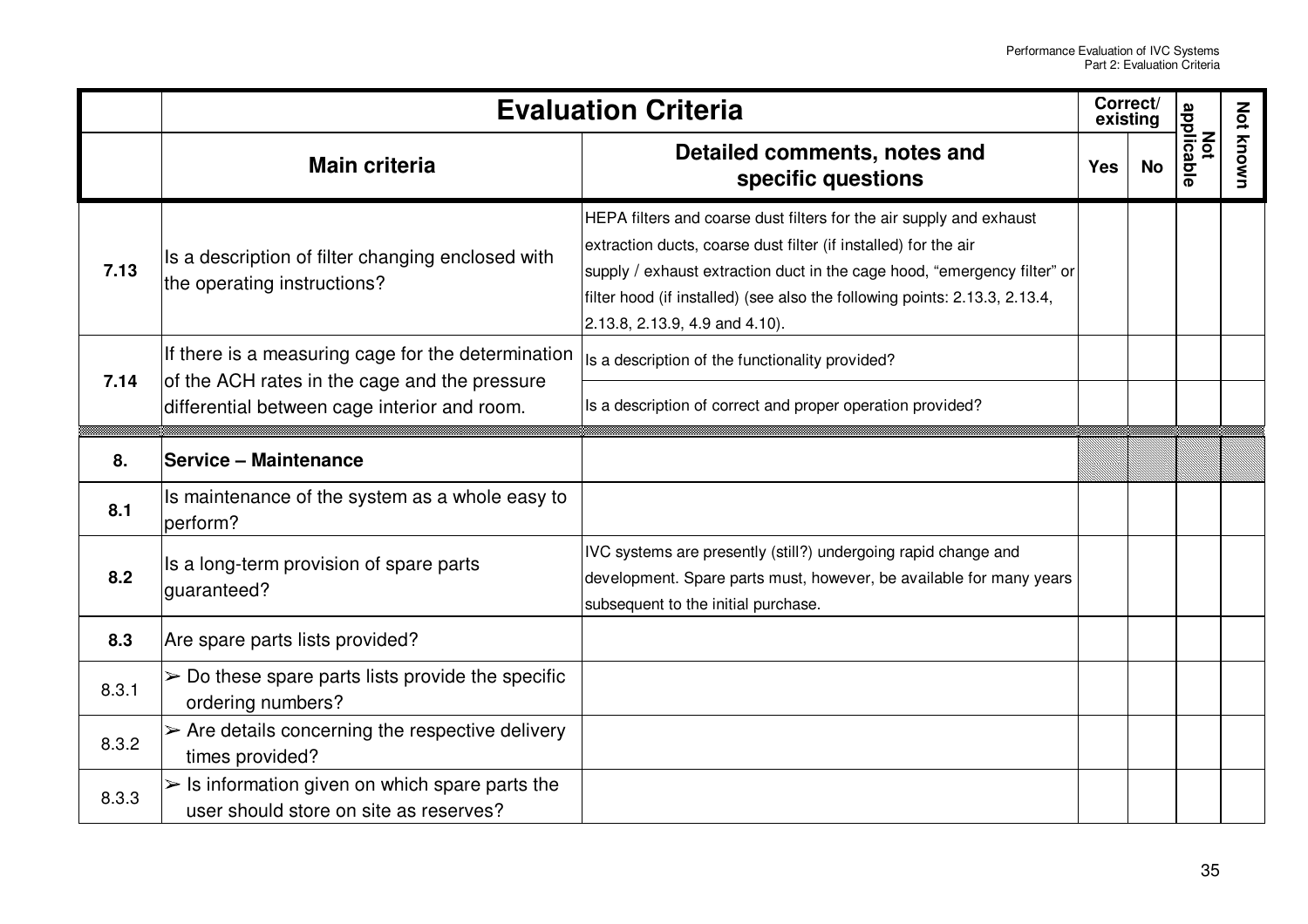|       | <b>Evaluation Criteria</b>                                                                                                                                                                     |                                                                                              |            | Correct/<br>existing |                   |                  |
|-------|------------------------------------------------------------------------------------------------------------------------------------------------------------------------------------------------|----------------------------------------------------------------------------------------------|------------|----------------------|-------------------|------------------|
|       | <b>Main criteria</b>                                                                                                                                                                           | Detailed comments, notes and<br>specific questions                                           | <b>Yes</b> | No                   | Not<br>applicable | <b>Not known</b> |
| 8.3.4 | $\triangleright$ Are details provided on the service life of the<br>parts subject to wear (for instance, air supply<br>and exhaust extraction valves, closing latches<br>for cage hoods etc.)? |                                                                                              |            |                      |                   |                  |
| 8.4   | Instructions and training for animal care staff by<br>the manufacturer                                                                                                                         | Is a practical demonstration / training course at the user's location<br>offered?            |            |                      |                   |                  |
|       |                                                                                                                                                                                                | Is this provided on some kind of imaging medium (for instance, video,<br>CD-ROM or similar)? |            |                      |                   |                  |
| 8.5   | Standard operating procedures                                                                                                                                                                  | Are these provided in written form?                                                          |            |                      |                   |                  |
|       |                                                                                                                                                                                                | Are these provided in electronic form?                                                       |            |                      |                   |                  |
| 8.6   | Is a maintenance agreement offered by the<br>manufacturer, or is it possible to conclude such an<br>agreement?                                                                                 |                                                                                              |            |                      |                   |                  |
| 8.7   | Can service engineers be contacted if required?                                                                                                                                                |                                                                                              |            |                      |                   |                  |
| 8.8   | How quickly can a service engineer get to the<br>customer's location?                                                                                                                          |                                                                                              |            |                      |                   |                  |
| 8.9   | Is a 24-hour on-site service assured or possible?                                                                                                                                              |                                                                                              |            |                      |                   |                  |
| 8.10  | Is a 24-hour on-site service for public holidays and<br>weekends assured or possible?                                                                                                          |                                                                                              |            |                      |                   |                  |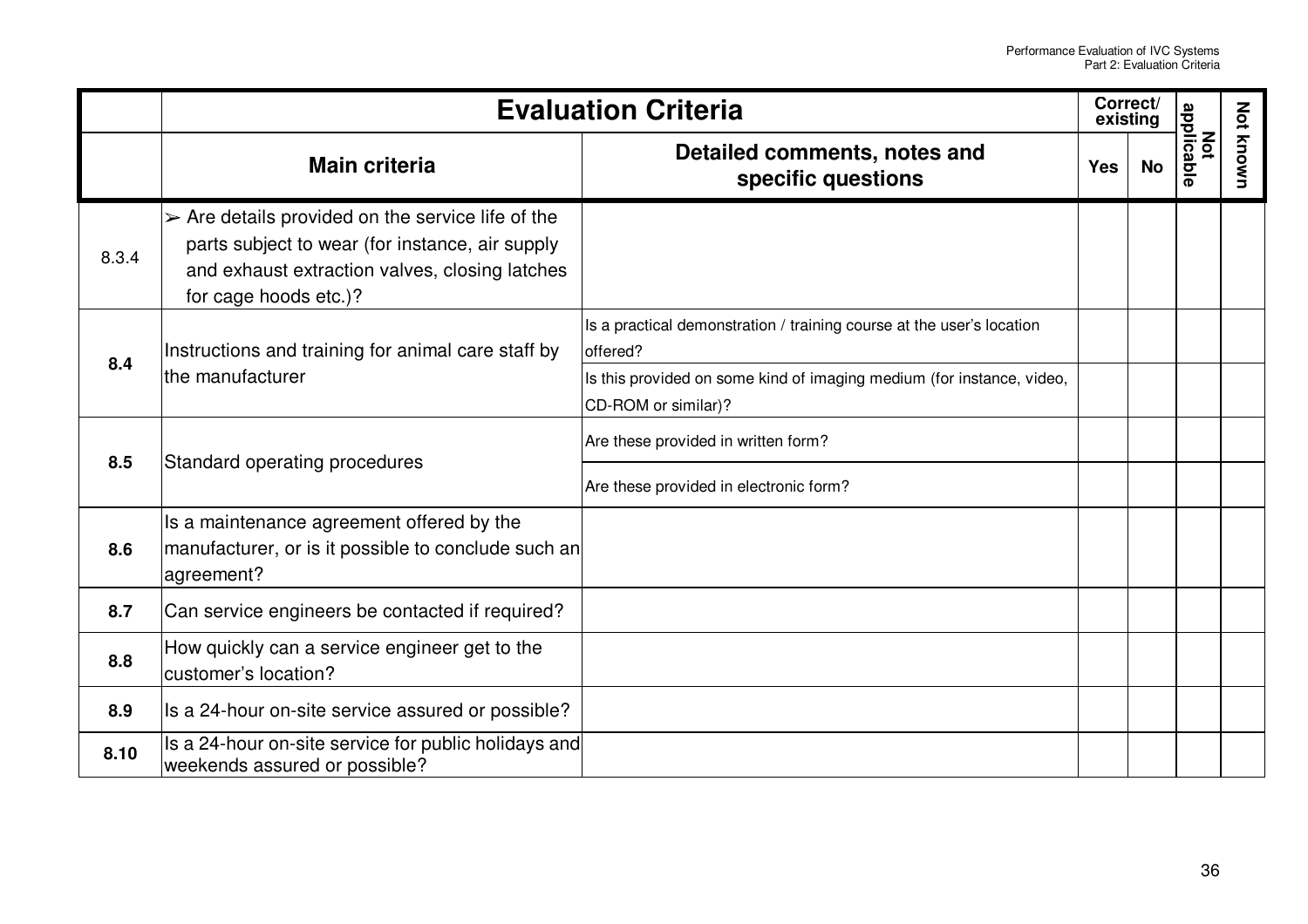## **References**

#### *Norms / Instructions*

Council Directive 90/219/EEC of 23. April 1990 on the contained use of genetically modified micro-organisms

Council Directive 98/81/EC of 26. October 1998 amending Directive 90/219/EEC on the contained use of genetically modified microorganisms

DIN Deutsches Institut für Normung e.V. (1995) Leitfaden zur Angabe der Unsicherheit beim Messen, Beuth Verlag, ISBN 3-410-13405-0

DIN EN ISO 3744 (1995) Bestimmung der Schallleistungspegel von Geräuschquellen aus Schalldruckmessungen, Hüllflächenverfahren der Genauigkeitsklasse 2. DIN Deutsches Institut für Normung Berlin

DIN EN ISO 3741 (2001) Bestimmung der Schallleistungspegel von Geräuschquellen aus Schalldruckmessungen, Hallraumverfahren der Genauigkeitsklasse 1. DIN Deutsches Institut für Normung Berlin

ISO 10780 (1994) Stationary source emissions – Measurement of velocity and volume flowrate of gas streams in ducts. International Organisation of Standardization Genève.

VDI 2056 (1964) Beurteilungsmaßstäbe für mechanische Schwingungen von Maschinen. VDI Handbuch Lärmminderung

VDI/VDE 2620 (Entwurf 1998) Unsichere Messungen und ihre Wirkung auf das Messergebnis. VDI/VDE (Gesellschaft für Mess- und Automatisierungstechnik) Handbuch Messtechnik II – Fertigungstechnisches Messen

VDI Richtlinienreihe 3511, Blatt 1 bis 5 (1994 – 2000) Technische Temperaturmessung. VDI Handbuch Energietechnik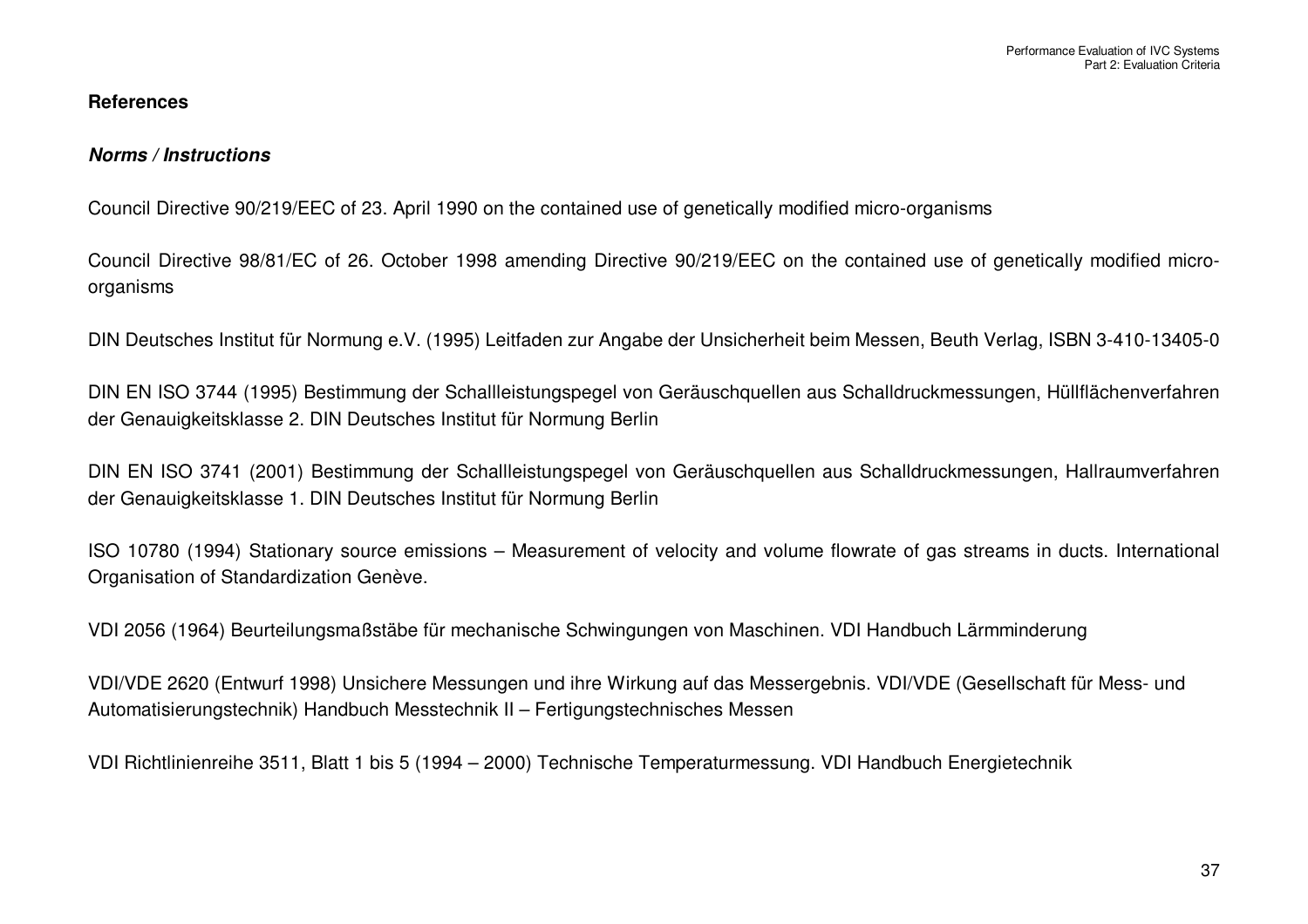VDI 4300, Blatt 7 (2001) Messen von Innenraumluftverunreinigungen - Bestimmung der Luftwechselzahl in Innenräumen. VDI/DIN-Handbuch Reinhaltung der Luft, Band 5

### *Publications*

Guide for the care and use of laboratory animals (1996) Institute of Laboratory Animal Resources, Commission of Life Sciences, National Research Council. Washington, D.C.: National Academy Press

Ehret G (1977) Comparative Psychoacoustics: Perspectives of Peripheral Sound Analysis in Mammals*. Naturwissenschaften* **64**, 461- 470

Ehret G (1983) Psychoacoustics. In: The auditory psychobiology of the mouse (Willot JF ed). Springfield: Charles C Thomas Publisher, pp 13-25

Hawkins P, Anderson D, Applebee K., Key D, Wallace J, Milite G, MacArthur Clark J, Hubrecht R, Jennings M (2003) Individually ventilated cages and rodent welfare: Report of the 2002 RSPCA/UFAW rodent welfare group meeting. *Animal Technology and Welfare* **April 2003**, 23-34

Krohn TC, Hansen AK (2002) Carbon dioxide concentrations in unventilated IVC cages. *Laboratory Animals 36*, 209-212.

Krohn TC, Hansen AK, Dragsted N (2003) The impact of cage ventilation on rats housed in IVC systems. *Laboratory Animals* **37**, 85-93

Krohn TC, Hansen AK, Dragsted N (2003) The impact of low levels of carbon dioxide on rats. *Laboratory Animals* **37**, 94-99

Lipman NS, Corning BF, Coiro MA (1992) The effects of intracage ventilation on microenvironmental conditions in filter-top cages. *Laboratory Animals 26*, 206-210.